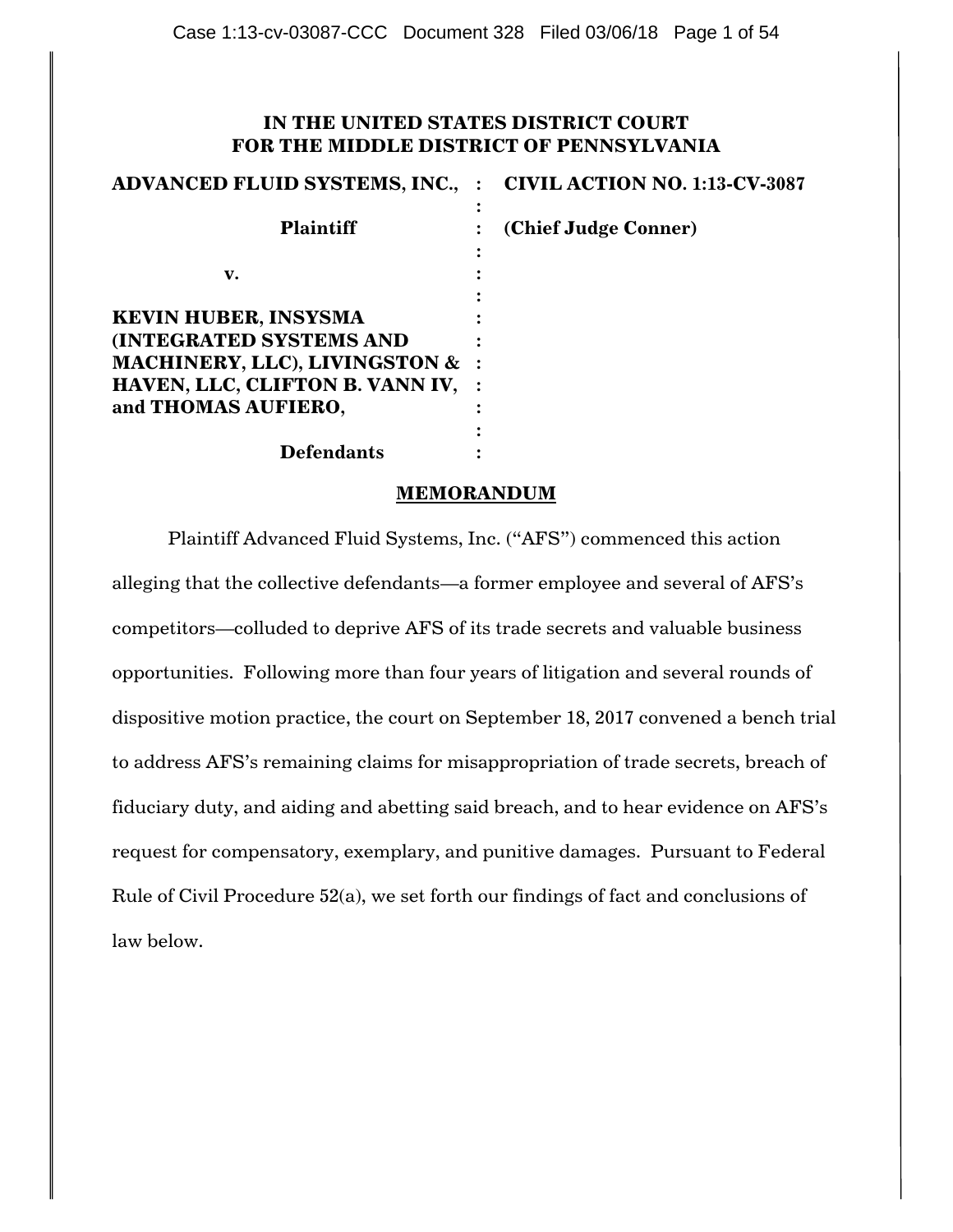# **I. Findings of Fact and Procedural History**<sup>1</sup>

# **A. The Parties & Their Relationships**

AFS distributes, manufactures, and installs hydraulic components and hydraulic systems. (See Doc. 236 at 2; see also 9/20/17 Tr. 146:24-147:1; 9/25/17 Tr. 10:17-11:19). The company is headquartered in York, Pennsylvania. (See Doc. 236 at 2, 4). Dan Vaughn ("Vaughn") serves as AFS"s vice president and engineering manager. (9/18/17 Tr. 72:21-22). Vaughn oversees "large engineering projects" and directs AFS"s sales and engineering teams. (Id. at 73:5-9). His father, Jim Vaughn, is founder and president of the firm. (Id. at 101:9-10, 117:7-9; 9/22/17 Tr. 130:17-20). In November 2006, AFS hired defendant Kevin Huber ("Huber"). (See 9/18/17 Tr. 99:14-16; 9/21/17 Tr. 14:4-6; 9/25/17 Tr. 10:3-5; see also AFS Ex. 6 at 1). Huber was employed by AFS continuously through his resignation on October 26, 2012. (See 9/18/17 Tr. 37:15-19).

Defendant Livingston & Haven, LLC ("Livingston") designs, assembles, and installs hydraulic fluid systems and is headquartered in North Carolina. (See Doc. 236 at 5). Defendant Clifton B. Vann IV ("Vann") is the chief executive officer of Livingston"s holding company. (See 9/19/17 Tr. 137:21-138:1, 140:2-22). He was president of Livingston at all times relevant herein. (AFS Ex. 42 at 2). Defendant Thomas Aufiero ("Aufiero") was employed first as sales engineer and eventually as

 $\overline{a}$ 

 $1$  The above narrative represents the court's findings of fact as derived from the record. Citations thereto include the transcript of the six-day bench trial convened from September 18 through September 25, 2017, ("[Date] Tr."), as well as exhibits introduced by AFS, ("AFS Ex.," "Brainard Ex.," and "VCSFA Ex."), the Livingston defendants ("L&H Ex."), and Huber and Integrated Systems ("Huber Ex."). We cite to our Rule 56 memorandum opinion (Doc. 236) for undisputed contextual background. (See Doc. 243 ¶ 3).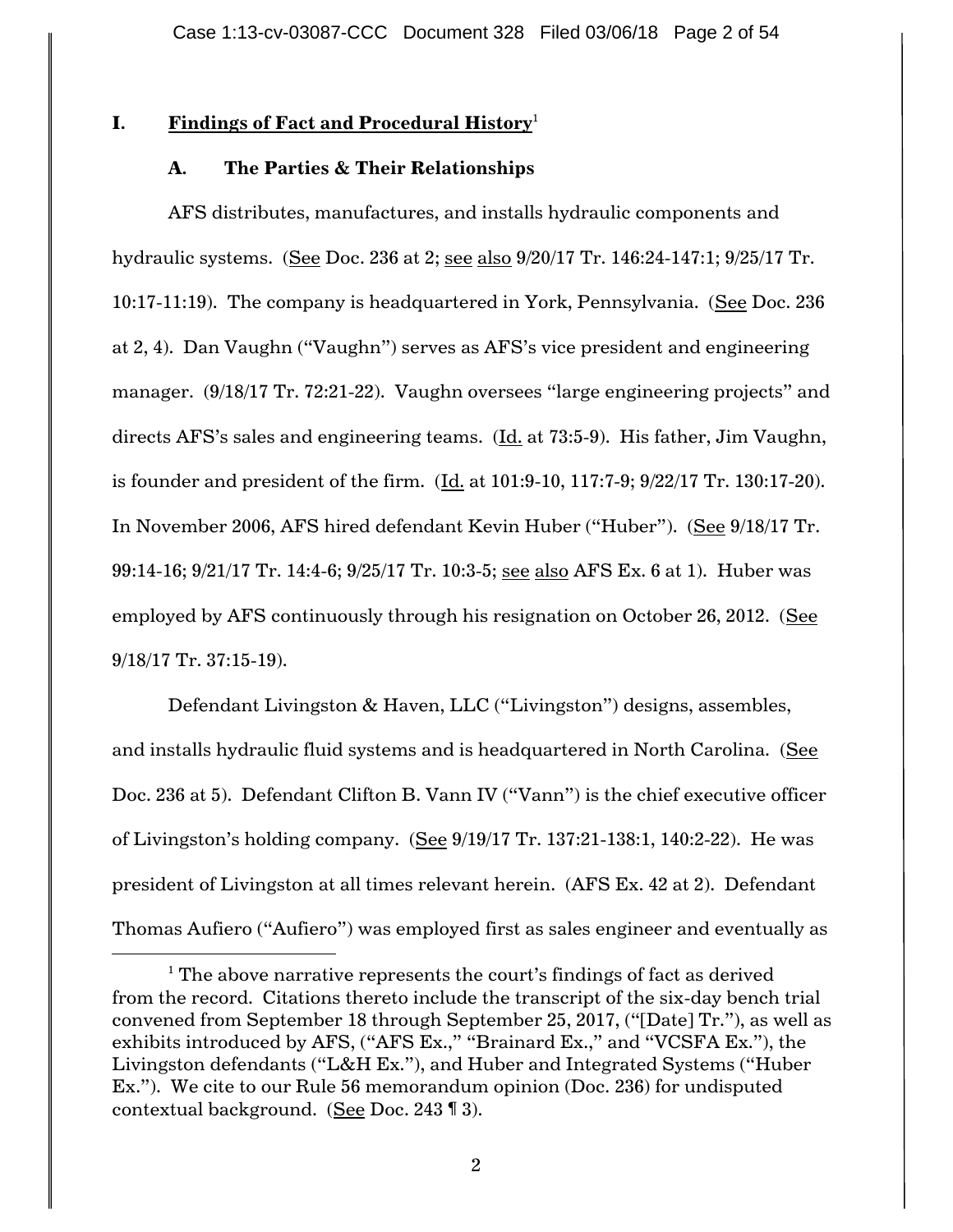sales manager at AFS from 1989 through January 2011, when he left to work for Livingston as regional sales manager.  $(9/21/17$  Tr. 11:10-12:16, 21:6-8). Huber too forged a relationship with the Livingston defendants beginning in January 2012, in hopes of pursuing business opportunities of mutual interest. (See id. at 28:7-29:18, 37:1-17). Huber left his position at AFS after incorporating his own firm, Integrated Systems and Machinery, LLC ("Integrated Systems"), in October 2012. (9/25/17 Tr. 8:17-9:21). This litigation has its genesis in Huber"s concurrent affiliations with AFS, Livingston, and Integrated Systems. (See generally Docs. 70, 236).

#### **B. Huber's Employment with AFS**

Huber joined AFS as a full-time sales engineer in November 2006. (See 9/18/17 Tr. 99:14-16; 9/21/17 Tr. 14:4-6; 9/25/17 Tr. 10:3-5). He was employed with AFS consistently until his abrupt resignation in October 2012. (9/18/17 Tr. 37:15- 22; 9/20/17 Tr. 14:4-11). At some point after Huber"s departure, AFS learned that, for a three-month period in 2008, Huber worked contemporaneously for both AFS and another equipment manufacturer, Dayton T. Brown. (See 9/21/17 Tr. 14:16-16:4; 9/25/17 Tr. 159:24-163:4). Huber received compensation from both employers during this time, (see 9/25/17 Tr. 160:8-162:4), but never informed either AFS or Dayton T. Brown of the dual-employment arrangement, (see 9/21/17 Tr. 14:16-23, 15:25-16:19; 9/25/17 Tr. 161:6-12, 163:2-4).

Shortly after beginning employment with AFS, Huber gave AFS the "lead" on a hydraulics project at Wallops Island, Virginia. (See 9/18/17 Tr. 99:17-18; 9/21/17 Tr. 78:11-22). A college friend of Huber"s, Keith Fava ("Fava"), was employed by Orbital Sciences Corporation ("Orbital") and advised Huber that Orbital and the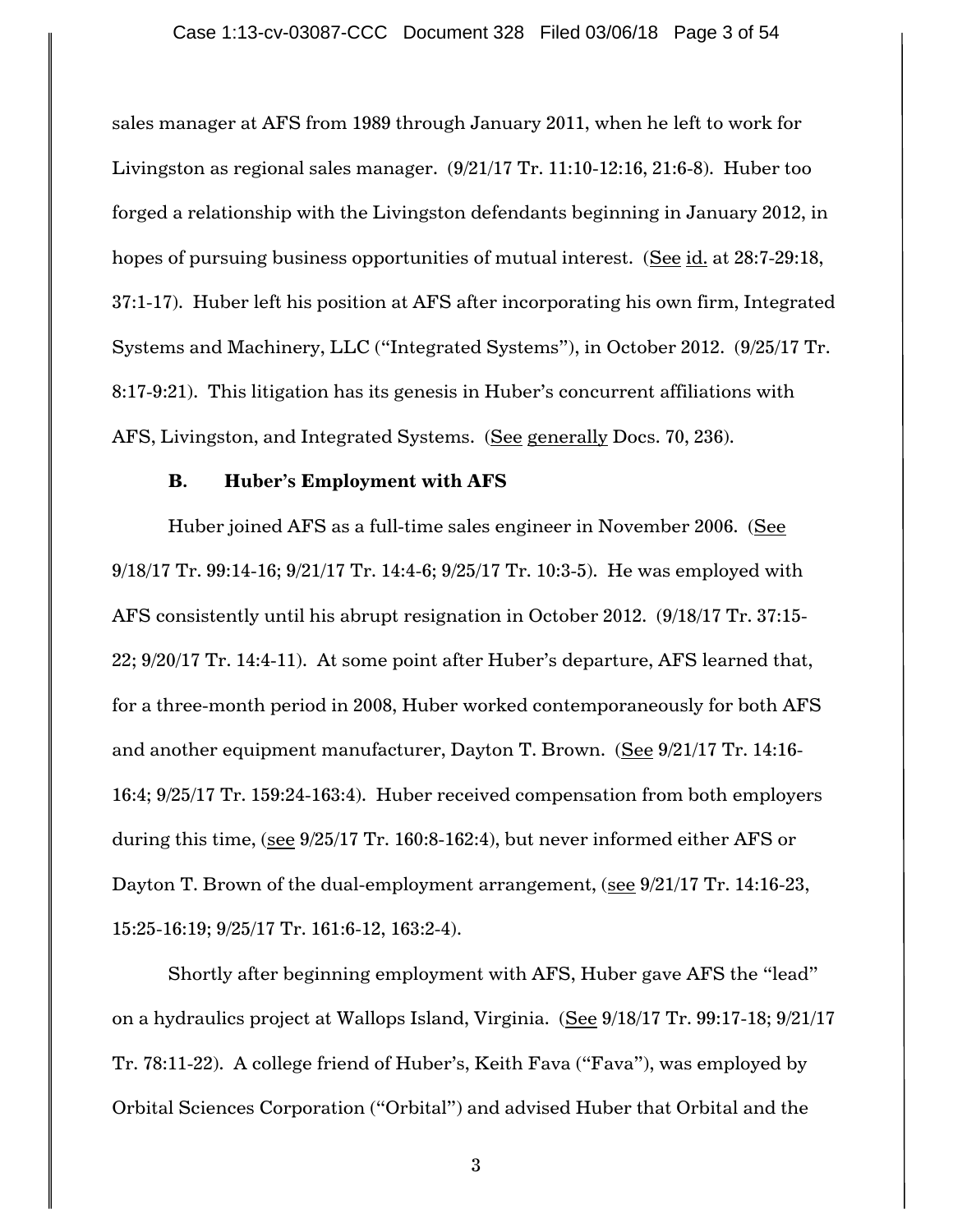Virginia Commonwealth Space Flight Authority ("the Authority") were seeking a hydraulics supplier to design a system to launch Orbital's "Antares" rocket from NASA's facility on Wallops Island. (See 9/21/17 Tr. 78:11-22). The Antares rocket services and supplies the International Space Station. (See Doc. 236 at 3; see also 9/20/17 Tr. 63:21-64:1). AFS contracted with the Authority in September 2009 to build, install, and maintain the system. (See AFS Ex. 15).

The resulting installation—the Teleporter/Erector/Launcher Hydraulic System ("Hydraulic System")—is comprised of several constituent parts, depicted and labeled below:

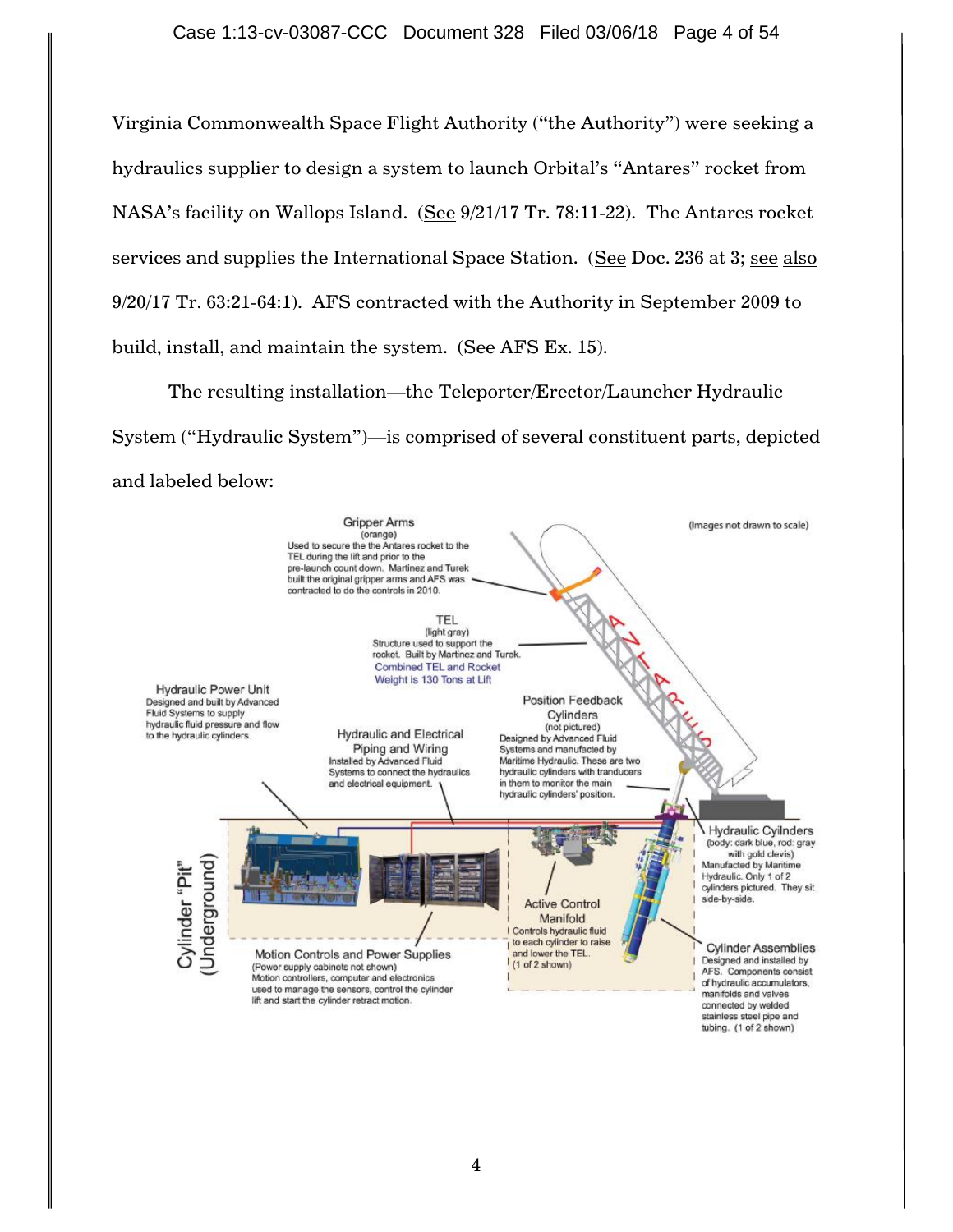(AFS Ex. 272A). The "TEL" or "strongback" component is a platform which carries the rocket in a horizontal position to the launch pad. (See AFS Ex. 16; 9/18/17 Tr. 75:1-9, 77:3-5). A pair of "gripper arms" secure the rocket to the strongback. (AFS Ex. 16; 9/18/17 Tr. 77:6-8). The strongback "mates" to the cylinder assemblies, at which point the system is prepared for the launch sequence. (AFS Ex. 16; 9/18/17) Tr. 75:10-16). The Hydraulic System lifts the rocket into a vertical position over a 30-minute period. (See AFS Ex. 16; 9/18/17 Tr. 75:10-16). After liftoff, the system"s unique "rapid retract" feature pulls the strongback away in a matter of seconds. (See 9/18/17 Tr. 76:3-12). AFS designed the cylinder assemblies together with Maritime Hydraulic, with whom it subcontracted to manufacture the hydraulic cylinders themselves. (See id. at 87:4-9).

AFS developed and supplied the Authority with a comprehensive package of engineering drawings generated during the system"s design and installation. (See AFS Ex. 20; see also 9/18/17 Tr. 92:5-93:3). All drawings delivered by AFS included an AFS title block declaring:

> This drawing discloses propriety and confidential data of Advanced Fluid Systems, Inc., and may not be used disclosed or released, in whole or in part, for any purpose outside the authorized recipient, without signed authorization, and must be returned upon request.

(E.g., AFS Exs. 67, 69-81; see also AFS Ex. 20; 9/18/17 Tr. 92:25-93:10, 125:12-22). These materials were accessible through a password-protected online repository by a limited number of employees of the Authority, Orbital, and Martinez & Turek, a manufacturer subcontracted to design the system"s gripper arms. (See 9/20/17 Tr. 25:6-26:5).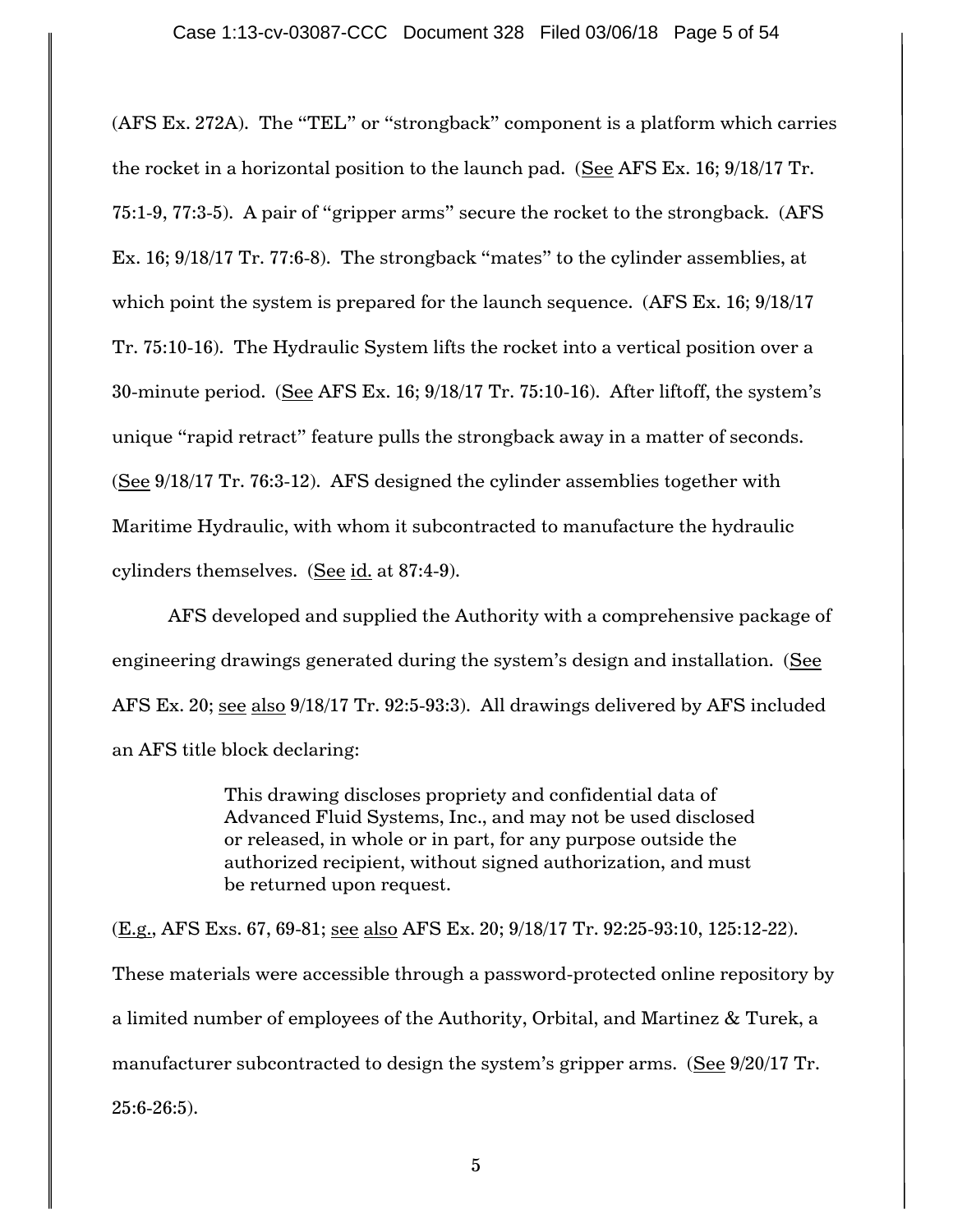AFS employee Guy Baum ("Baum") served initially as a full-time project manager for the Hydraulic System. (9/20/17 Tr. 67:12-22). Baum retired in June 2011, at which point Huber unofficially assumed Baum"s responsibilities and served as the *de facto* project manager for the remainder of the AFS-Orbital relationship. (Id. at 67:25-68:2; see 9/18/17 Tr. 99:23-24; 9/20/17 Tr. 68:17-69:2, 173:8-174:1; 9/21/17 Tr. 27:4-6). Key members of the Hydraulic System teams from both the Authority and Orbital agreed that, with few and minor exceptions, they were satisfied with AFS"s work. (See, e.g., AFS Ex. 274, Reed and Nash Dep. 24:7-26:15, Mar. 30, 2016 ("Reed/Nash Dep."); 9/20/17 Tr. 65:17-70:25; VCSFA Ex. 5). According to Orbital"s lead engineer, Michael Brainard ("Brainard"), the system worked "flawlessly" at its first launch and "performed very well" on subsequent launches. (9/20/17 Tr. 66:2-67:2; AFS Ex. 18). Brainard"s principal criticism was with Baum, with whom Brainard did not get along with and whose project management services Brainard found to be lacking.  $(See 9/20/17$  Tr.  $67:10-24, 68:10-16)$ . Brainard agreed that his minor customer service complaints were remediable and likely could have been resolved by AFS's hiring of a new project manager dedicated to Orbital. (Id. at 68:7-9, 170:2-4).

### **C. Huber's Courtship with Livingston**

Aufiero resigned from AFS in January 2011, (9/18/17 Tr. 106:2-3; 9/21/17 Tr. 21:6-8), and joined Livingston as regional sales manager and industrial hydraulic project manager. (9/21/17 Tr. 26:1-19). Aufiero began to recruit Huber to join Livingston shortly after his own departure. (Id. at 22:6-16). He kept in close touch with Huber and remained interested in AFS's work on the Hydraulic System. (Id.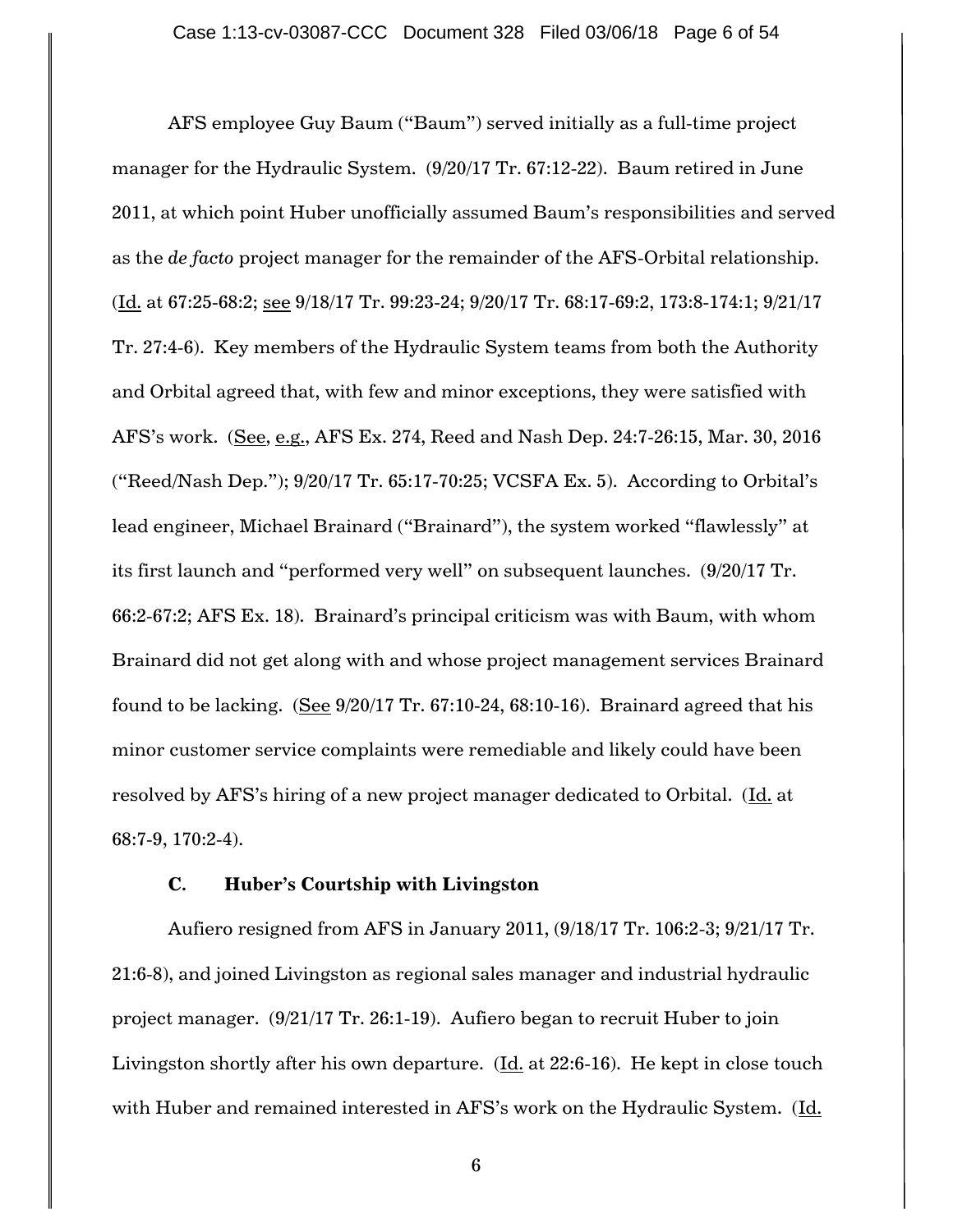#### Case 1:13-cv-03087-CCC Document 328 Filed 03/06/18 Page 7 of 54

at 22:23-23:6). Aufiero asked Huber to send him photographs of the recentlycompleted cylinder assemblies on January 30, 2011, and Huber complied. (AFS Ex. 28; AFS Ex. 29 at 1-2; 9/20/17 Tr. 23:7-16). In November 2011, Huber shared videos and photographs with Aufiero of milestone testing of the Hydraulic System's rapid retract function. (AFS Exs. 30, 30A, 30B, 31-32, Ex. 32-wmv; 9/18/17 Tr. 107:4- 108:25). Huber thereafter asked Aufiero to shift communications to Huber"s personal Gmail address. (AFS Ex. 9).

Huber began collaborating with Livingston on business opportunities as early as December 2011. Their discussions initiated with a Navy test stand project; Huber advised Aufiero that AFS lacked capacity to bid on this project. (See 9/21/17 Tr. 31:2-25). Huber visited Livingston's headquarters for the first time on January 8, 2012 to discuss the Navy project. (Id. at 28:18-29:3). At least four "high level" Livingston employees—Vann, Aufiero, Craig Hill ("Hill"), and Wayne Hawkins ("Hawkins")—attended this meeting. (Id. at 28:24-29:18). Each knew that Huber was employed by their competitor, and each knew that Huber was attempting to steer valuable business their way.  $(\underline{Id.}$  at 30:16-31:4). Over the coming months, Huber directed two other opportunities—an Air Force test stand and a Passaic Valley Sewerage Commissioners" project—to Livingston. (See AFS Exs. 45-47, 218). Huber never presented these opportunities to AFS. (9/25/17 Tr. 6:13-7:16).

During the January 8, 2012 meeting, Huber and the Livingston team also discussed the Hydraulic System on Wallops Island. (9/19/17 Tr. 157:4-10). Huber told attendees that "the relationship between AFS and [Orbital] was souring, and at some point the customer was going to do something different and did [Livingston]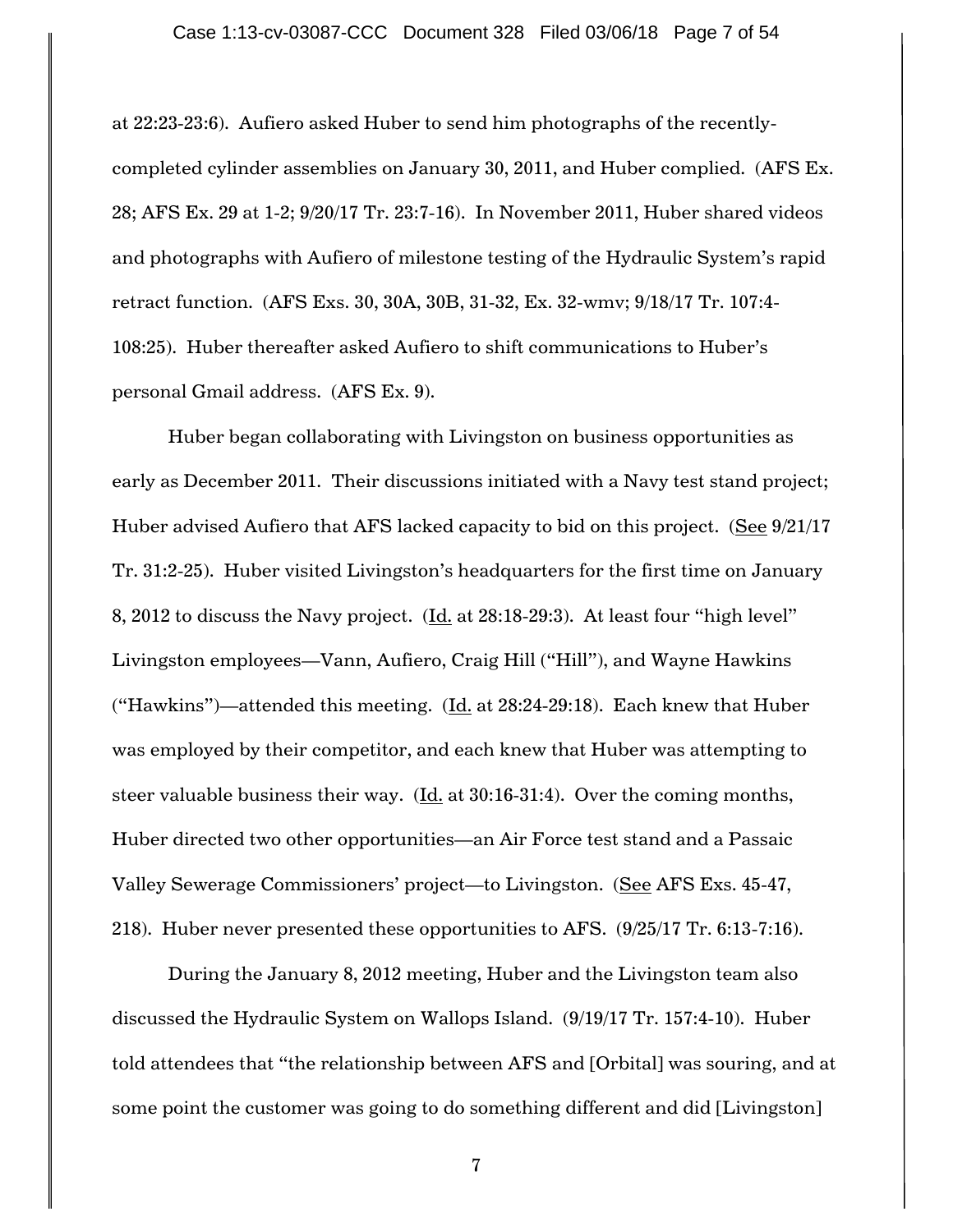want to participate." (Id. at 157:11-17). That same day, Hill invited Huber to his commercial Dropbox folder, allowing Huber and Livingston employees to share documents electronically. (9/22/17 Tr. 34:6-18). Vann knew about the Dropbox arrangement by February 2012 but never questioned it. (9/20/17 Tr. 21:24-22:5). Livingston also installed a virtual private network ("VPN") on Huber's AFS laptop and provided him with a Livingston email address. (See AFS Ex. 42 at 2). Huber's signature line on his Livingston email account identified him as Livingston's "Program Manager." (See, e.g., AFS Ex. 43 at 2; see also AFS Ex. 211 at 4).

Defendants' collaboration accelerated in earnest after the January meeting. Huber obtained a confidential list of spare parts and component pricing for the Hydraulic System from AFS on March 6, 2012 and forwarded it directly to Aufiero. (AFS Ex. 48; AFS Ex. 49 at 1; 9/18/17 Tr. 109:6-112:24).<sup>2</sup> On March 9, 2012, Huber introduced Livingston to Orbital as a potential alternate vendor, stating by email to Brainard: "I have this other company that is willing to come up and speak to you ... about long term support" for the Hydraulic System. (AFS Ex. 52). Huber knew by this point that contract opportunities for "enhancements to the TEL and TEL Hydraulic System[]" were "coming" in the near future. (See AFS Ex. 49). He shared this information with Livingston, (see id.), but not with AFS, (see 9/18/17 Tr. 113:10-25).

Huber coordinated a visit to Wallops Island on March 21, 2012, for Aufiero, Hill, and another Livingston employee to meet Orbital staff and become acquainted

 $\overline{a}$ 

 $2$  During his testimony at trial, Vann admitted that this transmission was inappropriate. (9/19/17 Tr. 182:23-184:9).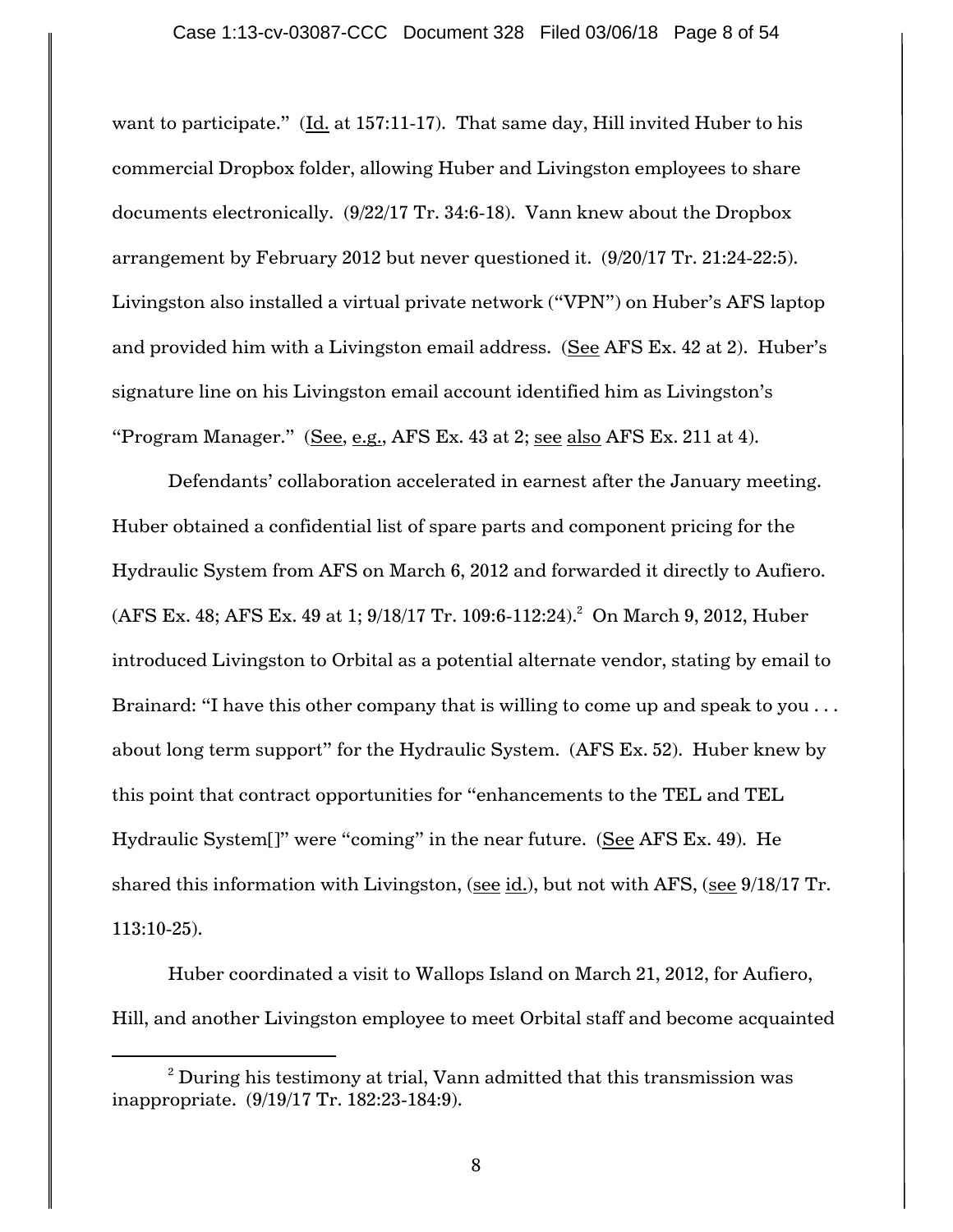with the Hydraulic System. (AFS Ex. 55). Vann was aware of this trip. (See 9/21/17 Tr. 59:12-22). The group met briefly with Fava during this visit, and he explained Orbital"s plan to upgrade the gripper arms and the cylinders, as well as the need for a "spares" supplier. (See 9/21/17 Tr. 59:23-61:18, 167:12-14). They also toured the rocket assembly and launch areas of the facility. (See id. at 62:7-63:13, 167:19-168:6). Huber took Hill to the area below the launch pad to view the cylinder assemblies themselves.  $(\underline{Id.}$  at 62:19-63:13, 168:2-6). While there, Huber and Hill encountered AFS"s on-site engineer, Tom Reiker ("Reiker"). (9/21/17 Tr. 64:19-65:2). Aufiero expressed concerned that Reiker might report the encounter to AFS management. (See id. at 65:18-66:12; see also AFS Ex. 57). He memorialized these concerns in an email exchange two days later:

| Aufiero: | Kevin, I thought about it more and I am thinking Tom   |
|----------|--------------------------------------------------------|
|          | [Reiker] might have sent an email to Dan [Vaughn]. Dan |
|          | [Vaughn] would tell Jim [Vaughn] right away.           |

Huber: Craig [Hill] definitely was not too smooth in there. I wanted to shoot myself when he told Tom [Reiker] who he was.

Aufiero: We should have had a plan before he went in....

(AFS Ex. 57). In the same email exchange, Huber shared video of AFS"s most recent rapid retract testing milestones at Wallops Island. (See id.; AFS Ex. 56 wmv). Brainard was unable to attend the March 21 meeting, but Huber sent a follow-up email to him on March 23, making his intentions regarding Livingston clear: "What I am going to do is create a "road map" of how to phase out AFS and incorporate another company (that you select) like [Livingston] to partner with you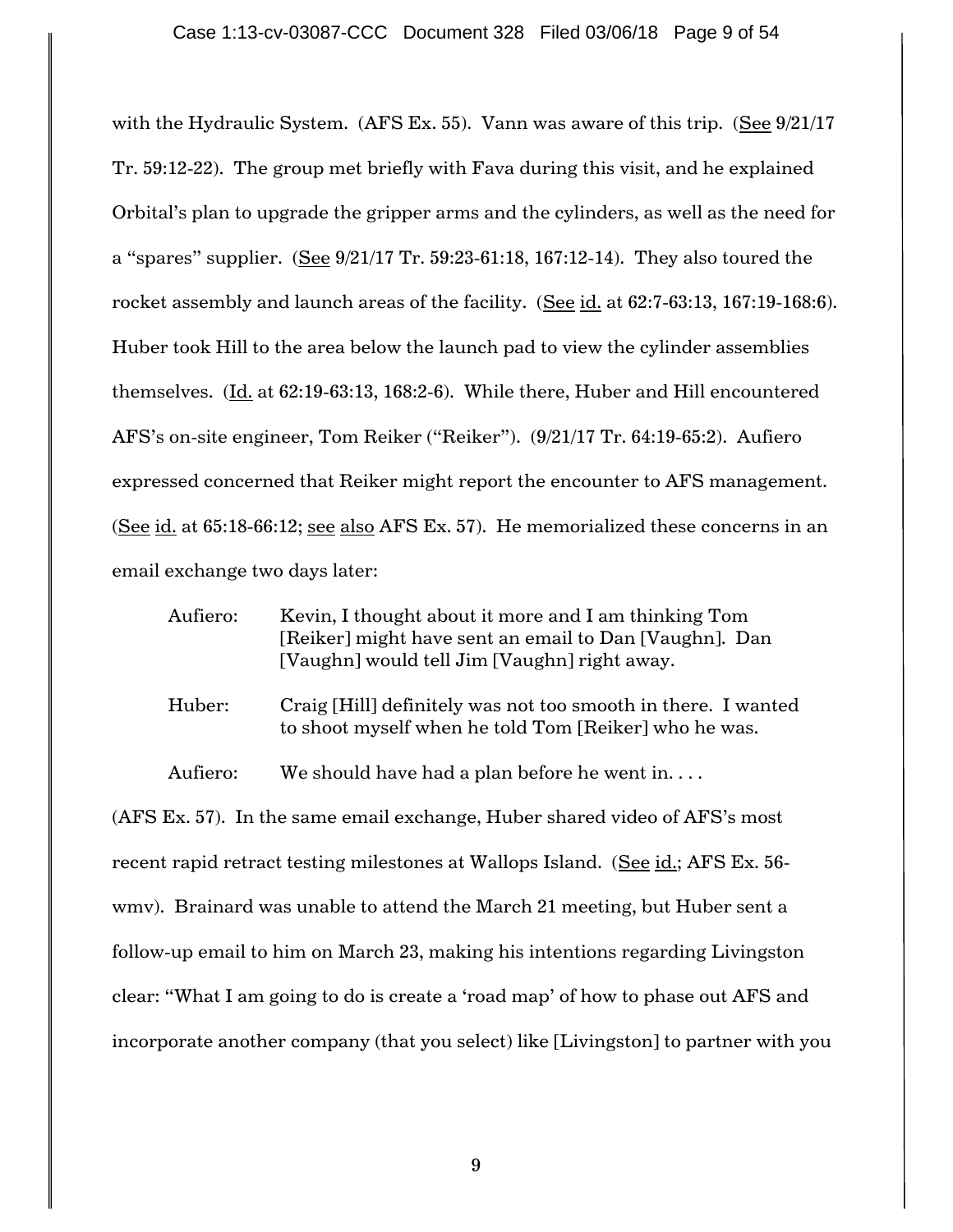on the TEL Enhancement and Long Term Maintenance and Support." (AFS Ex. 59).

Huber coordinated a second visit to Wallops Island for April 12, 2012, this time inviting Vann in attempt to impress Orbital. (See AFS Exs. 90-91; 9/10/17 Tr. 42:24-43:6). In the interim, Huber shared dozens of AFS documents with members of the Livingston team to prepare them for the meeting. Huber emailed Aufiero eleven pages of hydraulic and electrical spares for the system. (See AFS Ex. 60). These spreadsheets provided a comprehensive look at the system's component parts. (9/18/17 Tr. 123:15-16). On April 2, 2012, Huber downloaded many of AFS"s engineering drawings and its bills of materials to an external hard drive and then uploaded them to the Livingston Dropbox, noting that the upload included "[t]he majority of the hydraulic schematics." (AFS Exs. 62-63; 9/18/17 Tr. 124:3-134:20). Each drawing featured AFS"s proprietary stamp. (AFS Exs. 67, 69-81; see 9/18/17 Tr. 125:19-22). These documents were valuable to Livingston and provided a baseline understanding of the system"s infrastructure in advance of their meeting with Orbital. (9/21/17 Tr. 50:14-51:8). This file drop included what Huber described as "top level drawings and hydraulic schematics" for the entire Hydraulic System. (AFS Ex. 56). Huber also shared the original system specifications provided by Orbital to AFS in 2010 for the initial Hydraulic System design. (See AFS Ex. 88). Hill agreed that this document helped him to prepare for the second Orbital meeting. (9/22/17 Tr. 28:13-16).

Huber corresponded directly with Vann in advance of the April 12, 2012 meeting with Orbital. Huber told Vann in an April 4 email that he was "working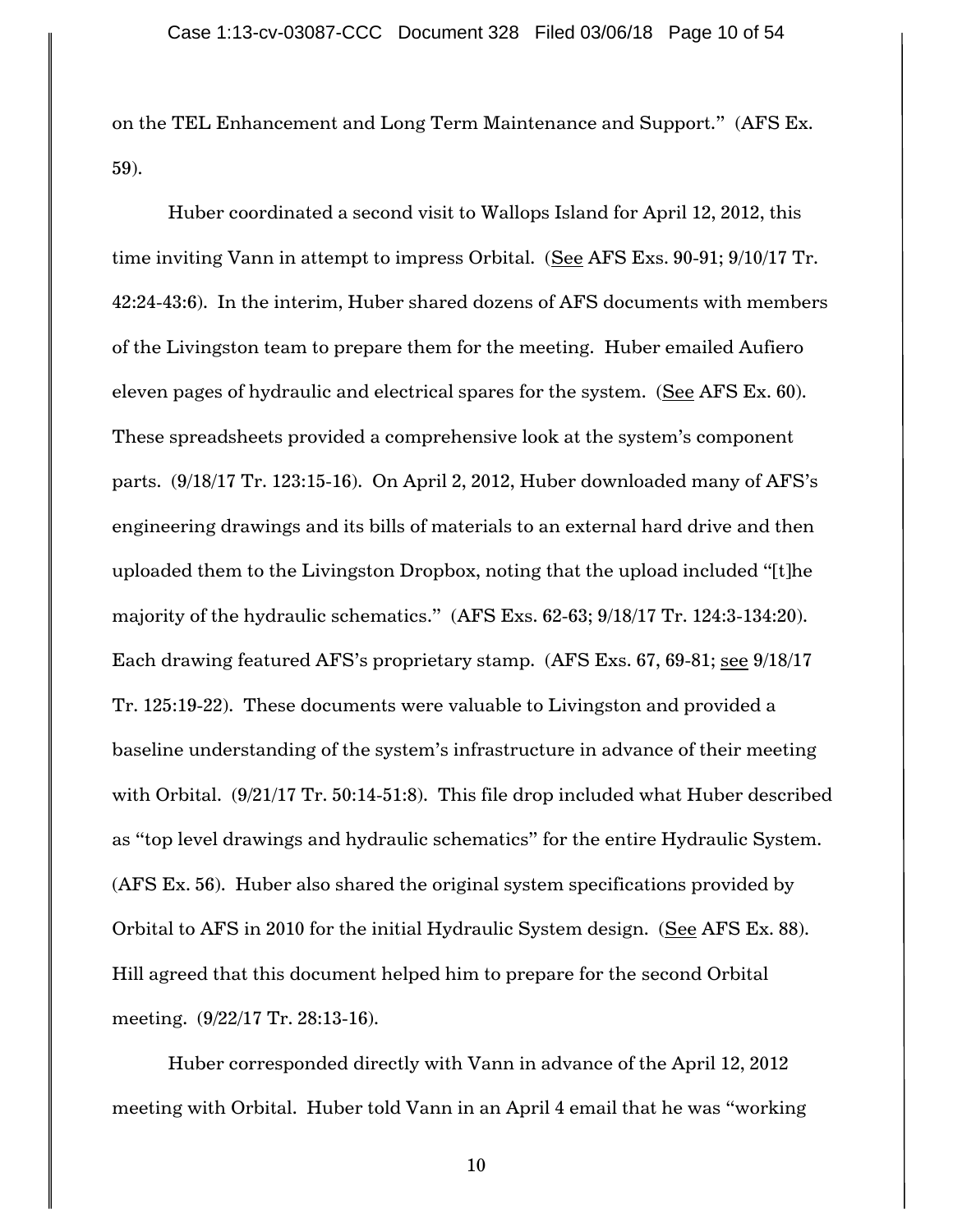diligently" to give Livingston an edge with Orbital. (AFS Ex. 86). Despite Vann"s present claim that he was "alarmed" that an AFS employee was working on his company"s behalf, (see 9/20/17 Tr. 51:6-9), he nonetheless followed up with Huber, speaking to him about the opportunity by phone for nearly an hour the following day, (see id. at 54:19-55:15; 9/25/17 Tr. 138:10-139:4).

Vann, Aufiero, Hill, and Huber had dinner together the night before the Orbital meeting. (9/19/17 Tr. 174:19-175:1; 9/21/17 Tr. 41:15-23; 9/25/17 Tr. 142:25- 143:8). During the meeting, Vann told Huber that "he would have to leave AFS to continue a relationship with Livingston."  $(9/21/17 \text{ Tr. } 43:19-44:1; \text{ see } 9/19/17 \text{ Tr. }$ 174:13-175:1; 9/20/17 Tr. 19:16-20:13; 9/21/17 Tr. 41:22-44:1). Vann and Aufiero each separately recalled this conversation. (9/19/17 Tr. 174:13-175:1; 9/20/17 Tr. 19:16- 20:13; 9/21/17 Tr. 41:22-44:1). When asked whether he ever followed up with Huber about this issue, Vann explained that he assumed it was Huber"s responsibility to resolve the conflict: "Well, as I recall it just seemed to drag and I didn"t obviously call Kevin Huber every day and ask are you still employed at your company, but we anticipated that he would leave at any time, and he just seemed to stay there." (9/20/17 Tr. 25:13-17). Vann never enforced or followed up on his directive. (Id. at 25:18-26:3; 9/21/17 Tr. 70:21-25, 71:17 72:2). Ostensibly, Livingston"s employees were equally concerned with the risk Huber posed to Livingston itself, with Hill postulating that if Huber was this willing to disclose AFS"s confidential information, he might also "share [Livingston's] information or he would use [Livingston's] information to get stuff." (See  $9/22/17$  Tr. 61:4-16).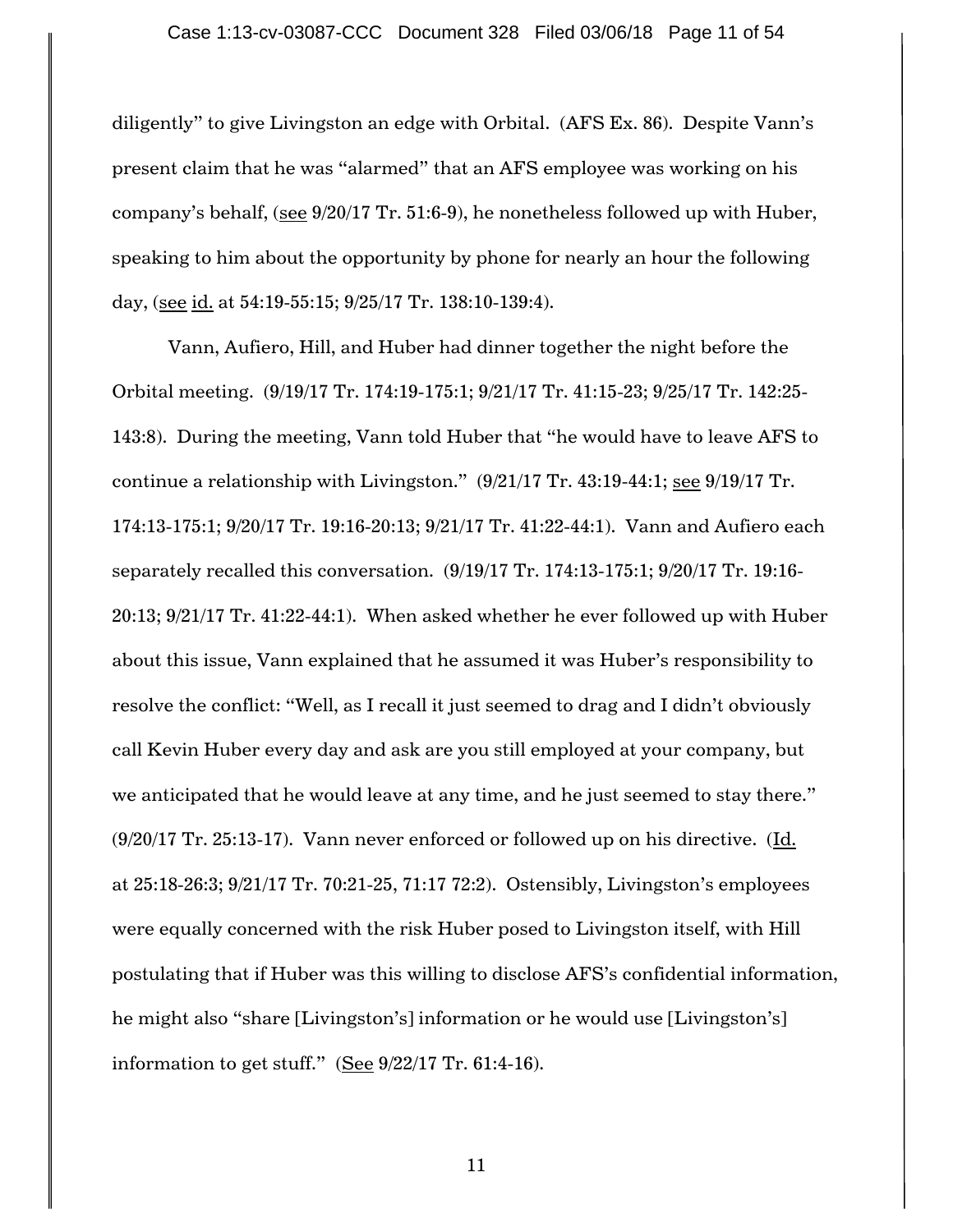On April 12, 2012, Huber, Vann, Aufiero, and Hill met with Fava on Wallops Island to discuss Orbital"s upgrade plans for the Hydraulic System. (AFS Ex. 240). Fava explained to Vann, Aufiero, and Hill that Orbital was competitively bidding the upgrades because Orbital had experienced issues with AFS"s customer service and desired a dedicated project manager for the system. (See id. at 2). Among other things, the group discussed the alternatives Orbital was considering for the upgrade—a "new" cylinder option and a "modified" cylinder option. (Id. at 1-2). Fava indicated in a subsequent email to Brainard that although Orbital would bid the contract competitively, Livingston would have a "leg up" if it retained Huber to manage the project.  $(\underline{Id.})$  Huber thereafter acquired Livingston's labor rates from Aufiero and increased AFS's labor rates above Livingston's to, in Huber's words, "justify LnH taking over!!!" (AFS Exs. 96-97; 9/18/17 Tr. 119:2-21). Huber did not share Orbital"s upgrade plans with AFS until three months later. (See 9/18/17 Tr. 113:22-25).

Livingston offered Huber a compensation package on May 25, 2012. (See AFS Ex. 209). Vice President Tim Gillig ("Gillig") summarized the compensation agreement in an email to Huber, copying Vann, Aufiero, and Hawkins:

- 1. [Livingston] will pay you 5.5% of the overall sales for the project we are sending you today. Note: This is regardless of how profitable the project is. In other words, [Livingston] is guaranteeing you this figure.
- 2. [Livingston] would like to propose you be the the [sic] project manager on this project. This figure is within our quote and will be pulled out for your eyes only.
- 3. [Livingston] will pay you once we get paid per each progressive payment.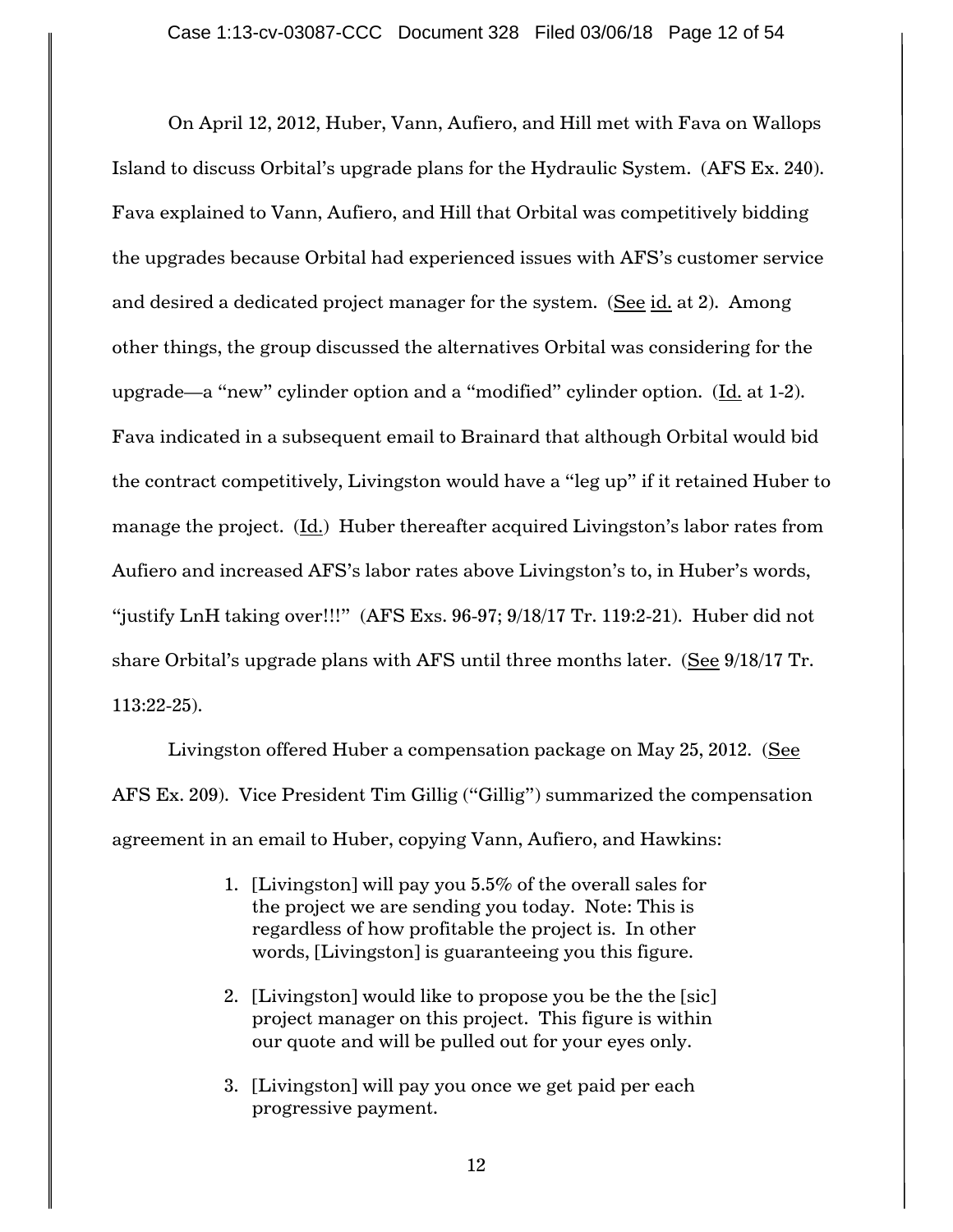- 4. There will be milestones involved and once these are met the customer will be obligated to pay [Livingston]. If we receive 20% of the overall sale price of the job we will pay you 20% of your portion of the project. This will continue until the entire project is complete.
- 5. Any additional engineering changes will be paid in the same manner.

Wayne Hawkins will be sending our proposal to you this afternoon. If you have any questions please feel free to contact Tom [Aufiero], Wayne, or myself. I hope this meets your expectation and I look forward to the huge success this could be to really kick off our relationship together.

Best Regards,

Tim Gillig Vice president of Sales Livingston & Haven

(Id.) Gillig confirmed that the "project" referenced in his email "related to the [H]ydraulic [S]ystem down on Wallops Island." (AFS Ex. 277, Gillig Dep. 18:19-19:7, 21:16-22:1, Mar. 3, 2016 ("Gillig Dep.")). Gillig knew Huber was an AFS employee at the time he offered the compensation package to him. (See id. at 14:14-15:3). Vann approved the compensation agreement.  $(Id. at 16:5-17:1; 9/19/17$  Tr. 168:23-169:10). Vann, like Gillig, knew Huber remained an AFS employee, (9/19/17 Tr. 169:11-14), yet the package did not include a requirement that Huber leave AFS before joining Livingston"s team, (Gillig Dep. 18:7-18). The purpose of the compensation package was "to pay . . . Huber for business that he steered toward[] or participated in with Livingston." (9/19/17 Tr. 169:7-10).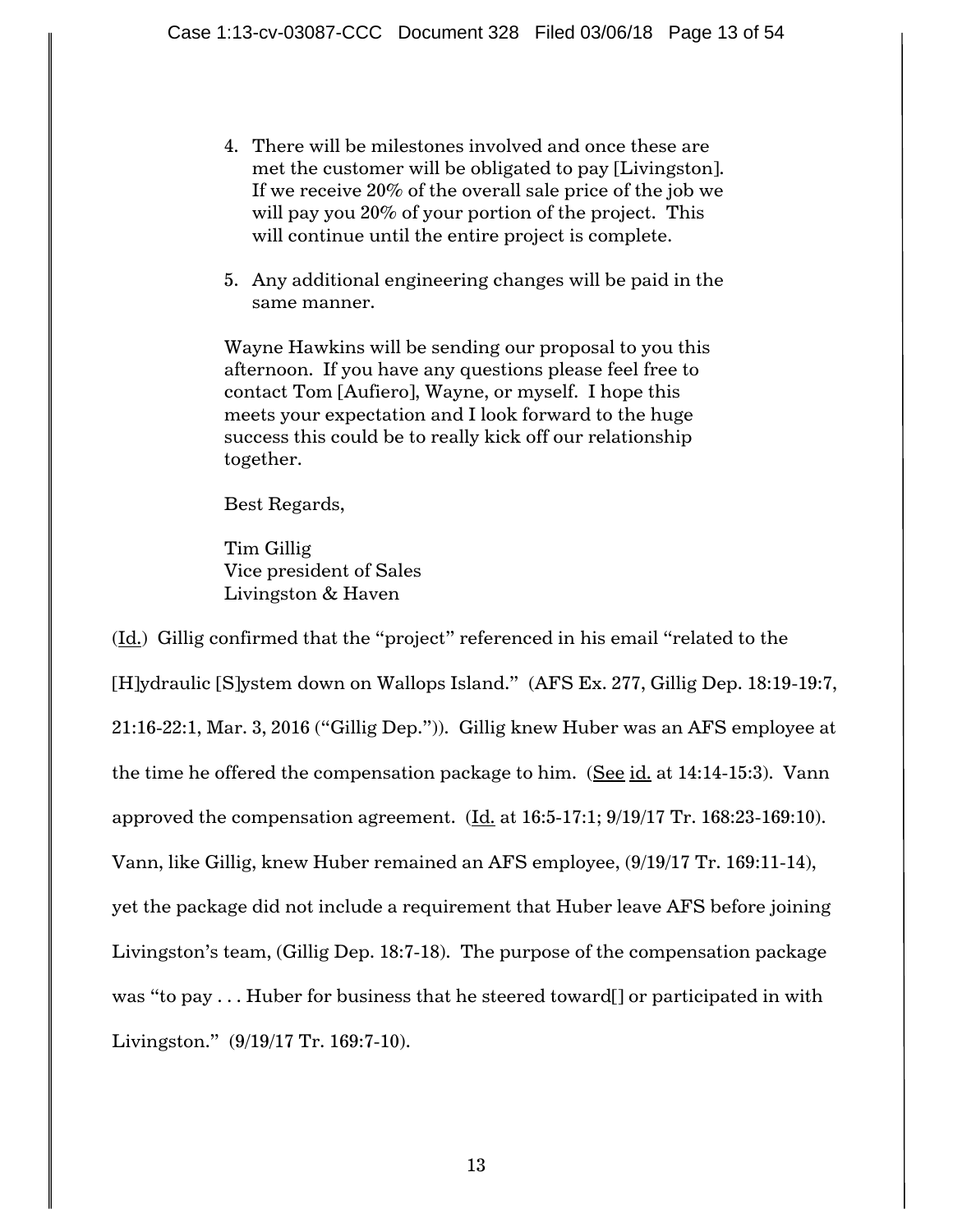### **1.** *Gripper Arms Contract*

Orbital sought bids from both AFS and Livingston for replacement of the Hydraulic System"s gripper arms. (9/20/17 Tr. 75:15-18; see AFS Ex. 102; AFS Ex. 238 at 5). Huber asked AFS"s engineers to develop technical recommendations for the gripper arms project, (see AFS Ex. 104), while simultaneously corresponding with Livingston employees about their design, (AFS Ex. 105). Huber "provide[d] a lot of . . . ideas" and "technical support" to Livingston regarding the gripper arms "because [he] knew the application."  $(9/25/17 \text{ Tr. } 103:12-21)$ . On August 10, 2012, Huber submitted a rough order of magnitude (an industry term for preliminary proposal) on AFS"s behalf totaling \$277,000. (AFS Ex. 106). Livingston submitted its firm fixed price in the amount of \$320,500 on September 7, 2012. (AFS Ex. 107).

AFS authorized Huber to submit a final price of \$277,828.80. (See AFS Ex. 108; 9/18/17 Tr. 139:21-140:15; 9/21/17 Tr. 117:2-23). The engineering department built a profit margin of 30 to 40 percent into its final authorized price. (9/18/17 Tr. 140:5-9). Huber nonetheless inflated AFS"s final firm fixed price to ensure that the Livingston bid was more competitive. (See AFS Ex. 109). On September 17, 2012, he submitted a firm fixed price on AFS"s behalf in the amount of \$410,383—more than \$130,000 higher than the amount authorized by AFS"s engineering team. (Id.; see also AFS Ex. 108). Huber concealed this bid from everyone at AFS except its newest sales manager, Dwylan Lefever ("Lefever"). (See 9/18/17 Tr. 143:10-144:10; see also 9/19/17 Tr. 81:8-17). Huber assured Lefever that he "went extremely high on the quote for a reason." (AFS Ex. 110). Copies of Huber"s inflated firm fixed price and AFS"s gripper arms drawings were found in Livingston"s files and in its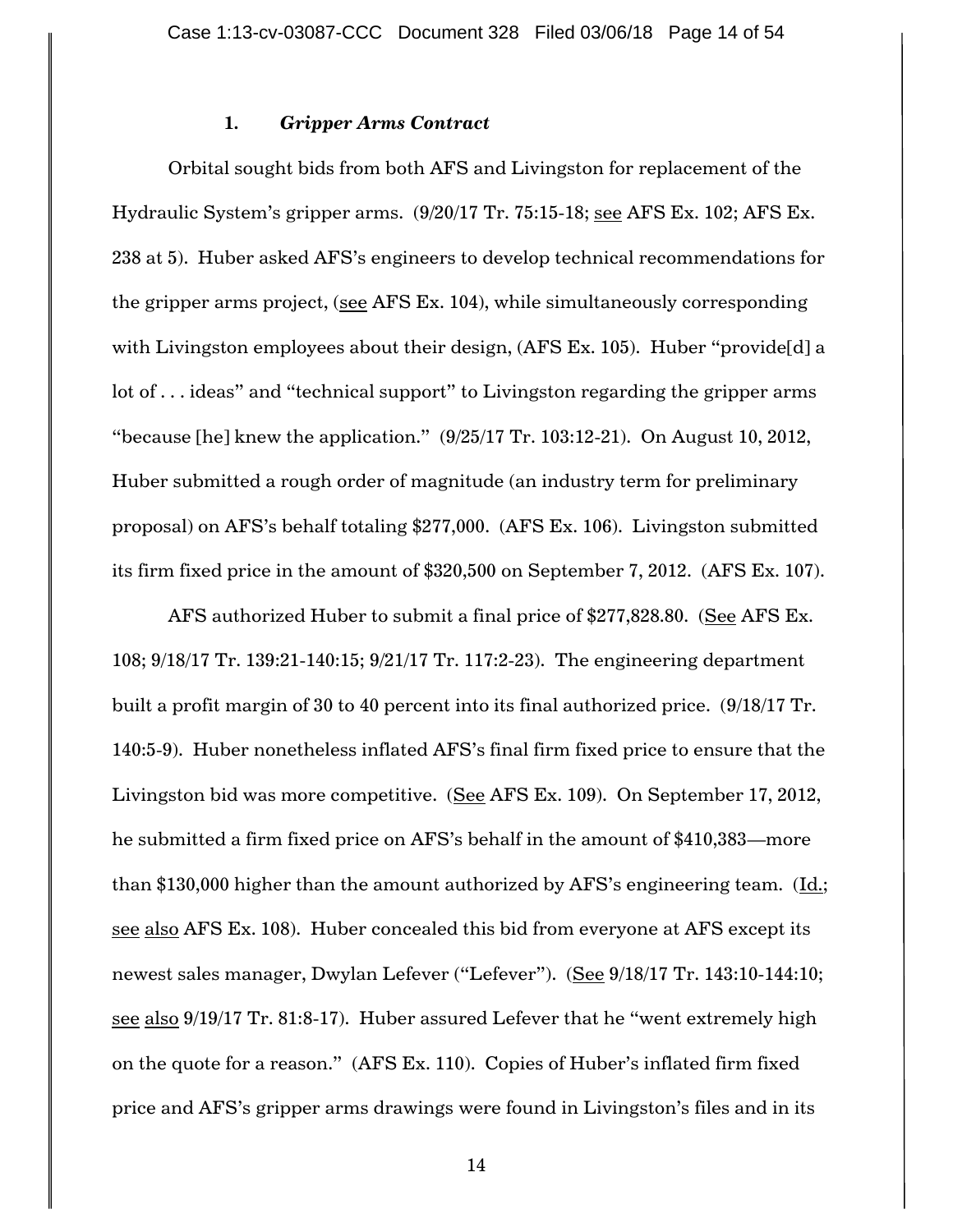Dropbox account during discovery. (See AFS Ex. 111; AFS Ex. 204 at 2; AFS Ex. 206; AFS Ex. 267 at 11).

Orbital awarded the gripper arms contract to Livingston. (AFS Ex. 238 at 32, 34; 9/20/17 Tr. 76:8-9, 80:20-21). In contemporaneous notes throughout the bidding process, Fava observed that the choice "will likely come down to price, with a slight nudge toward [JAFS due to their experience with the current system." (AFS Ex. 238) at 22, 26). Fava later confirmed that the award to Livingston was "[b]ased on price." (9/20/17 Tr. 76:8-11, 80:17-20, 175:12-20). Brainard agreed that the "high price [was] the principal reason why AFS lost this contract."  $(\underline{Id}$  at 80:17-20).

Huber continued assisting Livingston with its gripper arms design throughout the fall as the team prepared for a November 7, 2012 "kick off" meeting with Orbital. (See AFS Ex. 149). At Aufiero's request, Huber shared AFS's gripper arms schematics with Livingston engineer Sumpter Smith ("Smith"). (AFS Ex. 162 at 1-3; AFS Ex. 164; 9/21/17 Tr. 146:15-17). Huber also shared a gripper arms bill of materials with Aufiero, Hill, Hawkins, and Smith that was "virtually identical" to the one prepared by AFS"s engineers. (9/18/17 Tr. 150:16-151:10; AFS Ex. 165 at 1, 4-6). Huber participated in a conference call with this same group a few days later during which they discussed AFS"s gripper arms drawing. (See AFS Exs. 166-67; 9/21/17 Tr. 153:18-154:19). Afterward, Livingston altered its design to borrow three of AFS"s features: counterbalance valves, isolation logic valves with pilot control, and pressure transducers. (See 9/18/17 Tr. 146:16-149:16; 9/21/17 Tr. 147:22-150:13, 155:16-156:20; see also AFS Ex. 168 at 7; AFS Ex. 69 at 7; AFS Ex. 170).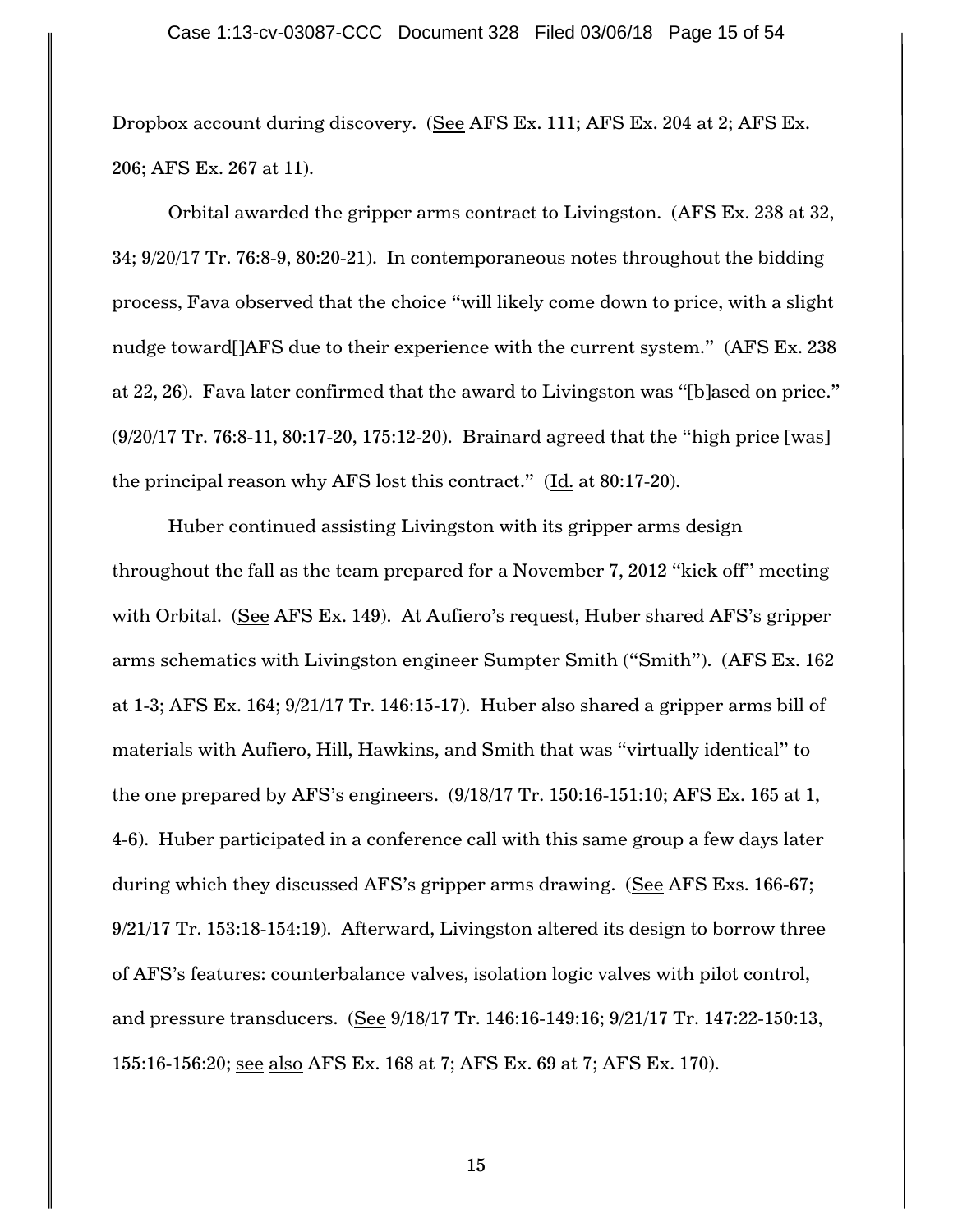Orbital and Livingston agreed on a design and a final contract price of \$285,685 in December 2012. (AFS Ex. 178). Livingston subsequently received an installation contract for the gripper arms valued at \$157,967 and a refurbishment contract following an on-site explosion valued at \$219,776. (See AFS Ex. 265 at 7; AFS Ex. 266 at 7-8). Brainard confirmed that AFS likely would have received these contracts had it been selected for the gripper arms upgrade. (See 9/20/17 Tr. 81:13- 15). Livingston paid Huber \$41,322.15 for securing the gripper arms contract. (AFS Ex. 180 at 2; see also AFS Ex. 113; 9/22/17 Tr. 63:19-64:4).

#### **2.** *Cylinder Upgrade Contract*

In 2012, Orbital also began exploring two options for upgrading the Hydraulic System"s cylinders: the new cylinder option, which contemplated installation of new cylinders and cylinder assemblies, and the modified cylinder option, which would replace the cylinders" component parts but not the cylinders themselves.  $(See$  AFS Ex. 240;  $9/18/17$  Tr. 152:24-153:12). Orbital hoped to increase the cylinders' capacity by 250,000 pounds to allow the Antares rocket to carry a heavier payload. (9/18/17 Tr. 152:17-29; 9/20/17 Tr. 81:16-24). AFS initially had an "advantage" for the contract as the incumbent vendor on Wallops Island. (9/20/17 Tr. 74:9-17). Orbital wanted the same vendor to perform the gripper arms and the cylinder upgrades. (Id. at 122:11-123:4, 194:5-22).

Huber and Livingston knew of Orbital"s intent to bid both cylinder options by their April 12, 2012 meeting with Fava. (See AFS Ex. 240 at 1; 9/20/17 Tr. 182:10- 12). Orbital's engineers wanted AFS to bid on both options, and expressed as much to Huber. (9/20/17 Tr. 83:13-23, 189:10-190:15). Fava advised Huber that "Orbital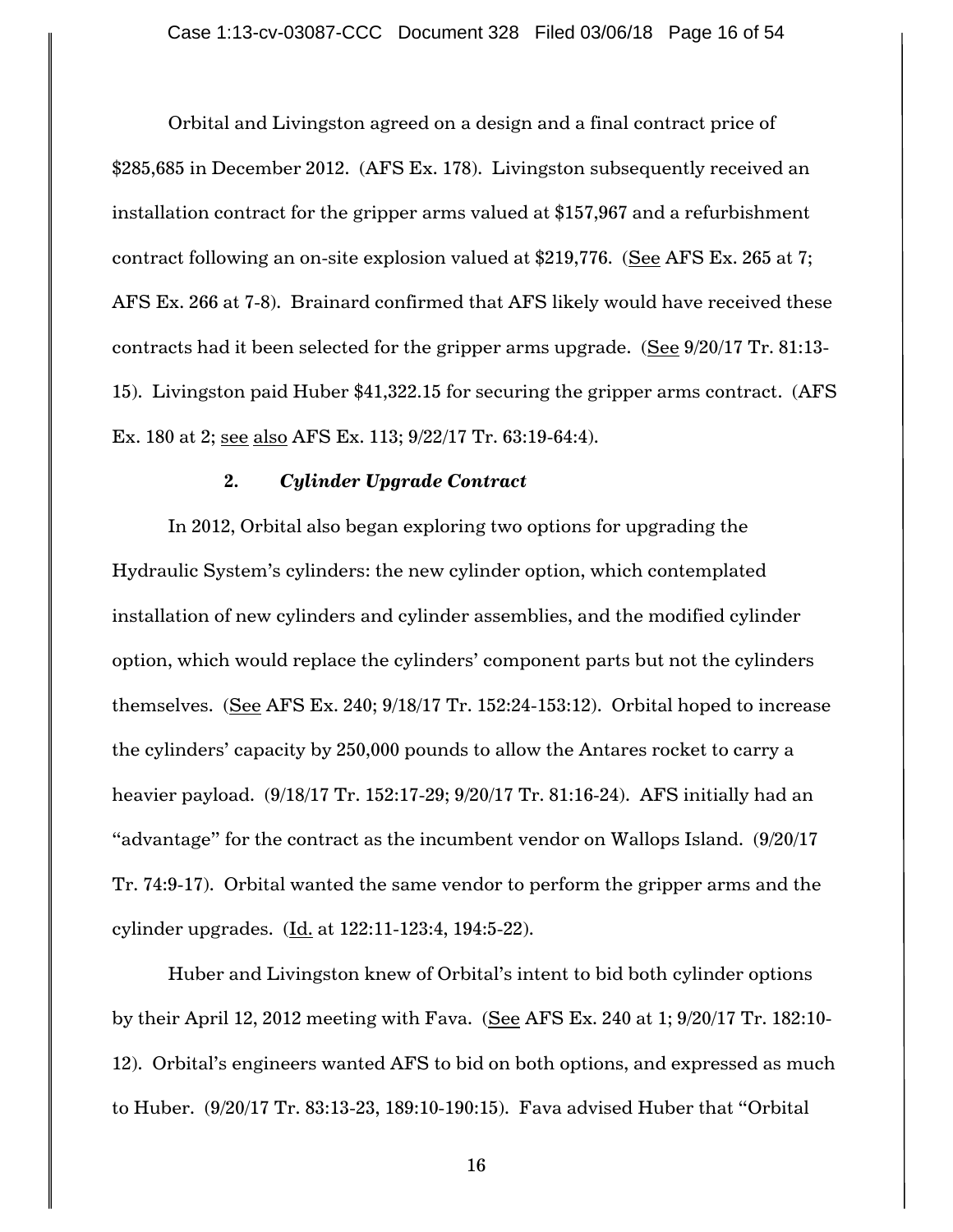was interested in having AFS submit proposals on both options." (See id. at 189:90- 190:15). Yet Huber never presented the new cylinder option to AFS, (9/18/17 Tr. 153:10-20), and he concealed the modified cylinder option from AFS until July 2012, (id. at 113:22-114:2).

## **a. April through May 2012**

In the weeks after the April 12 meeting on Wallops Island, Huber put Livingston in touch with AFS"s cylinder subcontractor, Maritime Hydraulic, and provided Livingston with confidential pricing information that AFS received from Maritime Hydraulic in 2011 for the original system build. (See AFS Exs. 118-20; 9/18/17 Tr. 162:20-164:20). No one but AFS and Maritime Hydraulic previously had access to this information. (See 9/18/17 Tr. 164:21-165:3). Huber also shared AFS's 2011 selling prices with Aufiero, who later supplied them to Hill. (AFS Exs. 121-22). Orbital eventually executed a nondisclosure agreement with Livingston on May 16, 2012, authorizing document sharing between Orbital and Livingston as they explored Orbital's options. (See L&H Ex. 75). Shortly after the agreement was executed, Orbital engineer Kris Edwards ("Edwards") shared a limited set of three engineering drawings with Livingston. (See L&H Ex. 73 at 18-51). Neither Huber nor AFS are party to the nondisclosure agreement. (L&H Ex. 75). No member of the Orbital team authorized Livingston to accept AFS"s documents from Huber, and no member of the team authorized Huber to provide AFS"s documents to Livingston. (Reed/Nash Dep. 87:6-20; 9/20/17 Tr. 89:12-90:7, 183:23-184:8, 201:8-17).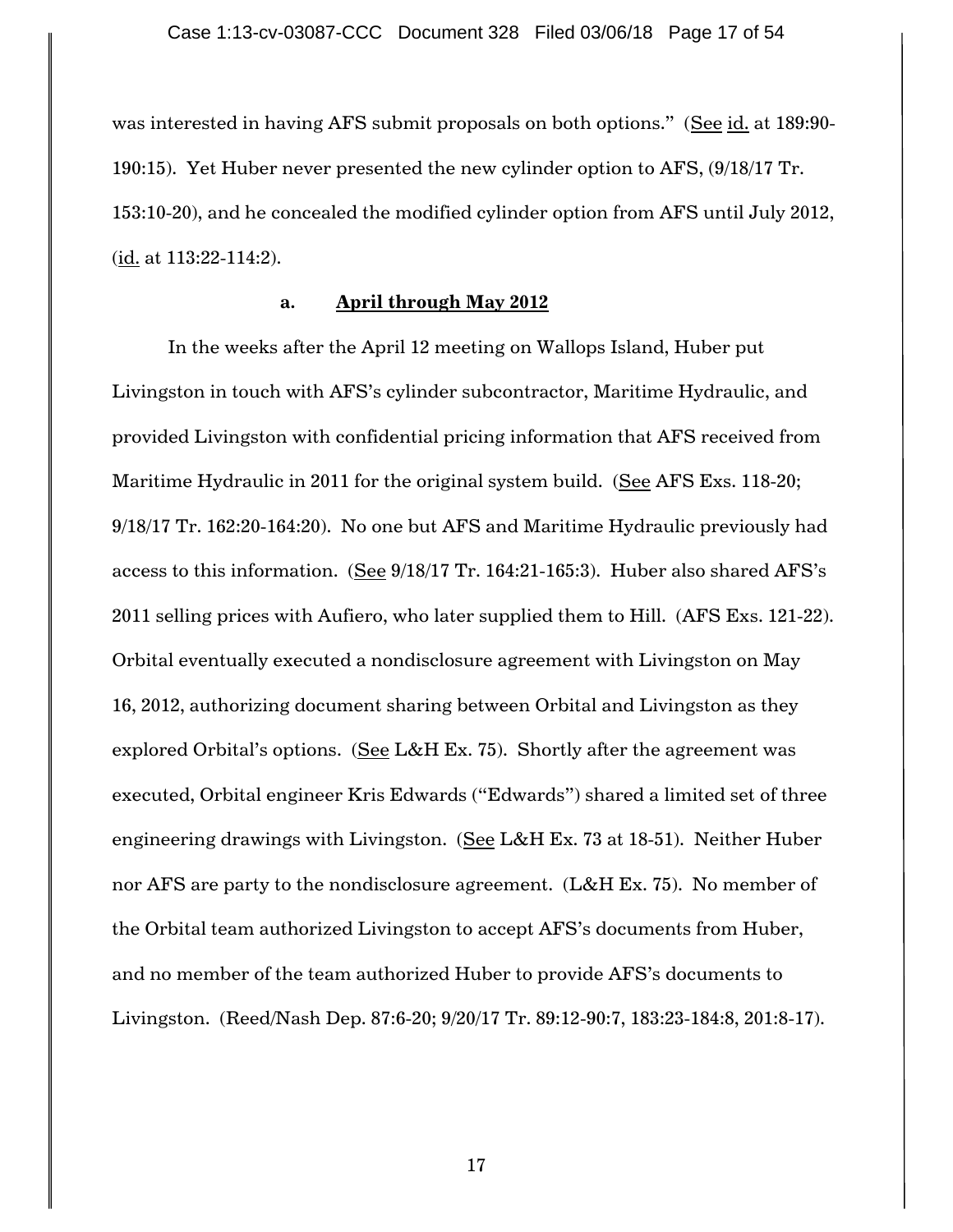## **b. June through September 2012**

Huber eventually presented the cylinder modification option to AFS in July 2012. (9/18/17 Tr. 113:22-114:2, 152:8-10). AFS sought and received a formal request for quote for the modification option on September 5, 2012. (9/18/17 Tr. 152:20-23; AFS Ex. 129). The AFS team was concerned that the cylinder modification option was not feasible—its engineers did not believe the existing assembly could support an increased payload, and they agreed that the system could not be modified on Orbital"s tight deadline. (See 9/18/17 Tr. 154:8-12, 155:11-156:25; 9/19/17 Tr. 125:1- 129:14). Huber proposed a feasibility study to Orbital, but Brainard responded that AFS must first provide a rough order. (AFS Exs. 131-32; see also 9/18/17 Tr. 155:19- 25). Huber urged AFS not to bid the cylinder modification, stating in an email that he did not think the project was "good business for AFS at this time" and that he had "trepidation in moving ahead." (AFS Ex. 131). AFS obliged Huber's guidance and discontinued its pursuit of the project. (See 9/19/17 Tr. 76:16-78:25, 125:1-128:5). Vaughn testified at trial that AFS would have been interested in the new cylinder option, describing it as the "much cleaner way to proceed." (9/18/17 Tr. 158:1-5).

Huber continued his campaign to disparage AFS throughout this time period. In an email to Fava on September 11, 2012, he stated:

#### Keith,

I can"t get anything done over here. Larry & Dave are the only guys doing their part efficiently.

This Gripper Arm thing is 90% there…all I need is for Dan to get his Manufacturing numbers firm and fixed and it"s stalling. I had it layed [sic] up on a tee and I"m getting the most ridiculous response.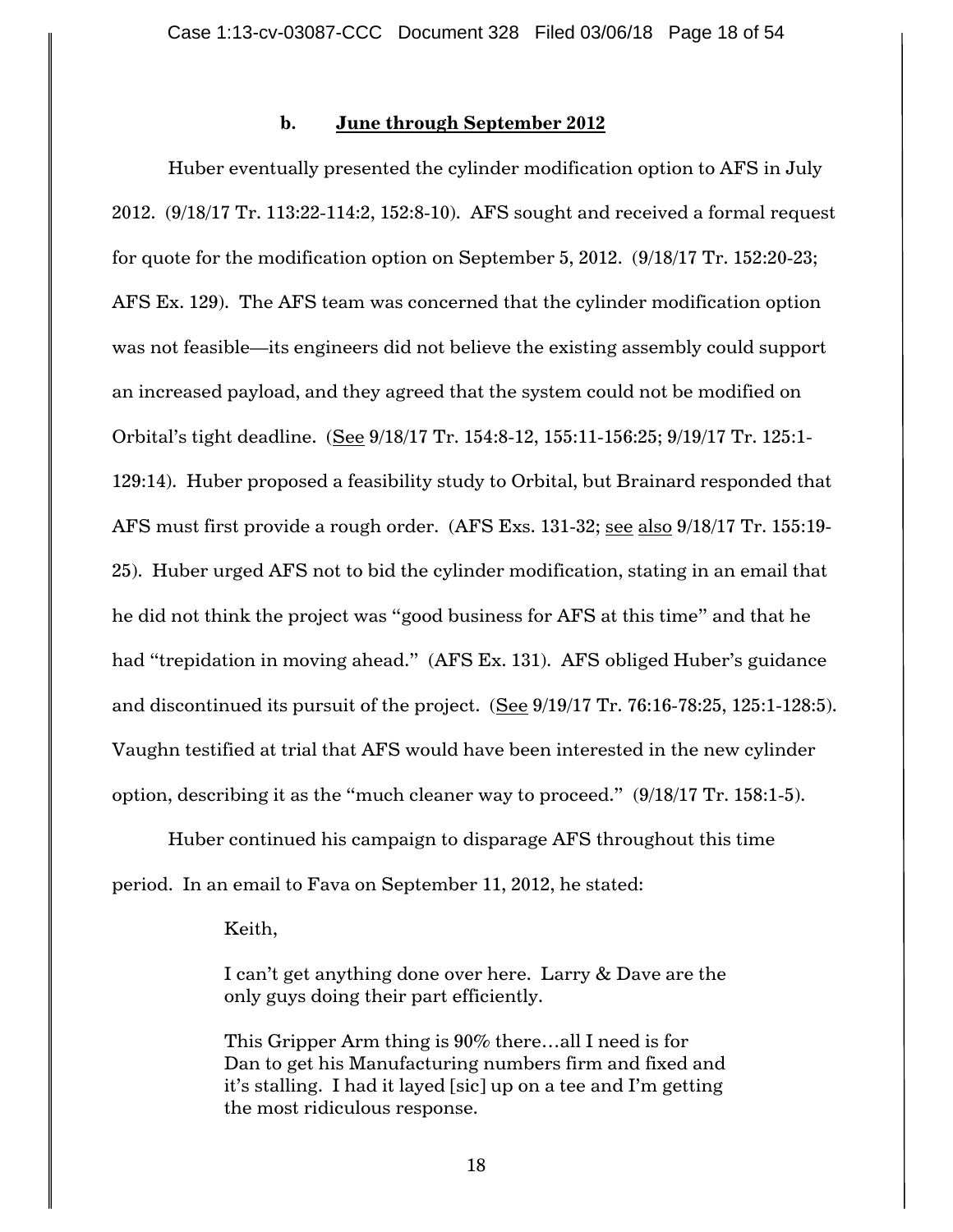Forget about the Cylinders.

My advise [sic] is to go with an alternative vendor and then I'll jump ship.  $\dots$ 

Sorry for the hassle.

Later,

Kevin

(AFS Ex. 133). Huber had already received the gripper arms bill of materials from AFS"s engineering team at the time of this message. (9/18/17 Tr. 160:25-161:11). Not long after this email, Orbital stopped seriously considering AFS as a contender for the cylinder upgrade. (See 9/20/17 Tr. 194:14-195:5). According to Fava, once AFS lost the gripper arms contract in late September, it was at a "huge disadvantage" for the cylinder contract. (Id. at 194:14-19).

Huber encouraged Livingston from the outset to pursue Orbital"s preferred new cylinder option and to "no quote" the modification option that he confined AFS to. (AFS Ex. 118). Orbital sent a formal request for quote to Livingston for the new cylinder option on July 10, 2012. (AFS Ex. 125). Huber worked in earnest with Livingston to prepare its quote. He emailed photos to Aufiero and Hill depicting construction, assembly, and testing of the original cylinders at AFS"s headquarters. (See AFS Ex. 135; 9/18/17 Tr. 165:22-167:2). He participated in regular and lengthy phone calls with Livingston"s engineers to discuss their joint proposal for the new cylinders. (See AFS Ex. 8 at 4-7). And he participated in a meeting with Hill and Aufiero at Livingston's headquarters on September 27, 2012. (See AFS Ex. 137; AFS Ex. 278, Aufiero Dep. 137:8-23, Feb. 12, 2016 ("Aufiero Dep."); 9/21/17 Tr. 96:9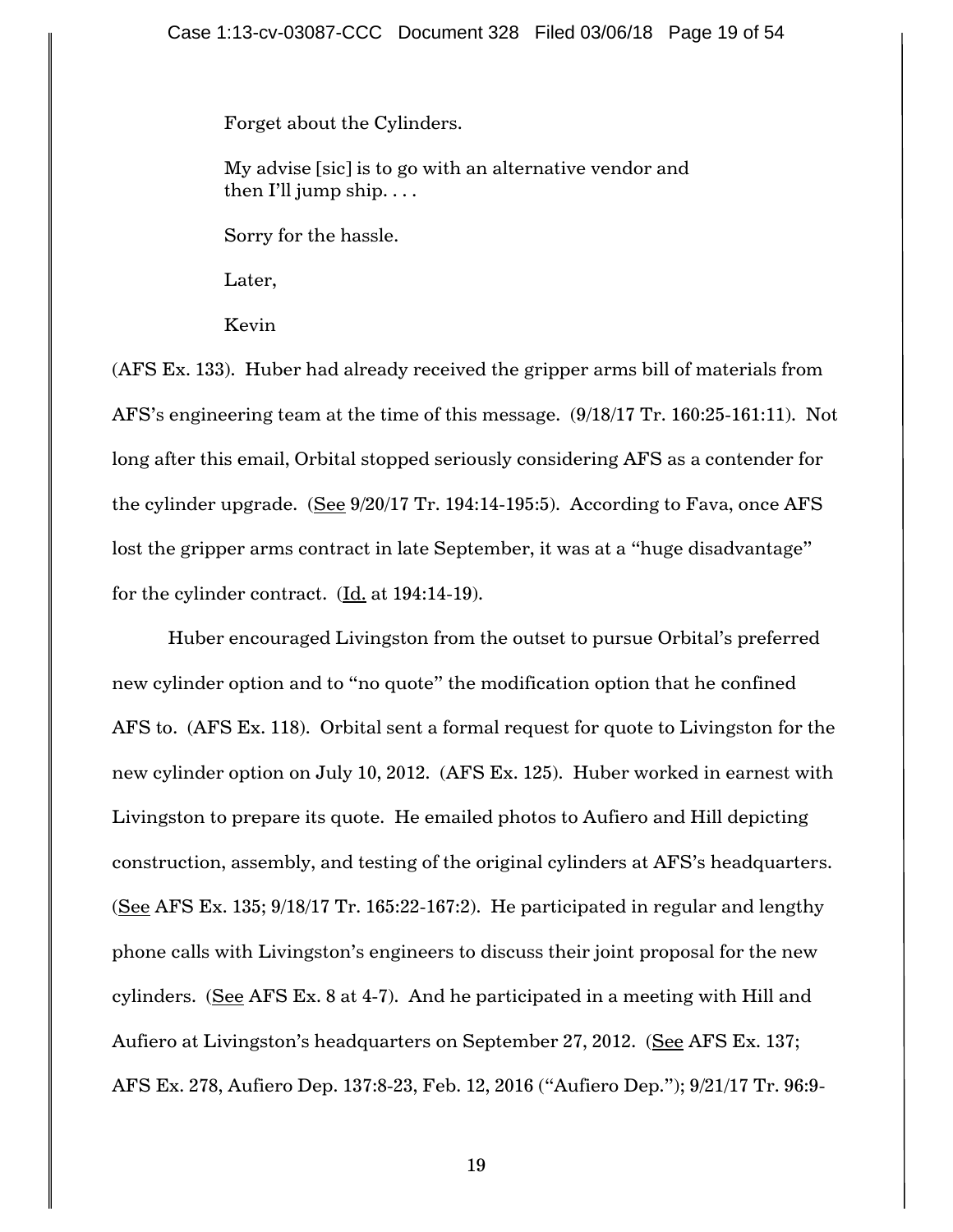97:2). The Livingston team "looked at everything" in developing a rough order for the cylinders, including AFS"s top-level hydraulic schematics and other engineering drawings provided by Huber over the preceding six months. (See Aufiero Dep. 139:12-141:15; 9/21/17 Tr. 97:3-17).

## **c. October through December 2012**

Huber registered a domain name and established an email address for his new company, Integrated Systems, on October 6, 2012. (See AFS Exs. 139-40). At the same time, he continued communicating with Livingston concerning its rough order for the new cylinder upgrade. (See AFS Ex. 8 at 7; see, e.g., AFS Ex. 143 at 1-3; AFS Ex. 159). Unbeknownst to Livingston, Huber was secretly preparing to submit his own competing bid for the cylinder upgrade on behalf of Integrated Systems. (See Brainard Ex. 27 at 2-3).

Beginning at approximately 6:00 p.m. on October 8, 2012 and continuing through the evening, Huber used his AFS laptop to copy nearly 98 gigabytes of data to an external hard drive. (AFS Ex. 267 at 3; see AFS Ex. 142; 9/18/17 Tr. 49:4- 51:8). Huber downloaded "all of the design drawings, all the documents that had been prepared [by AFS] and approved by NASA, all the test procedures, all the bill of materials, everything associated with the entire [Hydraulic System] project."  $(9/18/17$  Tr. 170:11-15; see AFS Ex. 267 at 3). He also took documents specific to AFS"s gripper arms quote, as well as "all AFS engineering projects with pending customer quotes" and "all AFS files on completed AFS projects going back to 1993." (AFS Ex. 267 at 3; see also 9/18/17 Tr. 49:4-21). Huber tendered his resignation notice to AFS the next day, setting a projected resignation date of November 9,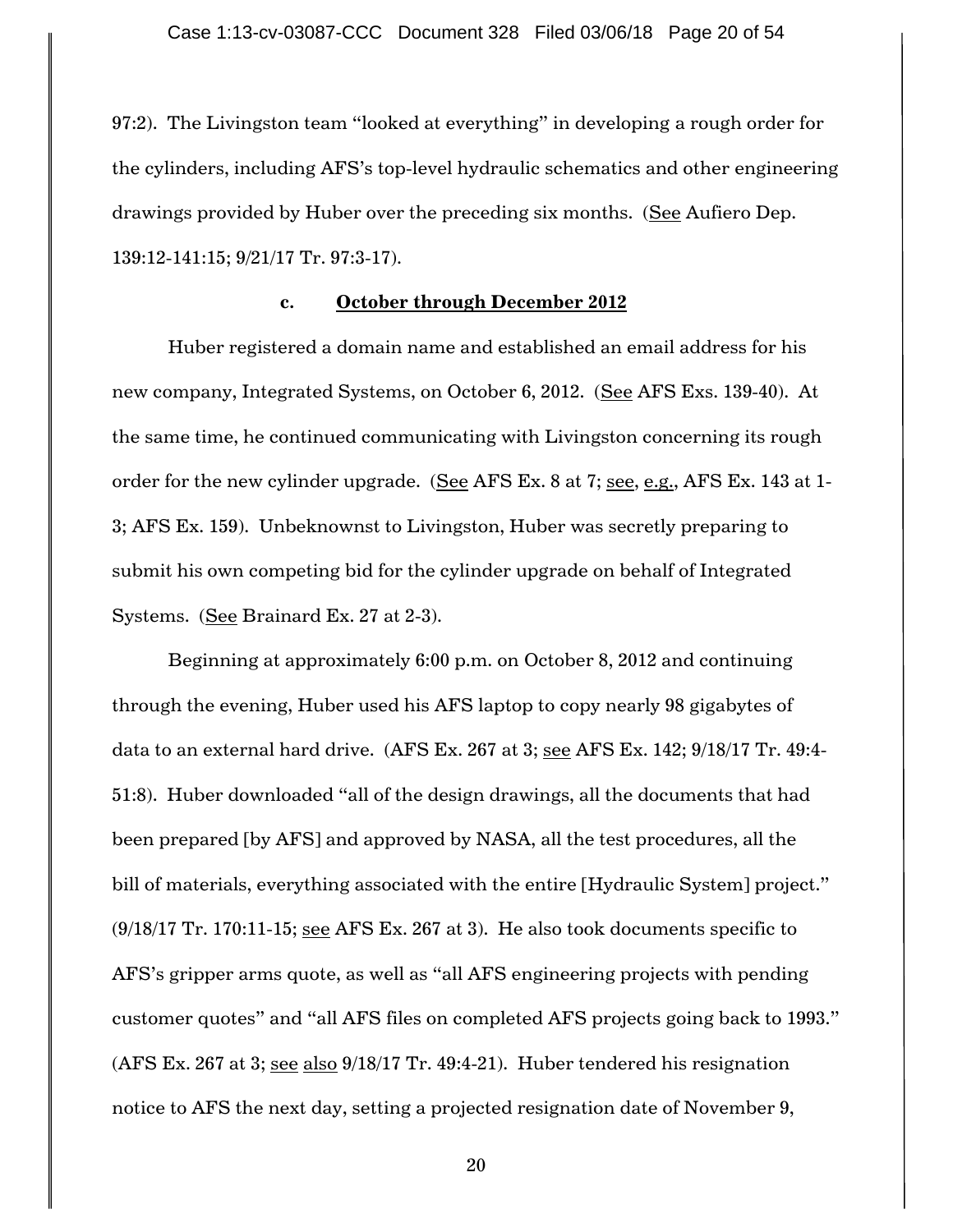2012. (See 9/18/17 Tr. 37:15-22). Huber was in contact with Aufiero over the course of this two-day period. (See AFS Ex. 8 at 7). Huber later accelerated his resignation date to October 26, 2012. (See 9/18/17 Tr. 37:23-38:1). When Huber returned his laptop to AFS, staff discovered it to have been wiped of emails, documents, and a drawing program. (Id. at 38:16-21; AFS Ex. 267 at 1-2).

Huber and the Livingston team doubled down on their preparatory efforts in late October 2012 after receiving notice of the November 7 gripper arms "kick off" meeting. (See AFS Ex. 149). In his scheduling email, Fava advised that Orbital would need Livingston"s rough order for the cylinders by November 2 to be able to discuss that contract at the November 7 meeting. (Id.) Huber thereafter emailed to Aufiero, Hill, and Hawkins many of the files he downloaded earlier in the month. (AFS Exs. 150, 158). These files included weld maps and weld history reports, (AFS Exs. 151-54), a Non-Destructive Evaluation Plan, (AFS Exs. 155-56), and tubing assembly diagrams, (AFS Exs. 157-58). To conceal his theft, Huber postdated the files and substituted "Integrated Systems" for "Advanced Fluid Systems, Inc." as the author and owner. (See AFS Exs. 153-58). Huber participated in a second, daylong meeting at Livingston's offices on October 29. (See AFS Ex. 159; 9/25/17 Tr. 52:22-24; see also 9/21/17 Tr. 187:17-188:14, 189:9-190:3). Livingston submitted its rough order of magnitude for the cylinder upgrade on November 2, 2012. $^3$  (AFS

 $\overline{a}$ 

<sup>&</sup>lt;sup>3</sup> The draft proposal developed by Huber included a finder's fee and project management compensation for Integrated Systems. (AFS Ex. 143 at 3; AFS Ex. 280, Hawkins Dep. 27:22-24, 28:15-29:3, Mar. 3, 2016). The finalized rough order does not explicitly reference the finder"s fee or project management compensation, but Integrated Systems is identified as the project manager. (See AFS Ex. 173 at 2).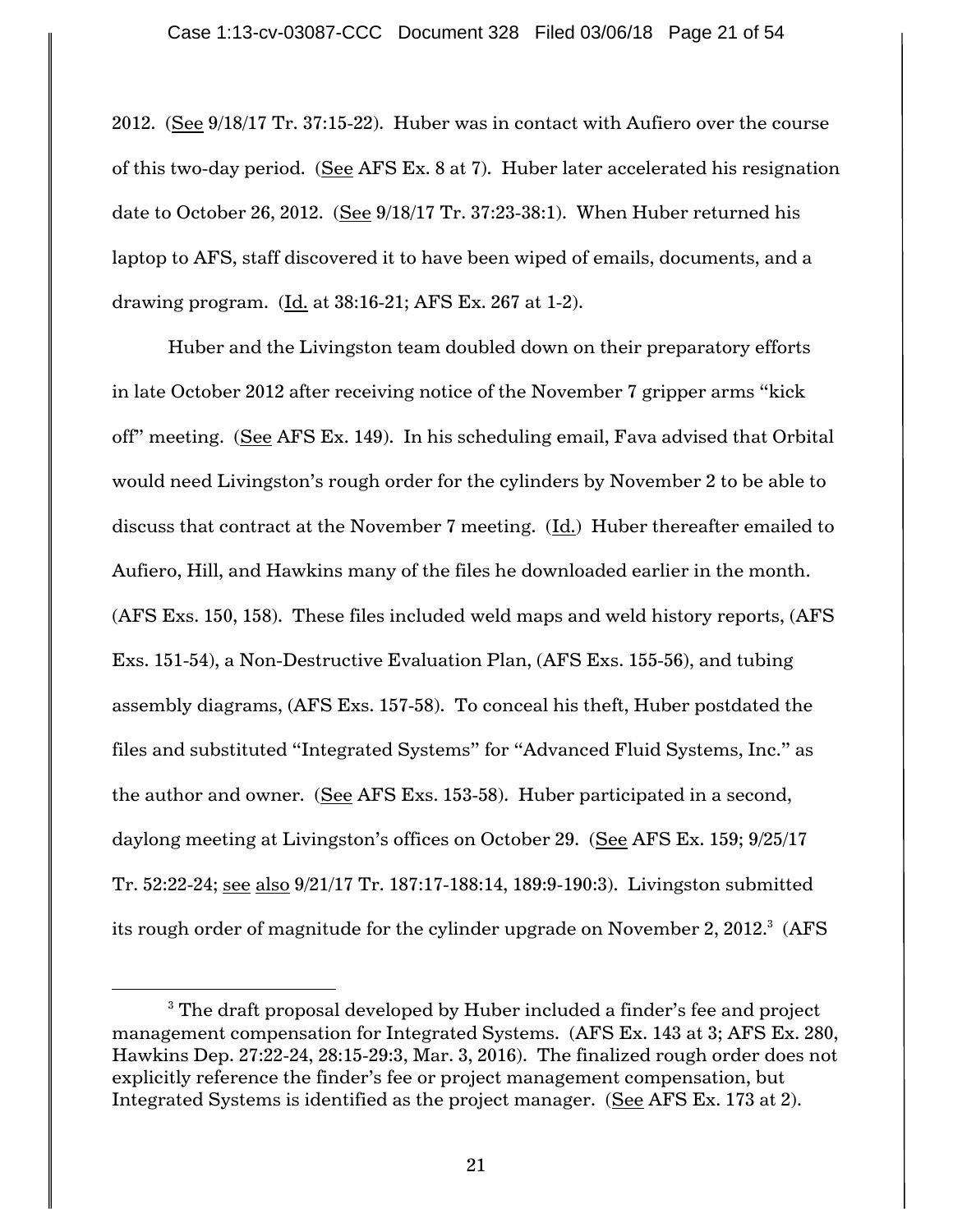Ex. 173). Orbital and Livingston representatives discussed the proposal in detail during the November 7 "kick off" meeting. (See AFS Ex. 177 at 5). Livingston's rough order relied on drawings generated by AFS and insider knowledge revealed by Huber. (See 9/18/17 Tr. 186:4-187:18; 9/22/17 Tr. 5:10-14; see also AFS Ex. 173 at 2; AFS Ex. 135).

### **d. January through March 2013**

Orbital ultimately awarded the cylinder contract to Integrated Systems, to the "complete surprise" of the Livingston team. (See 9/22/17 Tr. 117:15-118:4). According to Aufiero, Vann was "stunned" and "certainly not happy" with the development. (Id. at 120:12-121:10). Integrated Systems submitted a firm fixed price of \$1,495,890 for the cylinder modification option and \$1,768,998 for the new cylinder option. (AFS Ex. 183 at 10). Orbital asked Integrated Systems to submit a best and final offer for the new cylinder option alone. (AFS Ex. 189). On March 5, 2013, Integrated Systems submitted its best and final offer with a price of \$1,974,966. (AFS Ex. 191 at 14). Integrated Systems' firm fixed price and best and final offer cited directly to, incorporated, and relied on AFS's documents. (See AFS Ex. 183 at 1, 3, 11; AFS Ex. 191 at 1-2).

On March 20, 2013, Orbital awarded the cylinder contract to Integrated Systems. (AFS Ex. 192). Orbital and Integrated Systems later agreed to a final, modified contract price of \$2,028,966. (AFS Ex. 193 at 2). In a post-selection risk assessment analysis, Fava cited Huber"s familiarity with the hydraulic system and the cost savings of working directly with Integrated Systems in justifying its decision. (L&H Ex. 15 at 3-4). Brainard later intimated that Orbital would not have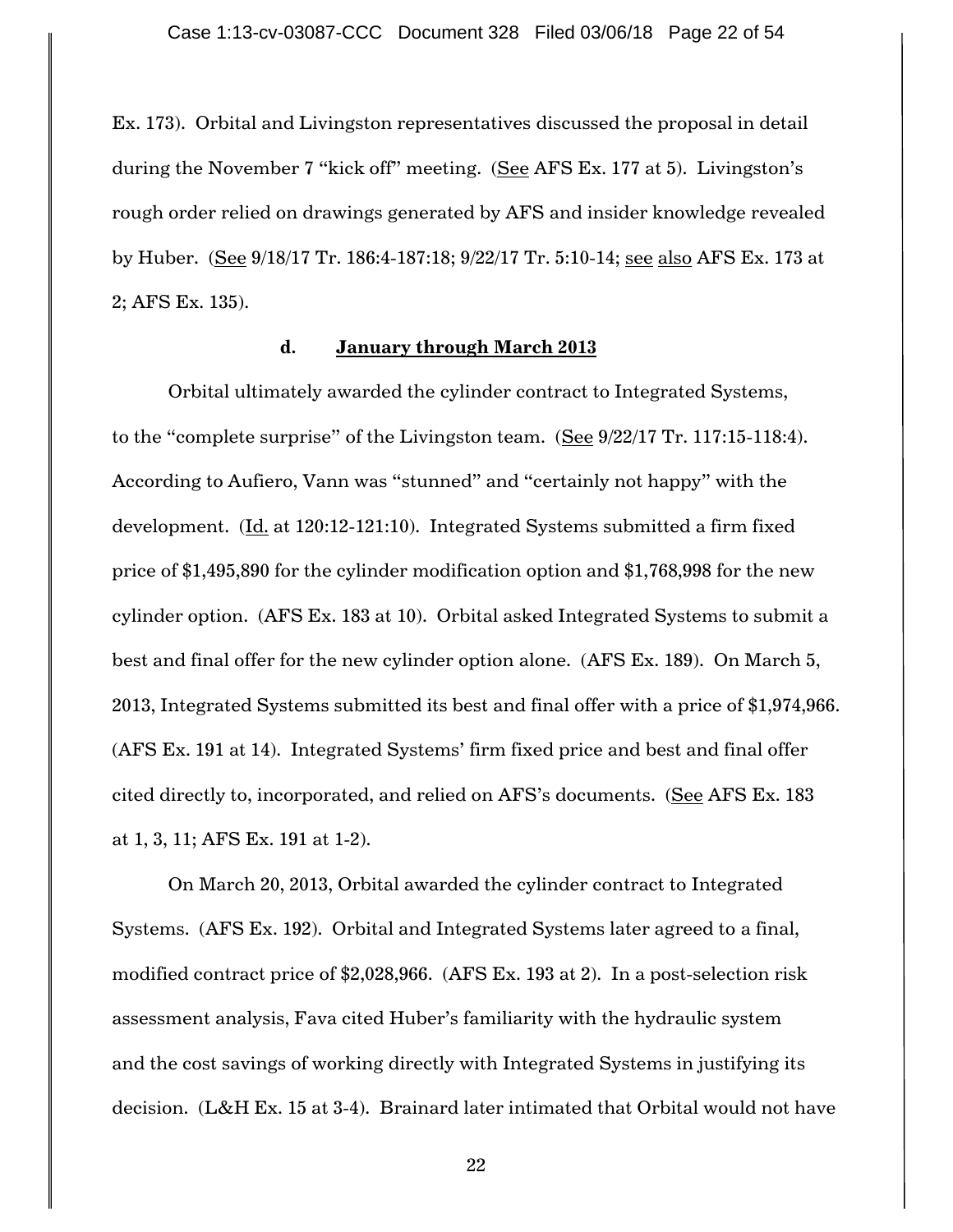awarded the cylinder contract to Integrated Systems had it known of Huber's conduct. (See 9/20/17 Tr. 90:12-23).

# **D. Lost Profits**

Vaughn arrived at AFS"s lost profits figure together with Dr. Jonathan A.

Cunitz ("Dr. Cunitz"), who was qualified at trial as an expert in damages calculation and analysis. (9/19/17 Tr. 110:17-18, 111:17-19). Vaughn and Dr. Cunitz calculated lost profits as follows:

# **Gripper Arms Subcontract**

| <b>AFS Lost Profit:</b>   | \$106,035     |
|---------------------------|---------------|
| Less AFS Labor Costs:     | $(\$67,650)$  |
| Less AFS Hardware Costs:  | $(\$112,000)$ |
| <b>Subcontract Price:</b> | \$285,685     |

# **Gripper Arms Installation**

| <b>Subcontract Price:</b>            | \$157,967    |
|--------------------------------------|--------------|
| Less AFS Hardware Costs:             | (\$18,800)   |
| Less AFS In-House Labor Costs:       | $(\$39,480)$ |
| Less AFS Miscellaneous Costs:        | $(\$7,158)$  |
| Less AFS On-Site Labor/Travel Costs: | $(\$20,326)$ |
| <b>AFS Lost Profit:</b>              | \$72.203     |

# **Gripper Arms Refurbishment**

| <b>AFS Lost Profit:</b>              | \$76,746      |
|--------------------------------------|---------------|
| Less AFS On-Site Labor/Travel Costs: | $(\$2,200)$   |
| Less AFS Labor Costs:                | $(\$40,830)$  |
| Less AFS Hardware Costs:             | $(\$100,000)$ |
| <b>Subcontract Price:</b>            | \$219,776     |

# **Cylinder Upgrade**

| Subcontract Final Price: | \$1,956,011   |
|--------------------------|---------------|
| Less AFS Hardware Costs: | $(\$853,186)$ |
| Less AFS Labor Costs:    | $(\$261,800)$ |
| <b>AFS Lost Profit:</b>  | \$841,025     |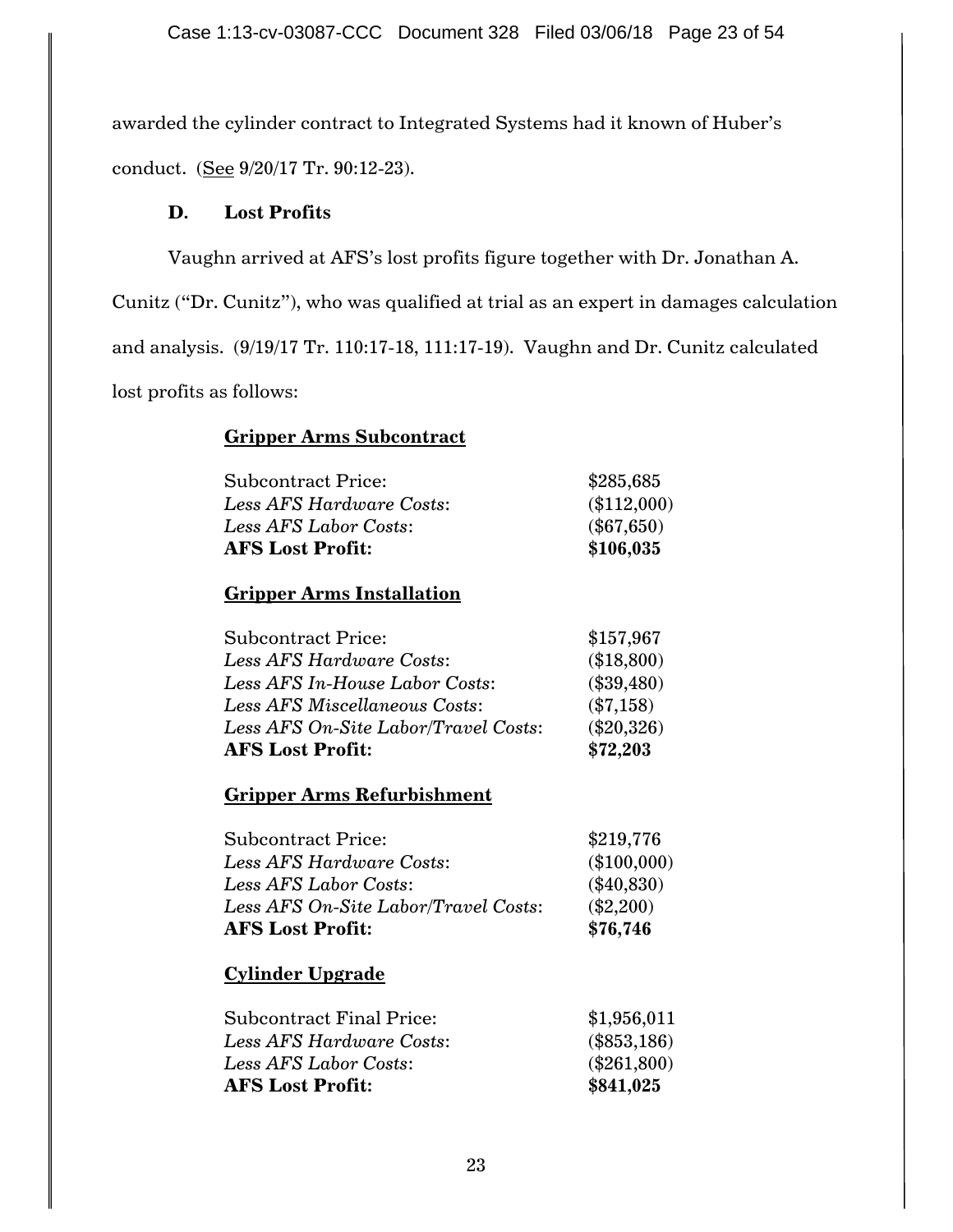(AFS Ex. 265 at 9-13; AFS Ex. 266 at 10-14). Vaughn calculated AFS"s estimated costs by consulting with AFS engineers and relying on his familiarity with AFS labor rates and its engineering, project management, and administrative capacity for such projects. (See AFS Ex. 265 at 3-4).

Hill submitted a defense expert report and offered comments in response to AFS's calculations. (See L&H Ex. 44). Hill remonstrated broadly that Vaughn's and Dr. Cunitz's damages calculations were too high. (See id.) The value of Hill's report and testimony is seriously undermined by several inconsistencies in his own calculations which he was unable to explain at trial. (See, e.g.,  $9/22/17$  Tr. 53:9-13; compare L&H Ex. 44 ¶¶ 8-9, 16-19 with AFS Exs. 160, 273).

### **E. This Litigation & The Dropbox Discovery**

AFS commenced this action on December 24, 2013. (Doc. 1). In its initial complaint, AFS named Huber, Integrated Systems, Livingston, Vann, Aufiero, and Orbital as defendants. (Id.) AFS asserted misappropriation, tortious interference with contract and prospective contractual relations, unjust enrichment, commonlaw unfair competition, conversion, common law conspiracy, and Computer Fraud and Abuse Act claims against all defendants, and Lanham Act claims against all defendants but Orbital. (Id. at 28-34). AFS also charged Huber with breach of fiduciary duty and the other defendants with aiding and abetting Huber"s breach.  $(Ld. at 34-35)$ . AFS thereafter voluntarily dismissed Orbital from the lawsuit. (See Doc. 57). After Rule 12 motion practice winnowed the claims, AFS filed a second amended complaint on July 7, 2014, (Doc. 70), and all defendants filed answers on August 4, 2014, (Docs. 77-80).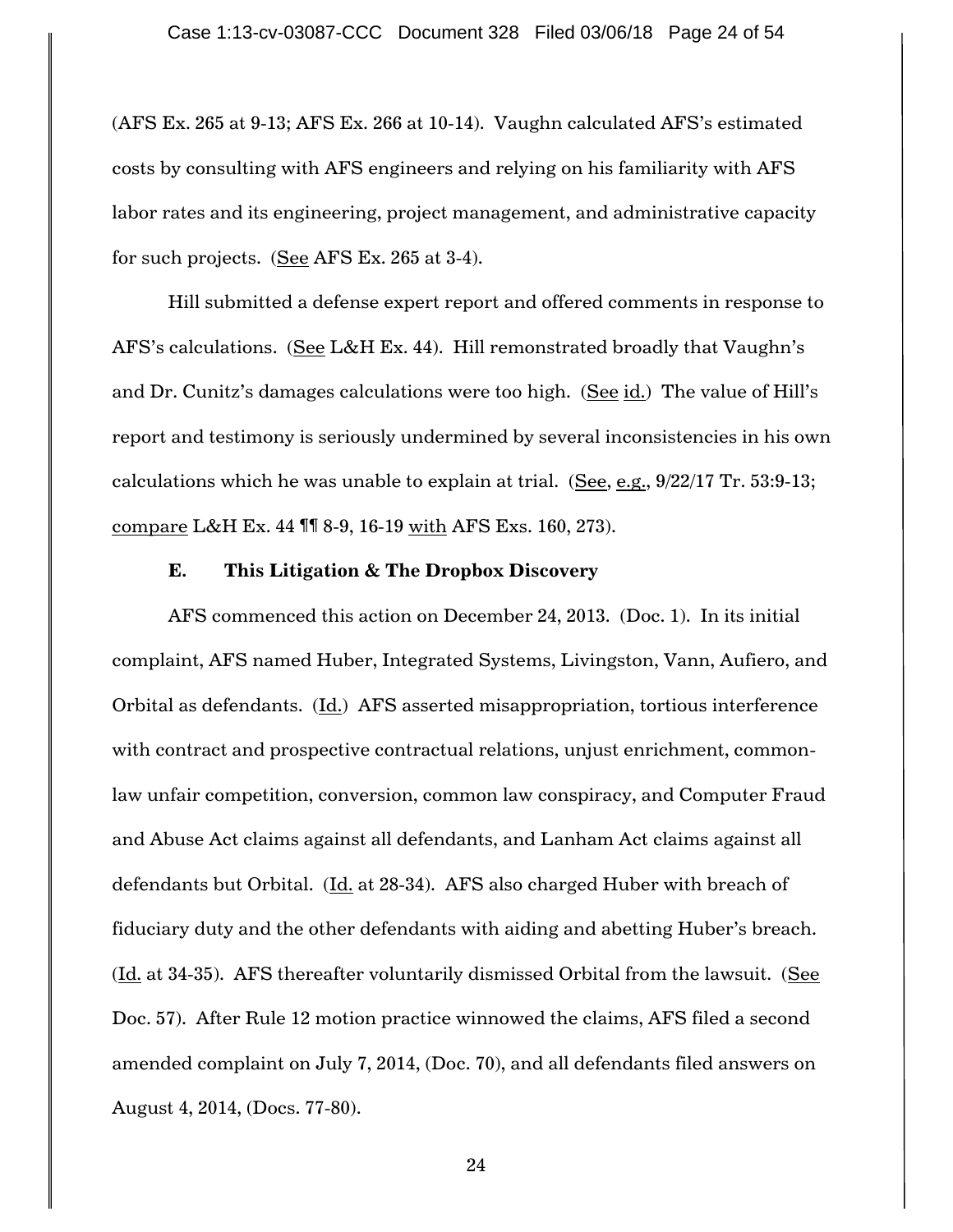During discovery, AFS subpoenaed Drobox for access to any accounts associated with Huber"s personal and business email addresses. (AFS Ex. 244 at 5- 6). Dropbox reported that Huber had created two accounts: one affiliated with his personal Gmail address, and another affiliated with his AFS email address. (Id. at 1, 9-10). Forensic examination revealed that, shortly after AFS served its subpoena, Huber deleted a number of files and folders from his personal Dropbox account. (AFS Ex. 268 at 2, 4; AFS Ex. 244 at 2, 4, 16). Dropbox restored portions of the folders at counsel's request. Analysis of the restored folders showed that Huber deleted AFS"s gripper arms schematics, his inflated firm fixed price for the gripper arms, circuit drawings for AFS"s gripper arms design, the hydraulic system enditem data package delivered by AFS to the Authority following completion of the system in 2011, and his consulting contract with Livingston for the gripper arms work. (See AFS Ex. 268 at 4; AFS Exs. 204-08). The parties thereafter proceeded with discovery.

Following Rule 56 motion practice, (see Doc. 236), the court convened a bench trial over the course of six days from September 18 through September 25, 2017. (See Docs. 303-08). The court set an initial deadline of November 29, 2017 for all parties to submit proposed findings of fact and conclusions of law. (Doc. 299). At the Livingston defendants' request, the court extended the deadline to December 4, 2017. (See Doc. 316, 319). AFS submitted its proposed findings and conclusions on November 16, 2017, (see Doc. 312), and Huber and Integrated Systems followed suit on December 4, 2017, (see Doc. 323). To date, the Livingston defendants have not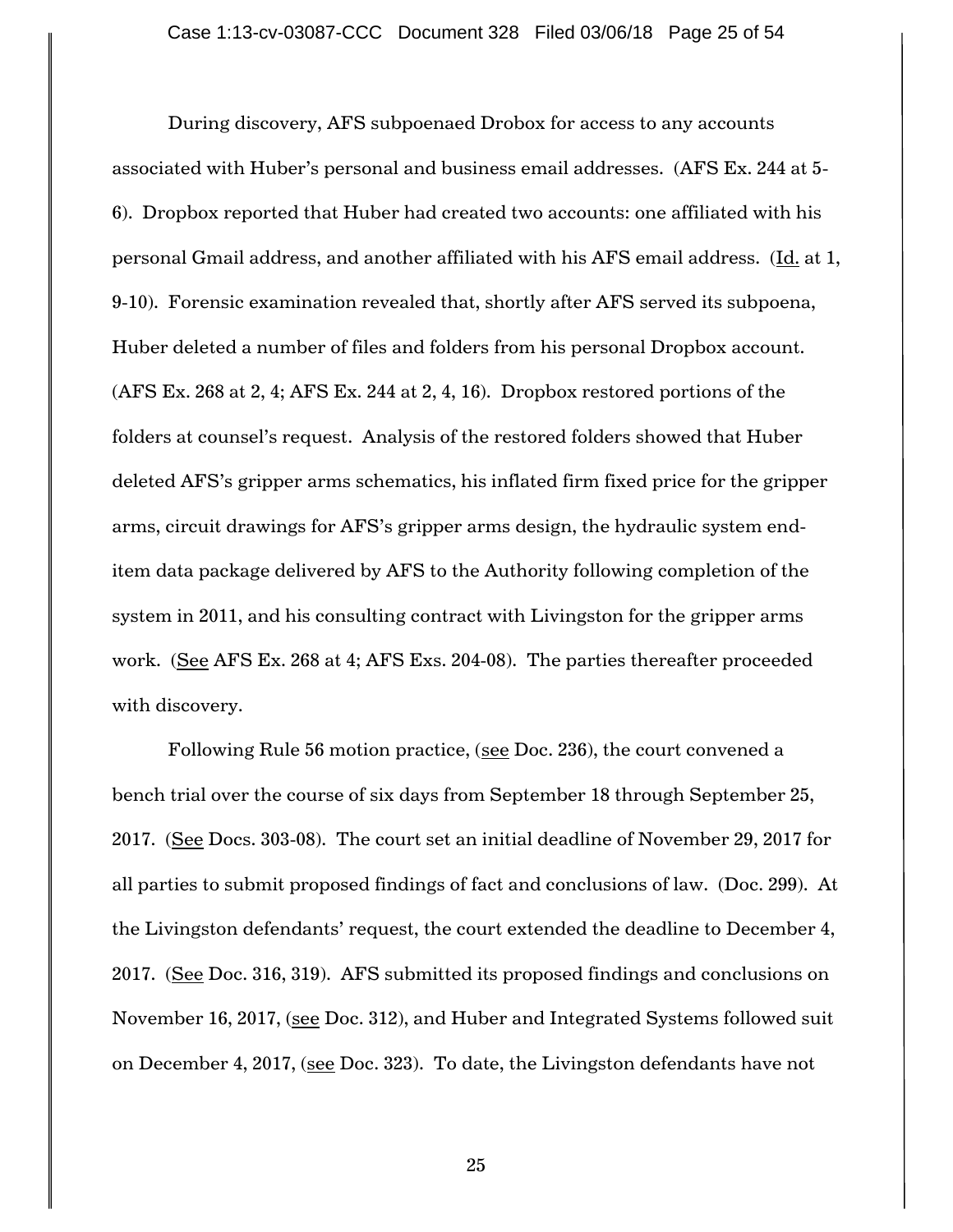complied with the court's order. Accordingly, the Livingston defendants have waived any opportunity to present their factual and legal position to the court.

## **II. Conclusions of Law**

Several issues of liability are settled at this juncture. We held at the Rule 56 stage that unequivocal record evidence established that Huber and Integrated Systems had misappropriated AFS"s trade secrets under the Pennsylvania Uniform Trade Secrets Act ("PUTSA"), 12 PA. CONS. STAT. § 5301 *et seq.* (Doc. 236 at 28-31). We found that AFS had proven two of the requisite elements of its common law tort claim for breach of fiduciary duty against Huber, but resolved that genuine disputes of fact precluded disposition of the third and final element. (Id. at 37-39). We also determined that AFS had failed to show tortious conduct by Integrated Systems, necessitating summary judgment in Integrated Systems' favor, and that manifold factual disputes precluded summary judgment on AFS"s aiding and abetting claim against Livingston, Vann, and Aufiero. (Id. at 42-44).

Three inquiries remain. *First*, whether Livingston, Vann, or Aufiero are liable for misappropriation of trade secrets under Pennsylvania law*. Second*, whether Huber is liable for breaching his fiduciary duty to AFS, and whether the Livingston defendants are liable for aiding and abetting said breach. And *third*, whether and to what extent compensatory, exemplary, and punitive damages are warranted. We address these issues *seriatim*.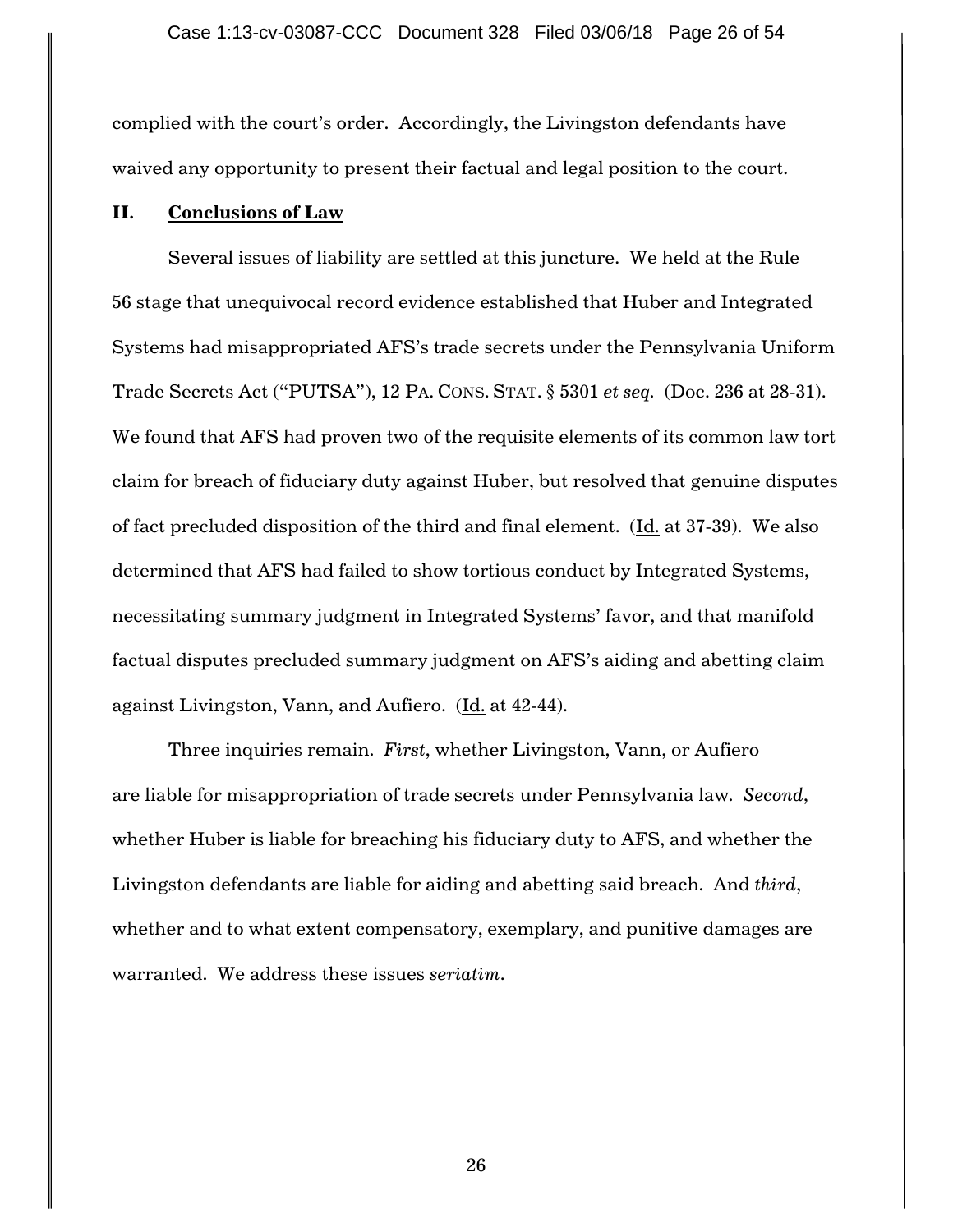## **A. Misappropriation of Trade Secrets by Livingston, Vann, and Aufiero**

Pennsylvania law divides "misappropriation" into three distinct categories: "acquisition," "use," and "disclosure." 12 PA. CONS. STAT. § 5302. AFS advances its misappropriation claim under the first theory, contending that the Livingston defendants "misappropriated AFS"[s] trade secrets through improper "acquisition."" (Doc. 312 at 94 ¶ 5). PUTSA defines the offense of misappropriation by acquisition as the "acquisition of a trade secret of another by a person who knows or has reason to know that the trade secret was acquired by improper means." 12 PA. CONS. STAT. § 5302. "Improper means" include, *inter alia*, "theft, bribery, misrepresentation, breach or inducement of a breach of a duty to maintain secrecy or espionage through electronic or other means." Id.

There is no dispute that the Livingston defendants acquired trade secrets belonging to AFS. (Doc. 236 at 32-34). The record is rife with proof that, beginning in March 2012, the Livingston defendants eagerly accepted from Huber copious AFS documents relating to the cylinder upgrade. The information shared included an 11-page Hydraulic System spares spreadsheet, 88 pages of engineering drawings, 37 pages of system specifications, and price and cost data for the system"s cylinder assemblies. During the gripper arms bidding process, Huber also shared AFS"s firm fixed price with Livingston via Dropbox, in addition to AFS"s gripper arms drawings and other documents in October 2012 and January 2013. Each of these documents contained AFS"s trade secrets as defined by Pennsylvania law. (Doc. 236 at 20-28). The only extant determination is whether the Livingston defendants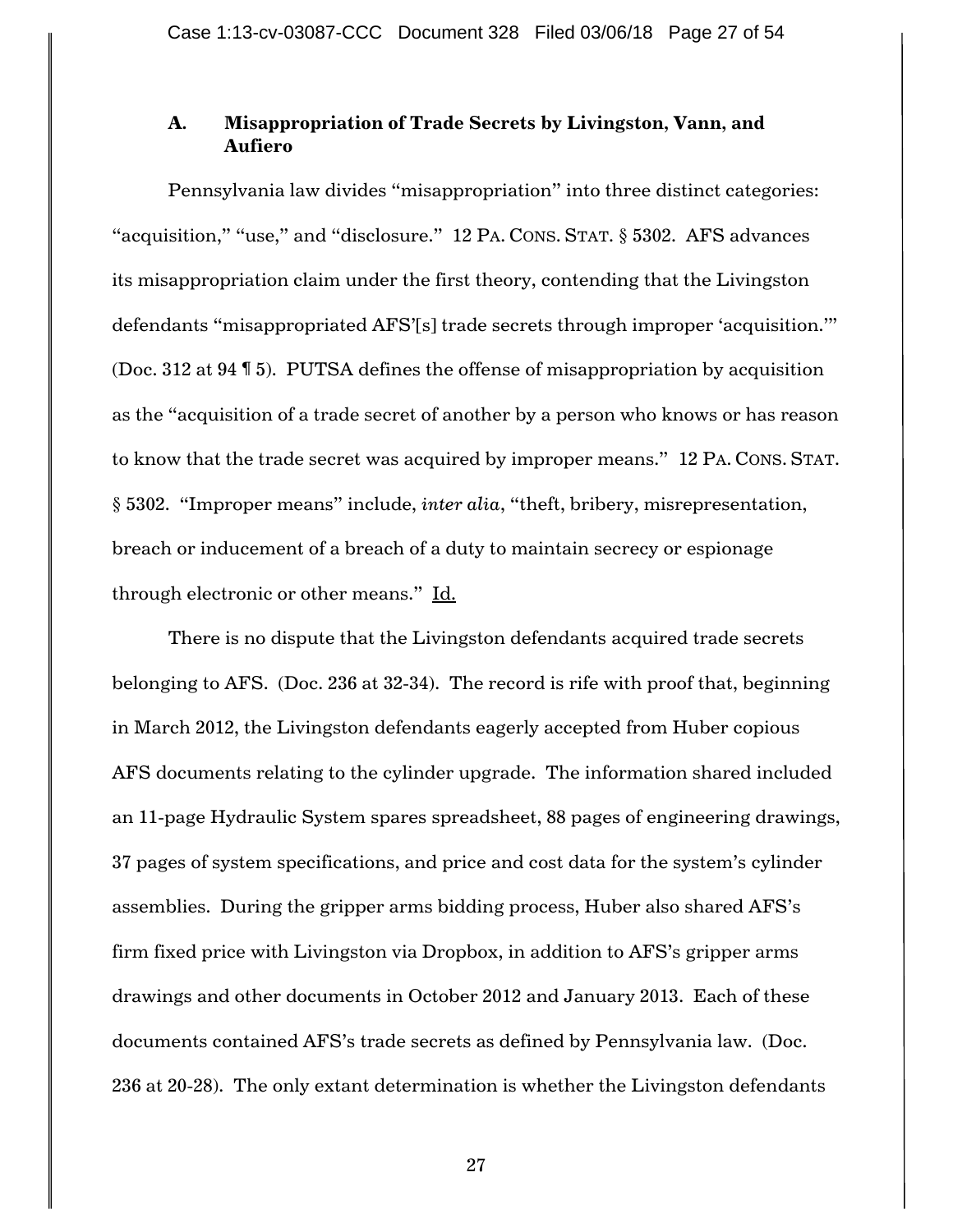knew or should have known that Huber acquired these trade secrets by improper means. See 12 PA. CONS. STAT. § 5302.

Each Livingston defendant *at minimum* had constructive knowledge that Huber obtained AFS"s trade secrets by improper means before transmitting them to Livingston employees. Vann, Aufiero, Hill, Hawkins, and Smith each received confidential AFS documents from Huber throughout 2012. With the exception of documents altered by Huber to include Integrated Systems" title block, most documents transmitted to the Livingston team contained AFS"s propriety stamp, which declared:

> This drawing discloses propriety and confidential data of Advanced Fluid Systems, Inc., and may not be used disclosed or released, in whole or in part, for any purpose outside the authorized recipient, without signed authorization, and must be returned upon request.

No defendant was able to offer a credible explanation for wholly disregarding AFS"s proprietary stamp. Moreover, Vann, Aufiero, Hill and Hawkins were aware that Huber was an AFS employee the entire time. They were aware of it when they granted him access to Livingston"s commercial Dropbox, when they installed a VPN on Huber"s AFS laptop, and when they provided him a Livingston email address. And they were aware of it each time they accepted a confidential drawing from him. Huber confirmed that his employment with AFS was no secret to Livingston. Yet the Livingston defendants eagerly accepted AFS"s confidential documents from Huber for nearly a year.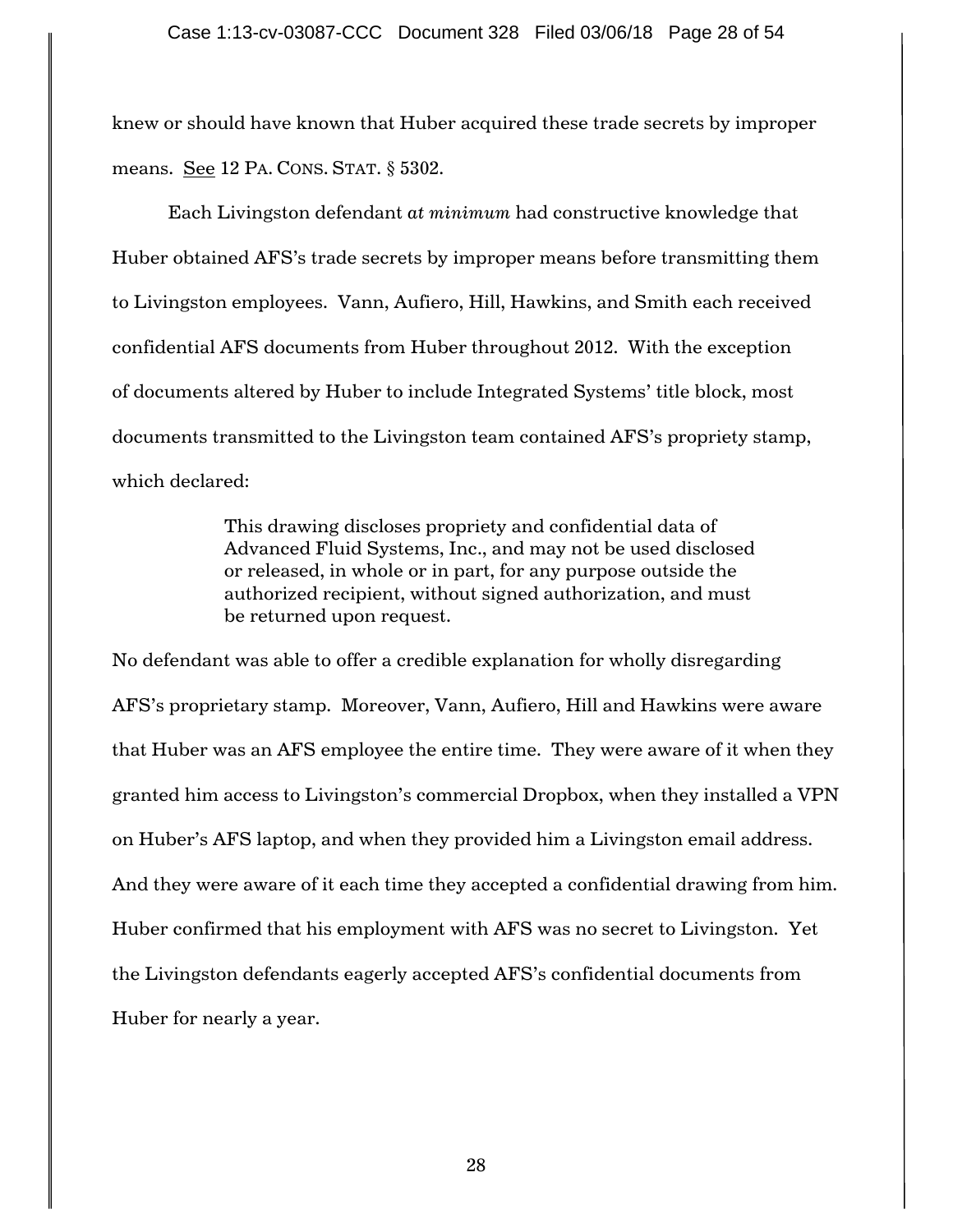The Livingston defendants offer two justifications for their conduct.<sup>4</sup> *First*, they suggest that Orbital employees intimated to Vann, Aufiero, and others that Orbital legally owned all drawings and other materials produced by AFS pursuant to the 2009 contract. (See 9/18/17 Tr. 27:12-28:8; see also Doc. 175-2 at 11-12). At trial, counsel averred that Orbital, "from day one," represented to Livingston that Orbital owned the Hydraulic System drawings. (See 9/18/17 Tr. 28:3-5). Counsel also alleged that Edwards, Orbital"s then-ground systems engineer, shared certain documents with Livingston pursuant to the nondisclosure agreement. (Id. at 27:23- 28:3). It follows, counsel posited, that the Livingston defendants were justified in believing that Huber could also share AFS"s materials with them. (Id. at 27:16-28:8).

The chronology established at trial belies this contention. The Livingston defendants began their collaboration with Huber in early January 2012, granting him access to Livingston's Dropbox, establishing a Livingston VPN on his AFSissued laptop, and providing him with a Livingston email address. These actions enabled Huber to share AFS"s confidential documents with Livingston, which he did as early as March 2012. On March 27, 2012, for example, Huber emailed a spreadsheet containing spare part requirements and pricing for the Hydraulic System to Aufiero. On April 2, 2012, he transmitted a batch of AFS engineering drawings to Aufiero via Dropbox, including a "majority of the hydraulic schematics," to provide Livingston with a leg-up during its April 11, 2012 meeting

 $\overline{a}$ 

<sup>&</sup>lt;sup>4</sup> As noted *supra*, the Livingston defendants failed to comply with the court's orders directing the parties to file proposed findings of fact and conclusions of law by December 4, 2017. (See Docs. 299, 319). As a result, the court is constrained to extrapolate the Livingston defendants' arguments from their position at summary judgment and counsel's opening statement at trial.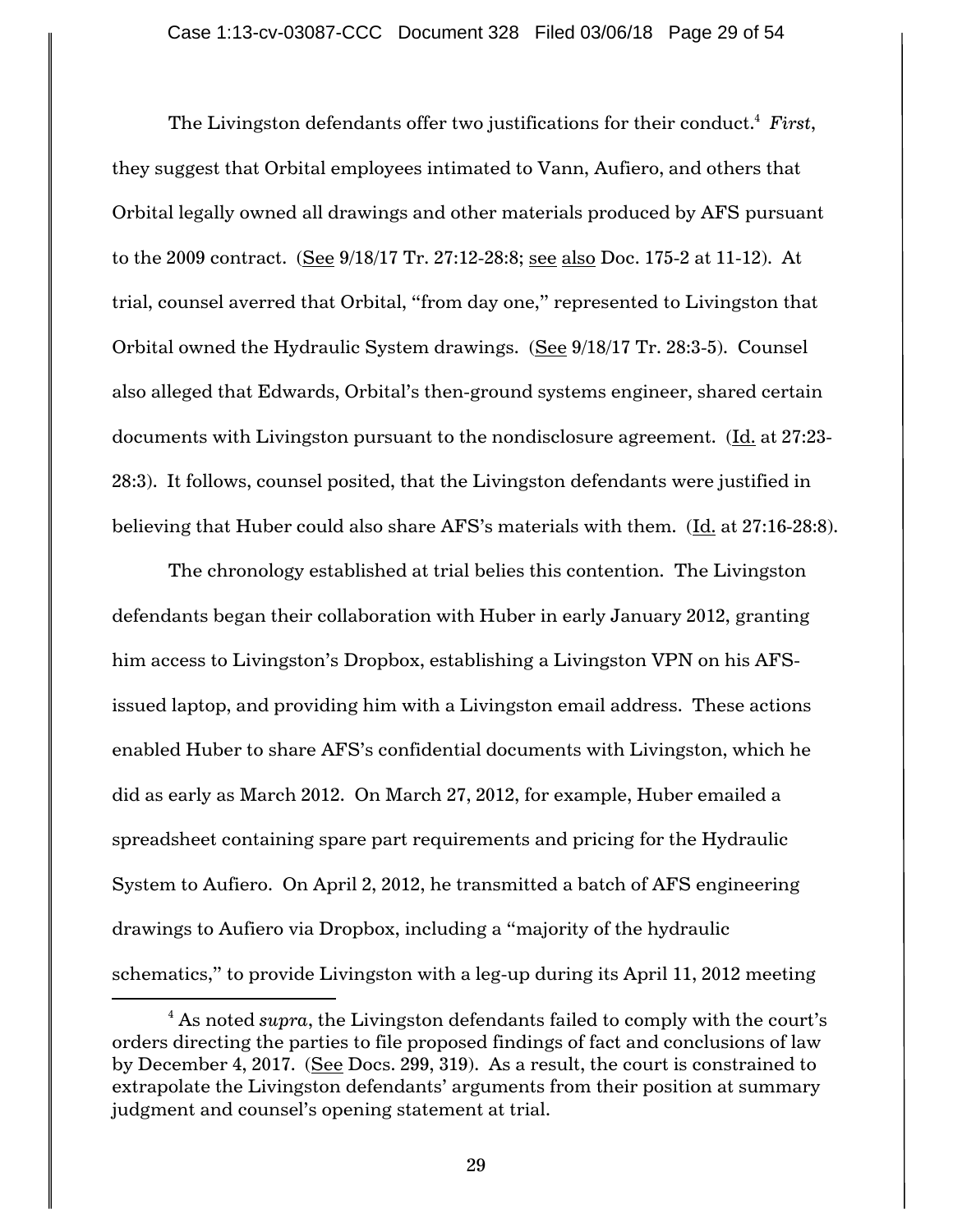with Orbital. And on April 4, 2012, Huber provided Hill with the 37-page specifications on which AFS"s system design was based.

The nondisclosure agreement heralded by defendants as authorizing their acceptance and use of these documents was not executed until May 16, 2012 nearly *two months* after Huber"s first transmissions. And it was not until June 2012 that Edwards shared with Livingston a limited set of AFS drawings pursuant to the nondisclosure agreement. The Livingston defendants could not have been relying on Orbital"s conduct at the time they accepted AFS documents from Huber in March and April.

Nor does the nondisclosure agreement or Orbital"s conduct absolve the Livingston defendants for their actions after May 16, 2012. The *only* reasonable inference to be drawn from the nondisclosure agreement and Edwards' disclosure of documents is that *Orbital* believed it was authorized to share documents with Livingston. The record offers no support for the Livingston defendants" claimed belief that *Huber* was authorized to share AFS"s engineering drawings. *Per contra*, Orbital"s employees and the Authority"s employees testified uniformly that neither entity authorized Huber to share AFS"s drawings with Livingston, nor did either authorize Livingston to accept the documents from Huber. Both entities confirmed that to do so would contravene their internal policies. We cannot credit the Livingston defendants" *post hoc* rationalization of their conduct.

*Second*, the Livingston defendants intimate that industry practice countenances their conduct. Livingston"s counsel adjured during opening statements that it is "common practice in the engineering field" for customers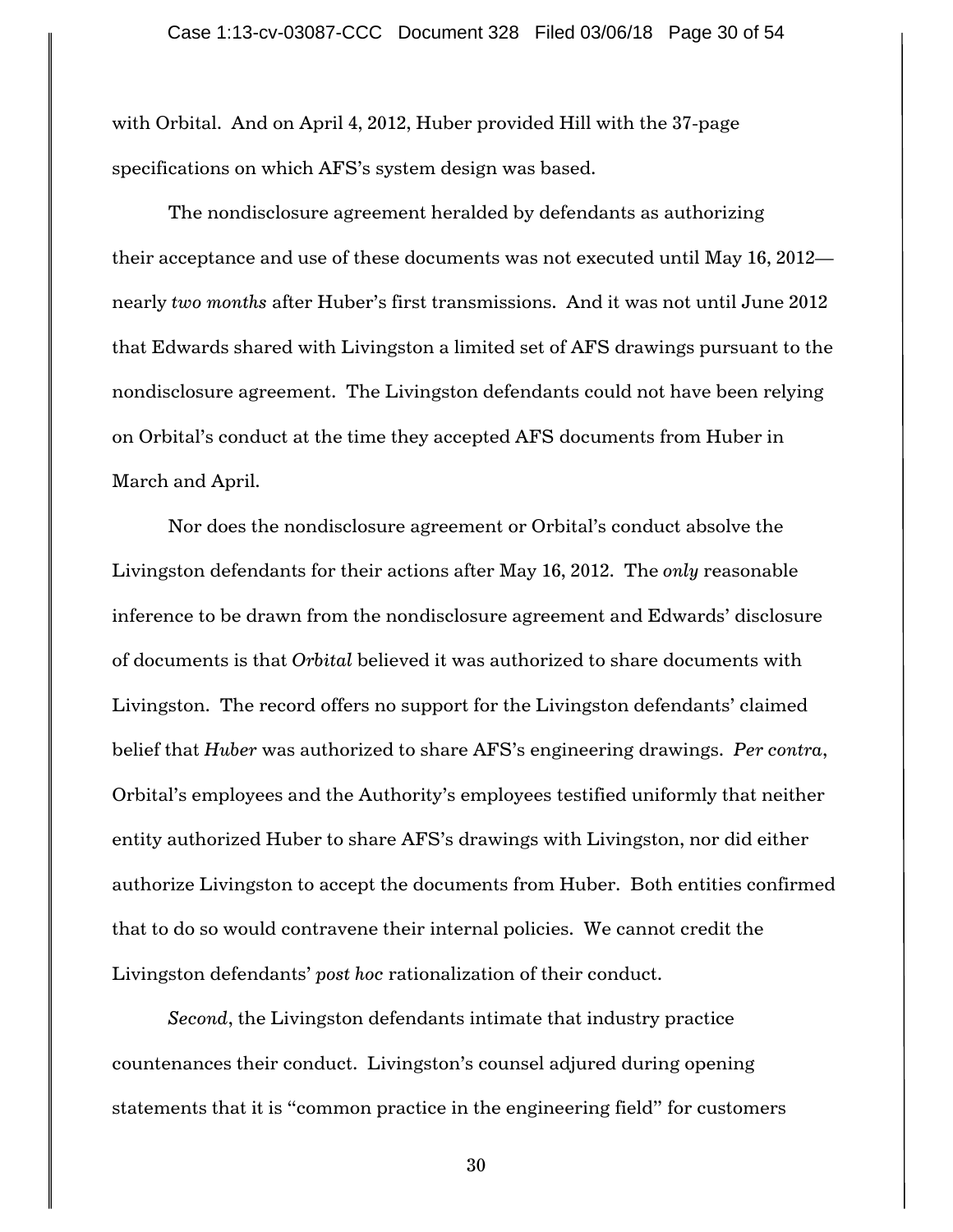shopping new engineering firms to share schematics developed by an incumbent in the course of soliciting quotes. (See 9/18/17 Tr. 24:23-25:7). Whether this practice exists is irrelevant to the claims *sub judice*. AFS does not assert that the Livingston defendants violated the law by accepting a limited batch of drawings from Orbital. It contends they did so by acquiring those documents from *Huber*—a known employee of a firm against which Livingston was actively competing.

Several additional points bear emphasis. The Livingston defendants were not merely passive recipients of AFS documents. Livingston employees used the documents provided by Huber to prepare for meetings with Orbital and, on at least one occasion, solicited specific documents from him. Regarding documents Huber transferred to Aufiero in advance of Livingston's April 2012 meeting with Orbital, Aufiero admitted at trial that he "absolutely" reviewed the documents to gather an "understanding" of the Wallops Island project. Hill concurred that the documents helped the Livingston team prepare for the meeting. Later, when bidding for the cylinder upgrade was in full swing, Aufiero explicitly asked Huber to forward the hydraulic schematic for both the cylinders and the gripper arms. Vann conceded that he was aware as early as February 2012 of the document sharing between his employees and Huber.

 Finally, the evidence establishes that the Livingston defendants knew Huber"s conduct was wrong. Hill voiced concern to Aufiero about trusting Huber, postulating that if Huber"s ethics did not impede him from sharing AFS documents, he might likely do the same to Livingston. Vann testified with respect to receipt of AFS"s internal pricing information that had he "known that [his] . . . high-level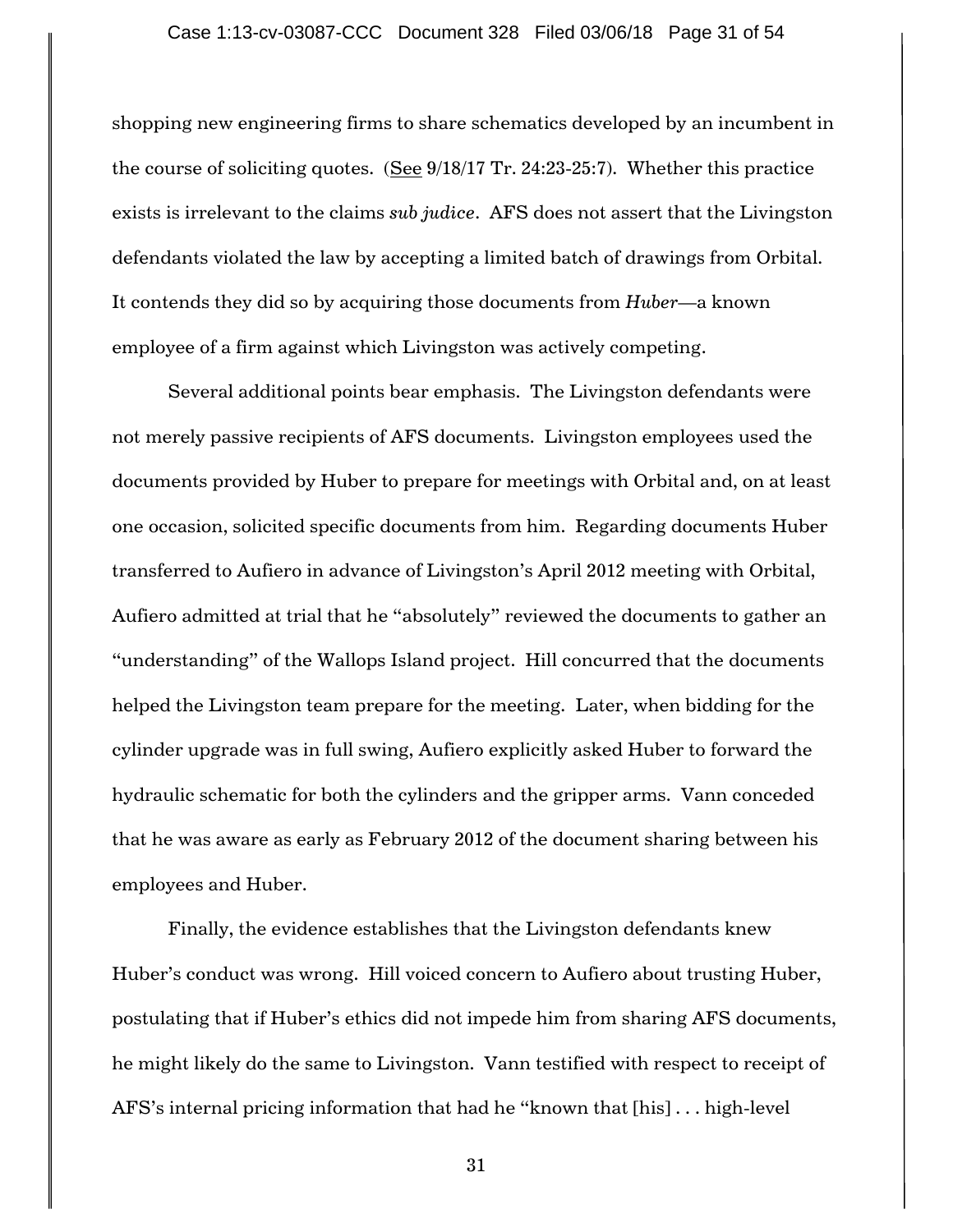employees[] were getting internal pricing from another company," he would have directed them to reject it. (9/19/17 Tr. 184:6-9). Aufiero testified that he did not take AFS"s documents with him when he left the firm and agreed to do so is "wrong." (9/21/17 Tr. 77:4-18). He further testified that he knew AFS management would not "have been happy about" what Huber was doing. (Id. at 75:15-18). Yet each of these individuals persisted in their collusion with Huber.

AFS has proven by a preponderance of the evidence that Vann and Aufiero acquired AFS"s trade secrets from Huber knowing that Huber had obtained same through "improper means."  $\frac{e}{e}$  12 PA. CONS. STAT. § 5302. Vann's and Aufiero's stated beliefs that their conduct was aboveboard are untenable against the weight of the record, in particular the chronology of events and circumambient indicia of awareness of Huber"s wrongdoing. These defendants knew that their conduct was inappropriate and resolved that the risk was worth the reward.

AFS has also proven by a preponderance of the evidence that Livingston is vicariously liable for the acts of Vann and Aufiero. No court has yet addressed whether PUTSA allows for vicarious trade secret liability. The near unanimous consensus of federal and state courts holds that the Uniform Trade Secrets Act—on which the Pennsylvania statute is based—does contemplate vicarious liability when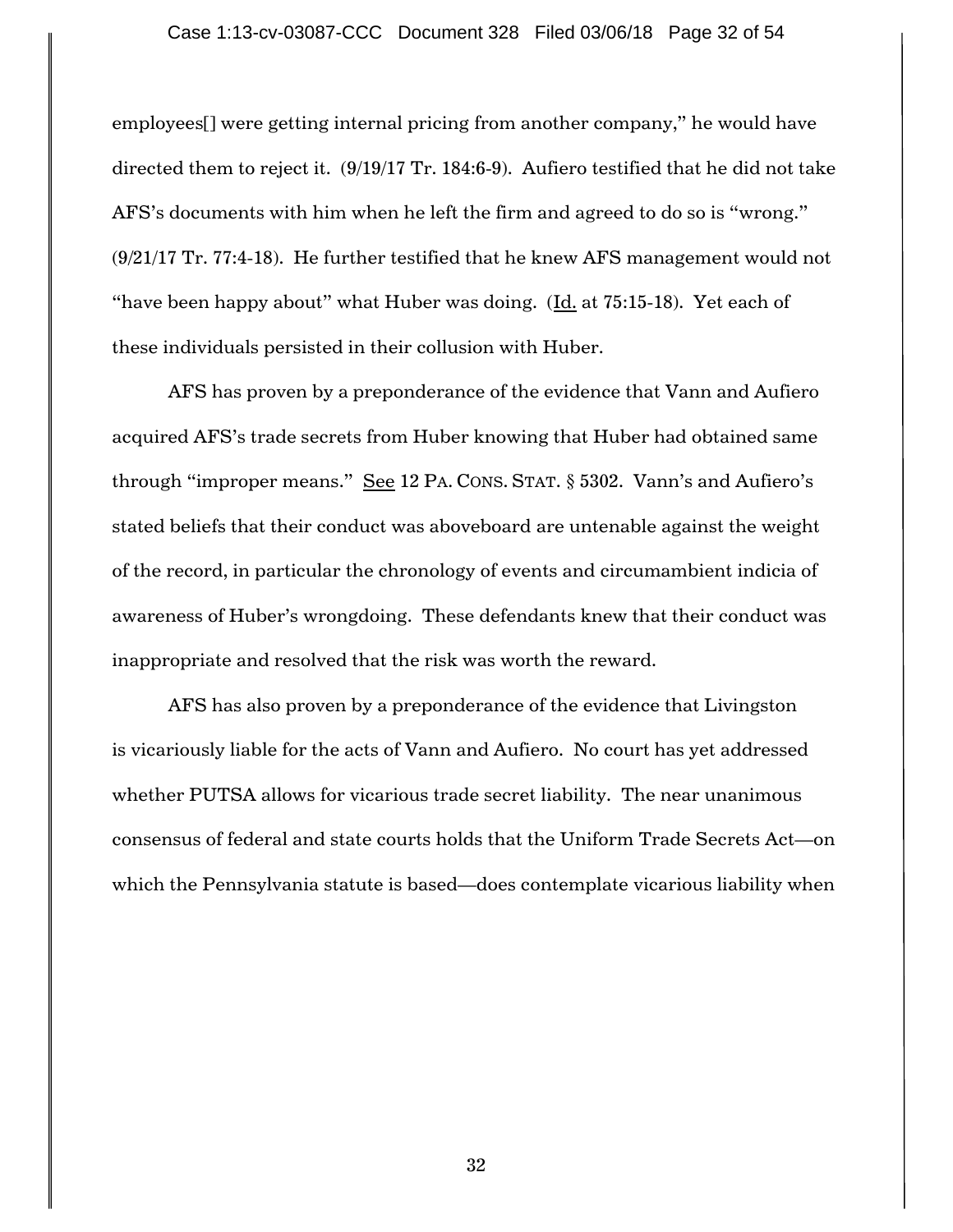state law otherwise provides the cause of action. 5 Pennsylvania law recognizes *respondeat superior* liability for intentional and even criminal acts of an employee. Brezenski v. World Truck Transfer, Inc., 755 A.2d 36, 39 (Pa. Super. Ct. 2000) (citing Fitzgerald v. McCutcheon, 410 A.2d 1270, 1271-72 (Pa. Super. Ct. 1979)). We join the majority of federal and state courts and hold that PUTSA authorizes vicarious trade secret liability.

Under Pennsylvania law, an employer may be vicariously liable for its employee's intentional acts if the conduct (1) is similar in kind to that which the employee is hired to perform, (2) occurs "substantially within" the temporal and spatial scope of employment, and (3) is "actuated," at least in part, in service of the employer. See PNC Mortg. v. Superior Mortg. Corp., No. 09-5084, 2012 WL 628000,

 $\overline{a}$ 

<sup>&</sup>lt;sup>5</sup> See Manitowoc Cranes LLC v. Sany Am. Inc., No. 13-C-677, 2017 WL 6327551, at \*4-5 (E.D. Wisc. Dec. 11, 2017) (Wisconsin Uniform Trade Secret Act); Deluxe Fin. Servs., LLC v. Shaw, No. 16-3065, 2017 WL 3327570, at \*4-5 (D. Minn. Aug. 3, 2017) (Ohio Uniform Trade Secrets Act); Enhanced Recovery Co., LLC v. Frady, No. 3:13-CV-1262, 2015 WL 1470839, at \*11-12 (M.D. Fla. Jan. 20, 2015) (Florida Uniform Trade Secrets Act), rejected in part on other grounds by 2015 WL 1470852 (M.D. Fla. Mar. 31, 2015); Extreme Reach, Inc. v. Spotgenie Partners, LLC, No. 13-7563, 2013 WL 12081182, at \*6-7 (C.D. Cal. Nov. 22, 2013) (California Uniform Trade Secrets Act); Language Line Servs., Inc. v. Language Servs. Assocs., Inc., 944 F. Supp. 2d 775, 783 (N.D. Cal. 2013) (same); Newport News Indus. v. Dynamic Testing, Inc., 130 F. Supp. 2d 745, 750-51 (E.D. Va. 2001) (Virginia Uniform Trade Secrets Act); Thola v. Henschell, 164 P.3d 524, 528-29 (Wash. Ct. App. 2007) (Washington Uniform Trade Secret Act). These courts hold that the Uniform Trade Secret Act"s preemption clause—which is identical in all material respects to PUTSA"s preemption clause, 12 PA. CONS. STAT. § 5308—does not preclude vicarious liability because same is a theory of liability rather than an independent tort, claim, or remedy. See Newport News Indus., 130 F. Supp. 2d at 751; but see Infinity Prods., Inc. v. Quandt, 810 N.E.2d 1028, 1033-34 (Ind. 2004) (holding that Indiana's more stringent preemption clause, evincing state legislature's rejection of uniform act language, precludes vicarious liability). We agree with the *ratio decidendi* of this robust majority.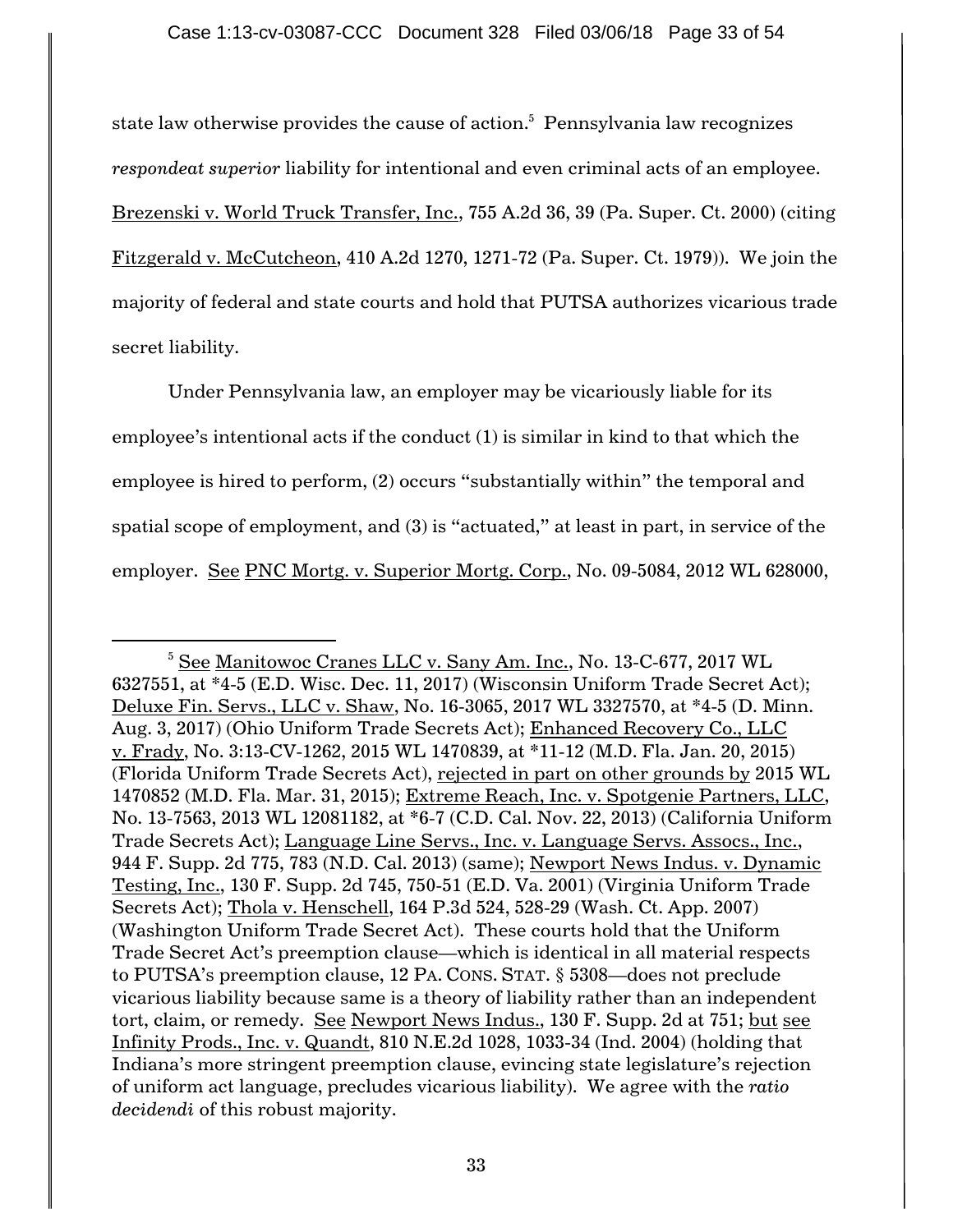at \*30 (E.D. Pa. Feb. 27, 2012) (citing Bro-Tech Corp. v. Thermax, Inc., 651 F. Supp. 2d 378, 419-20 (E.D. Pa. 2009); Costa v. Roxborough Mem. Hosp., 708 A.2d 490, 493 (Pa. Super. Ct. 1998)). Vann"s and Aufiero"s actions (as well as the actions of Hill, Hawkins, and Smith) related directly to their job duties, occurred fully within the temporal and spatial scope of their work, and were motivated, at least in part, by a desire to serve Livingston. The court finds that Livingston is vicariously liable for its employees' misappropriative acts.

## **B. Breach of Fiduciary Duty by Huber**

Under Pennsylvania law, employees owe a duty of loyalty to their employer. Synthes, Inc. v. Emerge Med., Inc., 25 F. Supp. 3d 617, 667 (E.D. Pa. 2014) (citing Crown Coal & Coke Co. v. Compass Point Res., LLC, No. 07-1208, 2009 WL 891869, at \*5 (W.D. Pa. Mar. 31, 2009)). This duty obliges employees to refrain from competing with their employer or assisting its competitors and from using protected information to a competitor"s advantage. See id. (citing RESTATEMENT (THIRD) OF AGENCY § 8.04-.05 (AM. LAW INST. 2006)). To sustain its claim for breach of fiduciary duty, AFS must demonstrate that: (1) Huber failed to act in good faith and for AFS"s sole benefit in the course of his employment; (2) AFS suffered an injury; and (3) Huber's failure to act solely for AFS's benefit was "a real factor in bring[ing] about" that injury. See id. (alteration in original) (quoting McDermott v. Party City Corp., 11 F. Supp. 2d 612, 626 n.18 (E.D. Pa. 1998)). The court held at the summary judgment stage that AFS has proven the first two elements of this claim. (Doc. 236 at 37-38).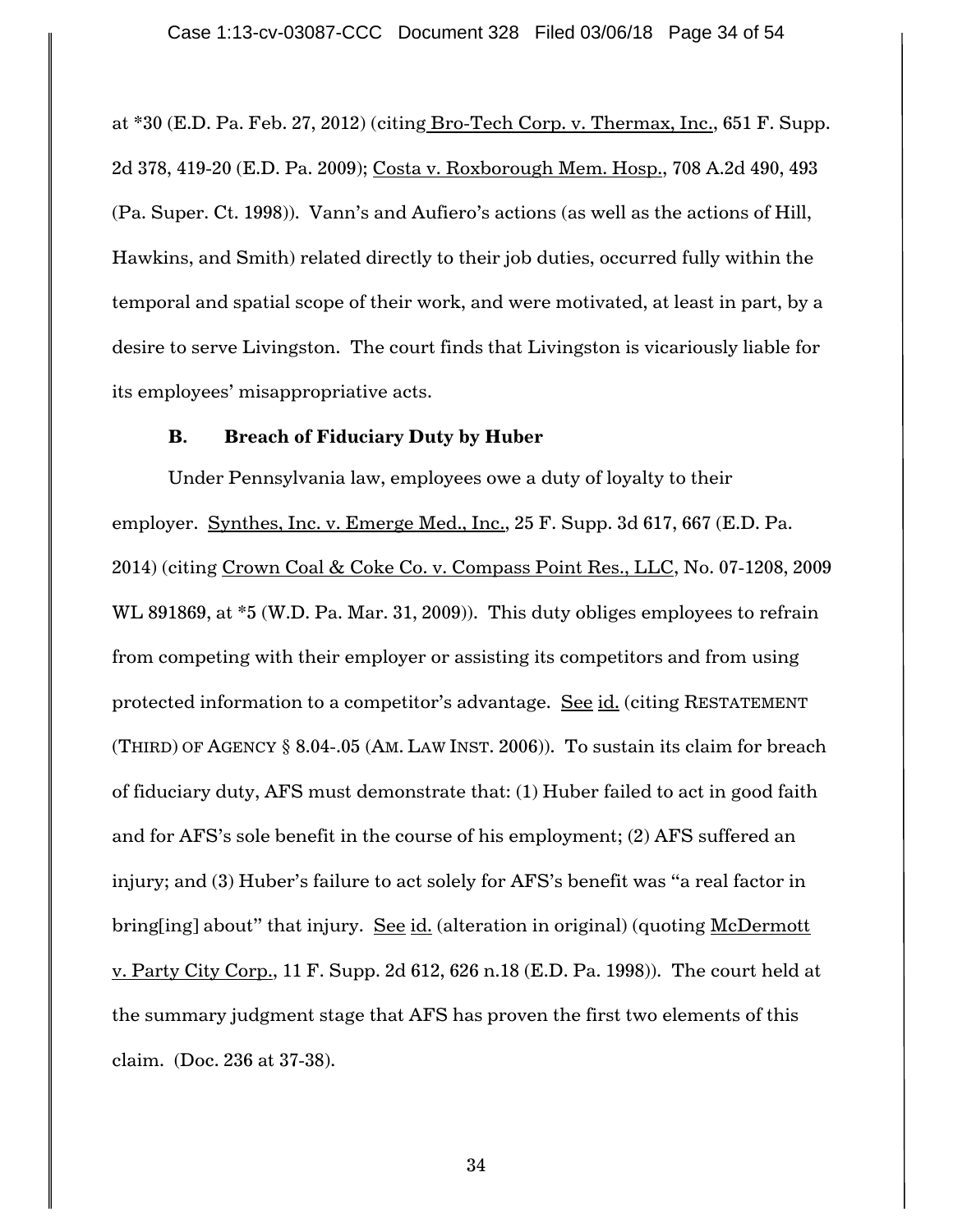No Pennsylvania court has defined the term "real factor," nor has any

federal court interpreted the phrase. The *Pennsylvania Suggested Standard Civil* 

*Jury Instructions* define "real factor" as akin to "factual cause," to wit:

Breach of Fiduciary Duty—Factual Cause

The defendant agent or fiduciary is legally responsible for the damages suffered by the plaintiff if the defendant"s . . . intentional misconduct was a factual cause of those damages.

If the damages in question would have been sustained even if the agent or fiduciary had not . . . acted wrongfully, then the defendant"s conduct would not be a factual cause in causing the plaintiff's damages. On the other hand, the defendant"s . . . intentional misconduct was a factual cause in causing the plaintiff"s damages if those damages would not have been sustained had the defendant not acted as [he] [she] did.

PA. SUGGESTED STANDARD CIVIL JURY INSTRUCTIONS § 6.230 (2003). Huber agrees

that this definition controls. (Doc. 323 ¶¶ 165-66).

The full scope of Huber's efforts to undermine AFS and support Livingston

was illuminated at trial. Huber did not deny the majority of the conduct supporting

AFS"s breach of fiduciary duty claim. Indeed, Huber admitted:

- that he twice organized site visits to Wallops Island for the Livingston team to meet with Orbital engineers, (see 9/25/17 Tr. 122:14-23, 132:11-133:4);
- that he met with the Livingston team in advance of those meetings to prepare and better position them, (see id. at 123:25-124:17);
- that part of that preparation included disclosure and use of AFS confidential documents, (see id. at 126:12-19);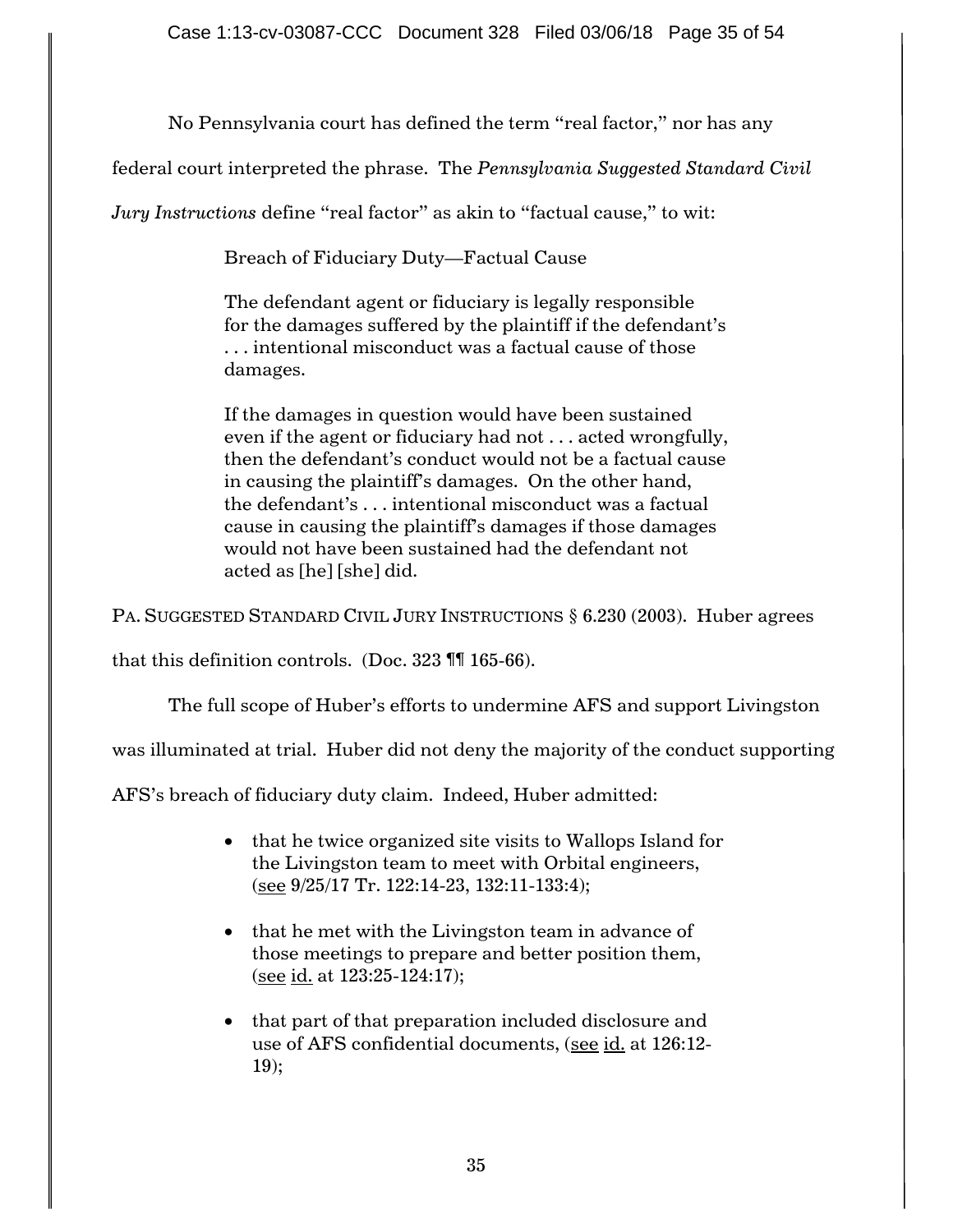- $\bullet$  that in April of 2012, he was "working diligently in positioning [Livingston] in a favorable position" with Orbital, (id. at 124:18-126:4);
- that he inflated AFS's gripper arms bid without authorization from engineering, (see id. at 48:23-49:9); and
- that he instructed a new sales manager to conceal the inflated bid from engineering, (see id. at 47:13-49:9).

The record establishes that Orbital asked Huber to secure quotes from AFS for both cylinder options—its preferred option of building new cylinders and the alternative of modifying the current cylinders—and that Huber never shared the new cylinder request with AFS. He did, however, assist Livingston in bidding the new cylinder contract. Eventually, Huber secured the new cylinder contract for himself and his new firm, Integrated Systems.

We find that Huber was the direct cause of AFS losing the gripper arms contracts. Indeed, the record reflects textbook causation. Huber inflated the gripper arms quote prepared by AFS"s engineering department by more than \$130,000. Orbital cited this inflation in explaining why it chose Livingston over AFS. Fava and Brainard testified that Orbital"s decision was "[b]ased on price." Brainard left no room for doubt, confirming that "high price" was "the principal reason why AFS lost this contract." Both agreed that, prior to Huber's interference, AFS had a clear advantage over Livingston for the gripper arms contract. This testimony wholly refutes Huber"s suggestion that Orbital had written AFS off as a vendor due to past customer service issues.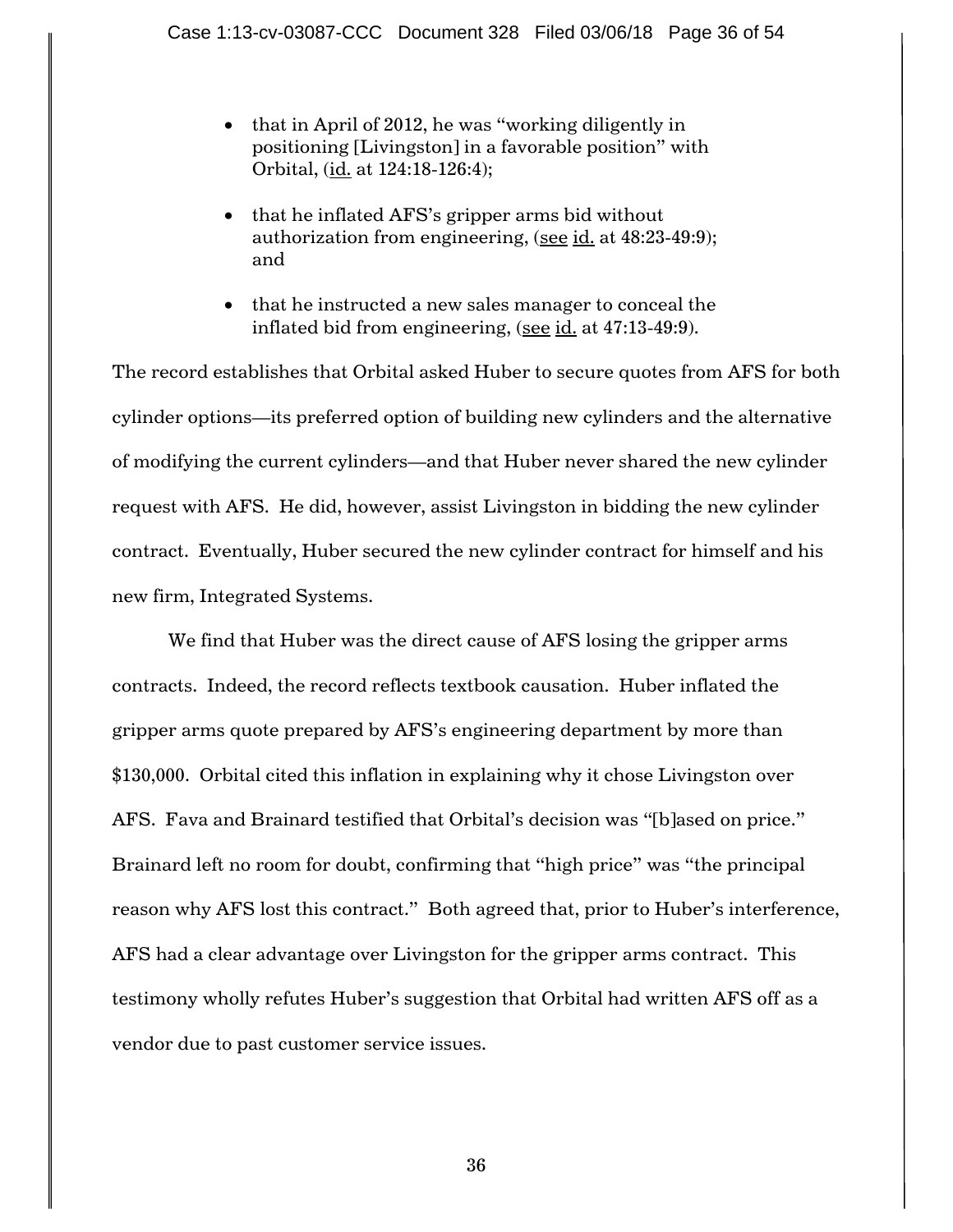We reject Huber's claim that he had good reason to submit the selfdescribed "extremely high" gripper arms bid on AFS"s behalf. (See Doc. 323 ¶ 70). Huber invokes a host of retrospective justifications for his conduct—claiming that the AFS engineering team failed to account for installation costs, discounts yet to be negotiated by Orbital, and Huber"s own desired commission margin. (See id.) To the extent these concerns actually animated Huber"s conduct, we can conceive of no legitimate basis for his failure to raise them with AFS"s engineers at the time. We simply cannot credit Huber's *ex post facto* justification or his specious claim that he did in fact "want AFS to get the gripper arms contract." (9/25/17 Tr. 47:10-11). Huber inflated AFS"s gripper arms bid and concealed his conduct in an effort to price AFS out of contention. He succeeded and, in doing so, deprived AFS of the gripper arms contract.

Huber was also a real factor in denying AFS an opportunity to pursue the preferred cylinder upgrade option. Orbital wanted a single vendor to handle both of the 2012 contracts, and AFS"s loss of the gripper arms contract placed it at a "huge disadvantage" for the cylinder upgrade. Orbital relied exclusively on Huber to communicate to AFS that Orbital was seeking quotes for *both* a cylinder modification option *and* a new cylinder option. Orbital"s lead engineers described AFS as a "a legitimate contender" for either of the contracts and confirmed that AFS in fact had an "advantage" as Orbital"s incumbent vendor. Orbital engineers eventually discovered that modification of the cylinders was not feasible with their launch schedules and that the only workable option was to manufacture and install new cylinders. Huber knew all of this, and he knew that AFS was interested in a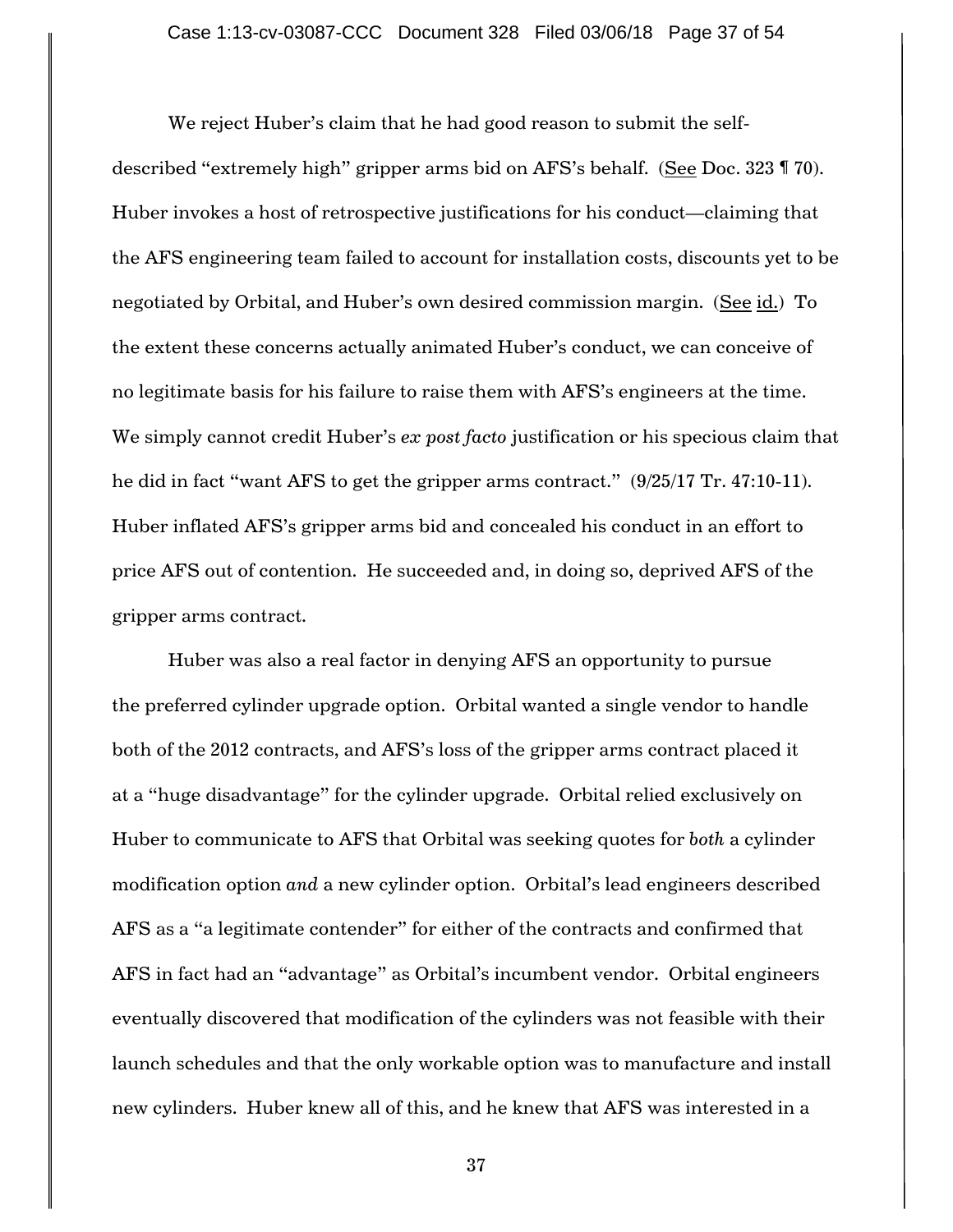new cylinder option. Yet he concealed the new cylinder opportunity, deliberately limiting AFS to the risky cylinder modification option. He openly encouraged Livingston to pursue the favored new cylinder option. And he pressured Orbital to abandon AFS for Livingston. $^6$ 

More direct evidence of causation is difficult to fathom. Huber"s subterfuge resulted in Orbital rejecting AFS"s gripper arms bid and prevented AFS from ever competing for the new cylinder contract. What is more: Huber intended this result. Uncontradicted evidence reflects that Huber endeavored to have Livingston replace AFS as the vendor on Wallops Island. At trial, he never once expressed concern for AFS"s interests. He instead testified that his goal was "to help the customer," that Orbital "needed somebody to stand by them," and that he "definitely . . . had a loyalty to" Orbital. (9/25/17 Tr. 96:12--97:13; see id. at 159:7-14). Tellingly, Huber also conceded: "and of course I wanted to help myself." (Id. at 97:6-8). Huber adhered to a perceived duty of loyalty to everyone *but* his own employer. Huber is liable to AFS for breach of fiduciary duty. A more compelling case for such a breach is difficult to conjure.

 $\overline{a}$ 

 $6$  Huber's claim that he never received a "formal" request for quote from Orbital for the new cylinder upgrade is of no moment. (See Doc. 323 ¶ 168). This assertion ignores the *essentia* of AFS"s claim: Huber knew Orbital was weighing both upgrade options, and he knew Orbital wanted AFS to bid both options, yet he deliberately concealed the preferable option from AFS.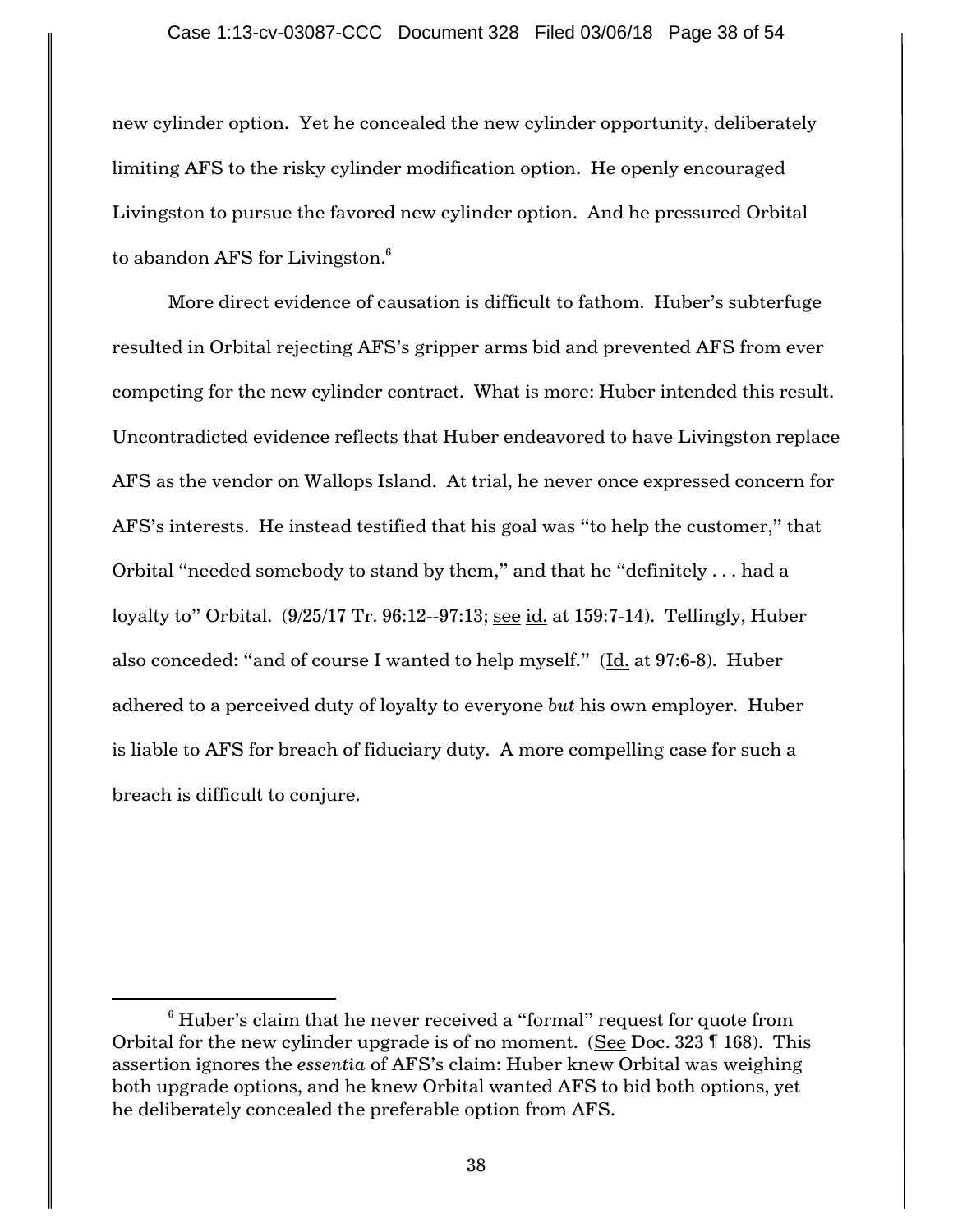# **C. Aiding and Abetting Breach of Fiduciary Duty by Livingston, Vann, and Aufiero**

To prevail on a claim for aiding and abetting a fiduciary"s breach, AFS must establish (1) that Huber breached his fiduciary duty to AFS, (2) that the Livingston defendants knew of Huber"s breach, and (3) that the Livingston defendants offered "substantial assistance or encouragement" to Huber in effecting his breach. See Synthes, 25 F. Supp. 3d at 674-75 (quoting Reis v. Barley, Snyder, Senft & Cohen, 667 F. Supp. 2d 471, 491 (E.D. Pa. 2009)). In other words, the Livingston defendants must have known that Huber"s activities constituted a breach of fiduciary duty and nevertheless assisted or encouraged that breach. See id. at 675 (quoting Bd. of Trs. of Teamsters Local 862 Pension Fund v. Foodtown, Inc., 296 F.3d 164, 174 (3d Cir. 2002)); Bair v. Purcell, 500 F. Supp. 2d 468, 496 (M.D. Pa. 2007) (same). We held *supra* that Huber knowingly breached his fiduciary duty to AFS. Hence, the remaining inquiries are whether the Livingston defendants knew of that breach and either substantially assisted or encouraged same. See Synthes, 25 F. Supp. 3d at 674-75.

Vann and Aufiero knew Huber was breaching his fiduciary duty by working contemporaneously for both Livingston and AFS. Vann admitted at trial that he knew Huber was employed by AFS "for the majority of 2012" and that Livingston knowingly "accepted things from a competitor from one of their employees for nearly a year." Although Vann initially voiced concerns about the arrangement, he never revisited the issue or directed his employees to stop working with their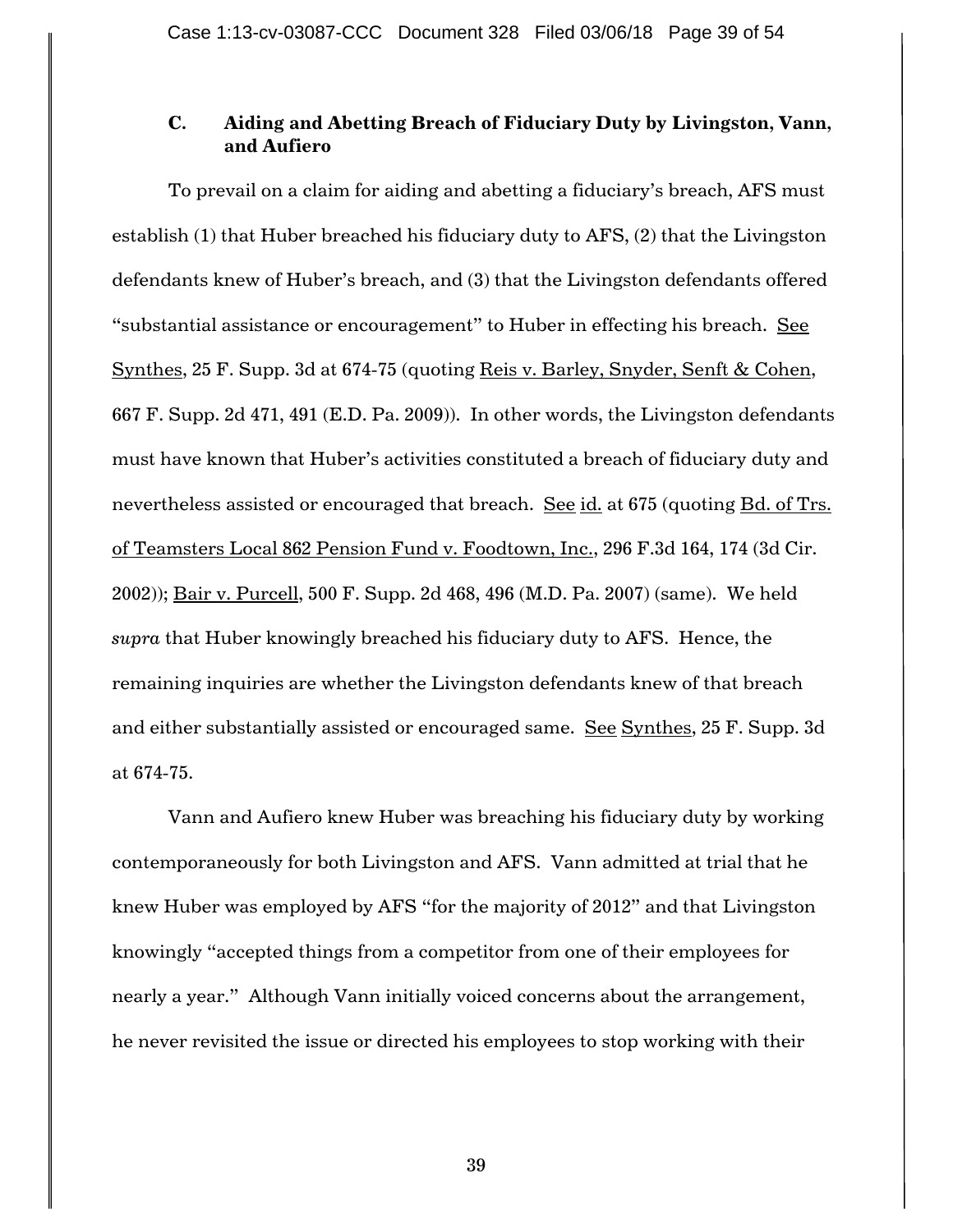competitor"s employee. Aufiero likewise confirmed that he knew Huber was employed by AFS throughout 2012 and that he worked with him anyway. This knowledge is imputed to Livingston. See PNC Mortg., 2012 WL 628000, at \*30 (citing Bro-Tech Corp., 651 F. Supp. 2d at 419-20; Costa, 708 A.2d at 493). The second element resolves in AFS's favor as to all defendants.

AFS must also prove that each defendant provided substantial assistance or encouragement to Huber in committing the fiduciary breach. See Synthes, 25 F. Supp. 3d at 677; Bair, 500 F. Supp. 2d at 496. Pennsylvania courts have adopted the Restatement (Second) of Torts in developing a standard for aiding and abetting breach of fiduciary duty claims. See Koken v. Steinberg, 825 A.2d 723, 731-33 (Pa. Commw. Ct. 2003). The Restatement enumerates five factors for measuring the degree of assistance or encouragement provided, to wit: "the nature of the act encouraged, the amount of assistance given by the defendant, his presence or absence at the time of the tort, his relation to the other [tortfeasor,] and his state of mind." Synthes, 25 F. Supp. 3d at 677 (quoting RESTATEMENT (SECOND) OF TORTS § 876 (AM. LAW. INST. 1965)). Courts often consider duration of assistance to be a sixth relevant factor. See Bair, 500 F. Supp. 2d at 496 (citing Doe v. Liberatore, 478 F. Supp. 2d 742, 759 (M.D. Pa. 2007)).

AFS relies on eleven specific instances of conduct to support its claim against the Livingston defendants. AFS emphasizes that, while knowing Huber was employed by AFS, Livingston: (1) installed VPN software on Huber's AFS laptop; (2) provided Huber with a Livingston email address; (3) provided Huber with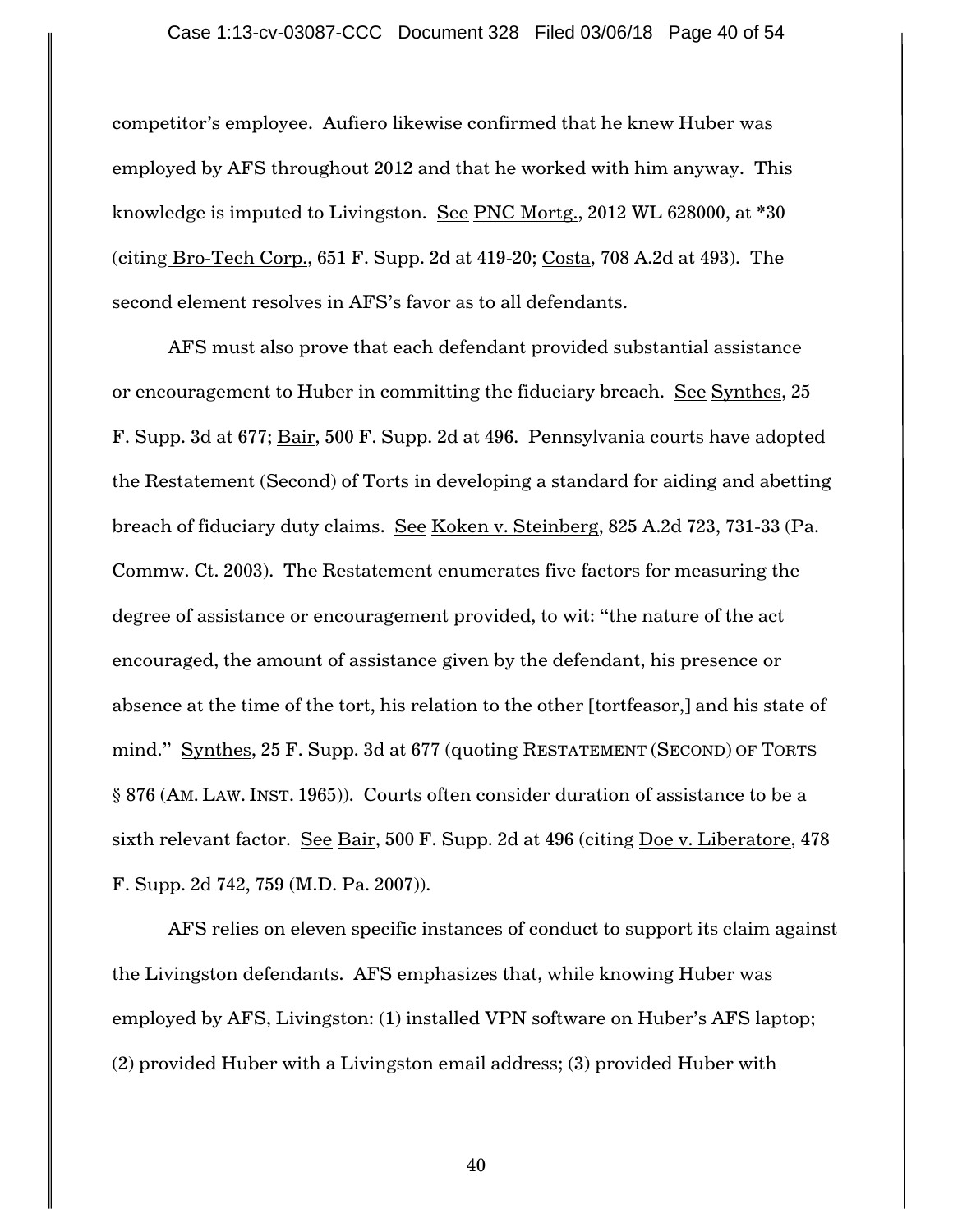Livingston letterhead; (4) provided Huber with access to Livingston"s Dropbox account; (5) provided Huber with accommodations at its corporate condominium in North Carolina; (6) made its employees and headquarters available to Huber; (7) sent Vann to Wallops Island with Huber to "impress" Orbital; (8) agreed to compensate Huber for projects "steered" to Livingston; (9) accepted a contract to pay Huber for his gripper arms work; (10) sent Huber its labor rates to justify Livingston taking over the Orbital relationship; and (11) participated in over 300 phone calls with Huber. (Doc. 312 at 132 ¶ 88).

All of this conduct occurred under Vann"s watch during his tenure as Livingston"s president. At trial, Vann expressly confirmed his understanding of an employee's duty of loyalty to their employers.  $(See 9/19/17$  Tr. 144:1-3). Yet he met with Huber as early as January 2012—knowing Huber was then employed by a competitor—to discuss Livingston becoming involved at Wallops Island. He knew Livingston employees met with Huber for a visit to Wallops Island on March. He attended the second visit in April himself. Vann also knew as early as February that Livingston employees were sharing documents on Dropbox and collaborating with Huber. He approved a compensation package for Huber in May, to reward him for "business steered toward<sup>[]</sup> or participated in with Livingston." And he knew Huber was employed by a competitor the entire time. Astonishingly, Vann suggested that it was Orbital's duty to patrol ethical boundaries and "tell [us] not to come" if doing so would be inappropriate. (9/20/17 Tr. 46:22-47:5).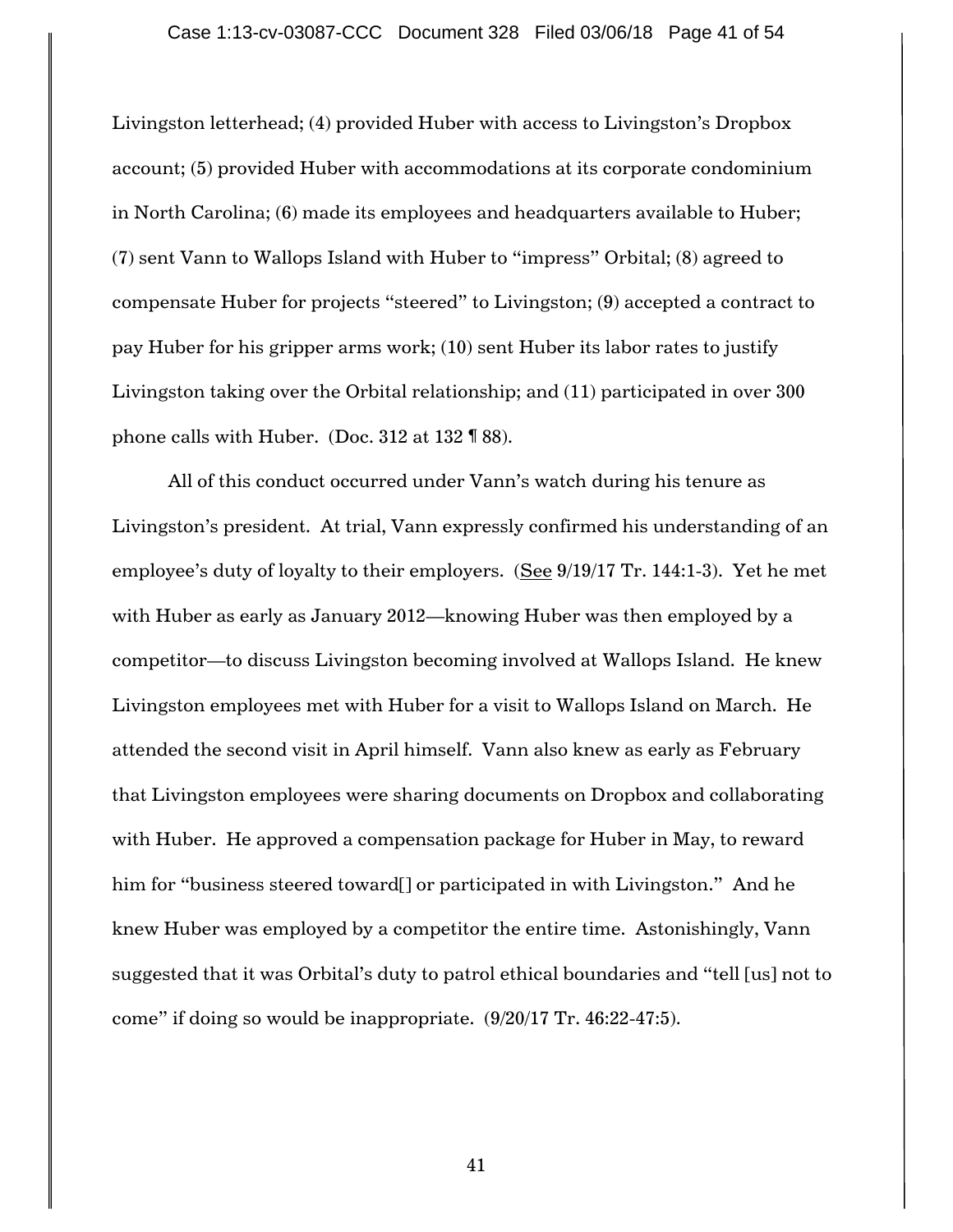We find that Vann knowingly provided substantial assistance and encouragement to Huber. Vann offered a financial incentive to draw Huber from AFS and to encourage his ongoing duplicity. Vann"s actions confirmed to Huber that his disloyal conduct was and would continue to be fully supported by Livingston. At trial, Vann agreed that "the buck stops" with him. (9/20/17 Tr. 6:17- 18). As president of Livingston, Vann had the authority ether to shut down or to sanction his employees' complicity in Huber's conduct. Vann chose the latter. As a consequence, Vann is liable—and Livingston is vicariously liable—for aiding and abetting Huber's breach of fiduciary duty. See Brezenski, 755 A.2d at 39; Bro-Tech Corp., 651 F. Supp. 2d at 419-20.

We reach a different result for Aufiero. In stark contrast to Vann, Aufiero was unable to incentivize Huber's double-dealing in any meaningful way. Aufiero lacked the authority to hire Huber or to determine Huber"s compensation. AFS has not adduced any record evidence indicating that Aufiero had the ability to arrange for or approve any of the principal acts of assistance identified in its submissions. $^7$ Nor is there evidence that Aufiero had supervisory authority to order Livingston"s employees to cease engaging with Huber—or that he could have done so even if authorized, given that his own supervisor, Vann, was encouraging their conduct himself. Aufiero did engage in regular telephonic and email correspondence with

 $\overline{a}$ 

 $7$  AFS contends that Livingston "[sent] Huber the Livingston labor rates so Huber could "justify Livingston taking over."" (Doc. 312 at 132 ¶ 88). Aufiero did send Livingston"s rates to Huber at Huber"s request. (AFS Exs. 96-97). But he did so believing Huber would use them "[t]o justify AFS rates." (See AFS Ex. 97 at 1). It was Huber, not Aufiero, who thereafter stated he would use the rates to justify Livingston "taking over." (Id.)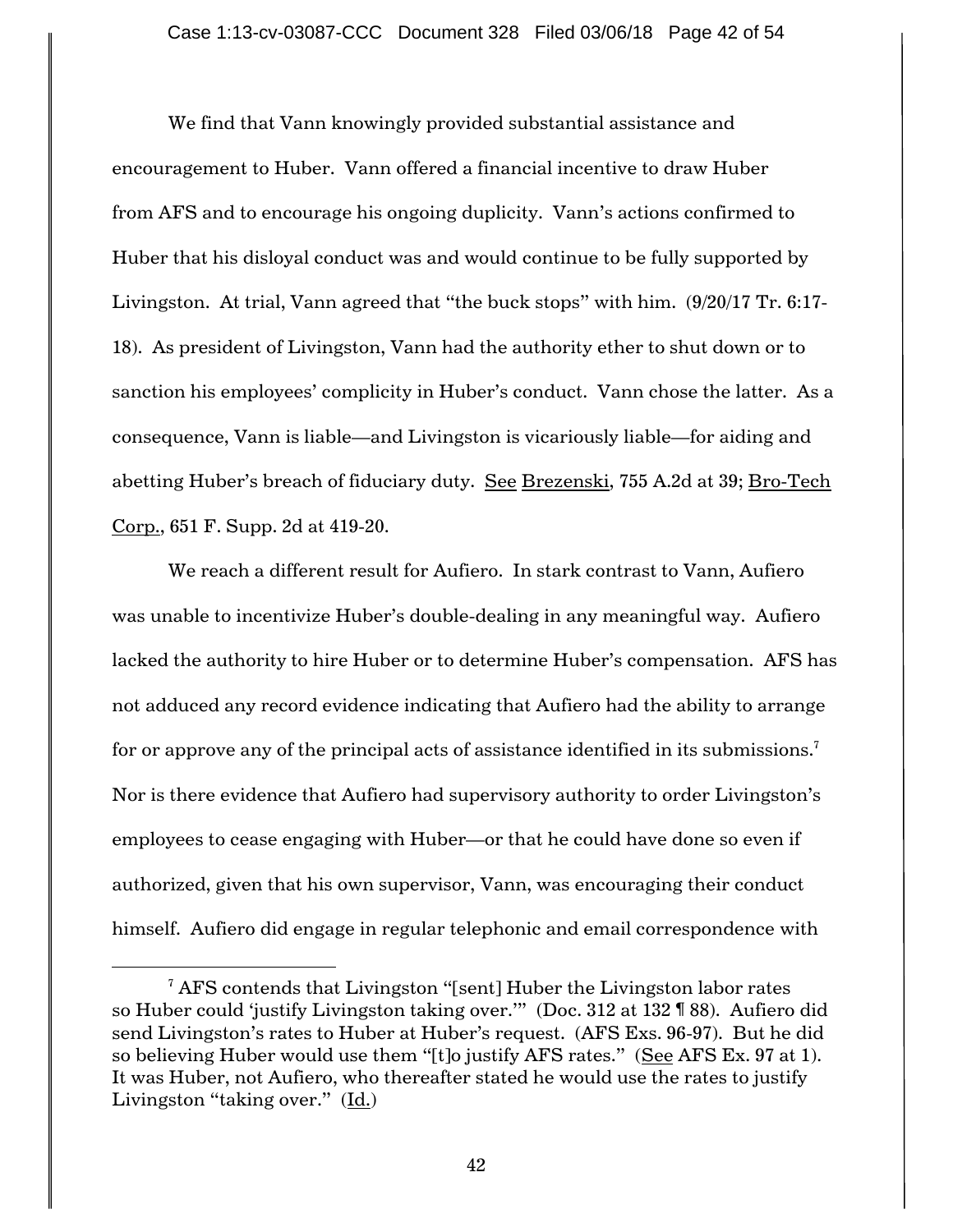Huber, and he and several other Livingston employees did work with Huber to draft the gripper arms and cylinder proposals. But only Vann had the power to *substantially* assist and encourage Huber"s conduct. On this record, we cannot conclude that Aufiero aided and abetted Huber"s breach of fiduciary duty.

## **D. Damages & Attorneys' Fees**

### **1.** *Compensatory Damages*

AFS seeks compensatory damages for lost profits under PUTSA rather than common law. (Doc. 312 at 109 ¶ 36). Relying on the damages report and testimony presented by Vaughn and Dr. Cunitz, AFS requests total damages of \$1,096,009 as compensation for lost profits flowing from defendants" misappropriation. (Id. ¶¶ 36, 38).

Courts measure damages for misappropriation of trade secrets in one of two ways: plaintiff's losses, or defendant's gain. See 12 PA. CONS. STAT. § 5304(a); Fishkin v. Susquehanna Partners, G.P., No. 03-3766, 2007 WL 853769, at \*1 (E.D. Pa. Mar. 19, 2007) (citing Rohm & Haas Co. v. Adco Chem. Co., 689 F.2d 424, 433-34 (3d Cir. 1982); Comput. Print Sys., Inc. v. Lewis, 422 A.2d 148, 157 (Pa. Super. Ct. 1980)). AFS proceeds on the first theory. (Doc. 312 at 109 ¶ 36). Under Pennsylvania law, a plaintiff must prove damages with "reasonable certainty." HealthCare Advocates v. Affordable Healthcare Options, No. 09-5839, 2010 WL 4665956, at \*2 (E.D. Pa. Nov. 18, 2010) (citing ATACS Corp. v. Trans World Commc"n, Inc., 155 F.3d 659, 669 (3d Cir. 1998)). This standard does not require "mathematical certainty." Delahanty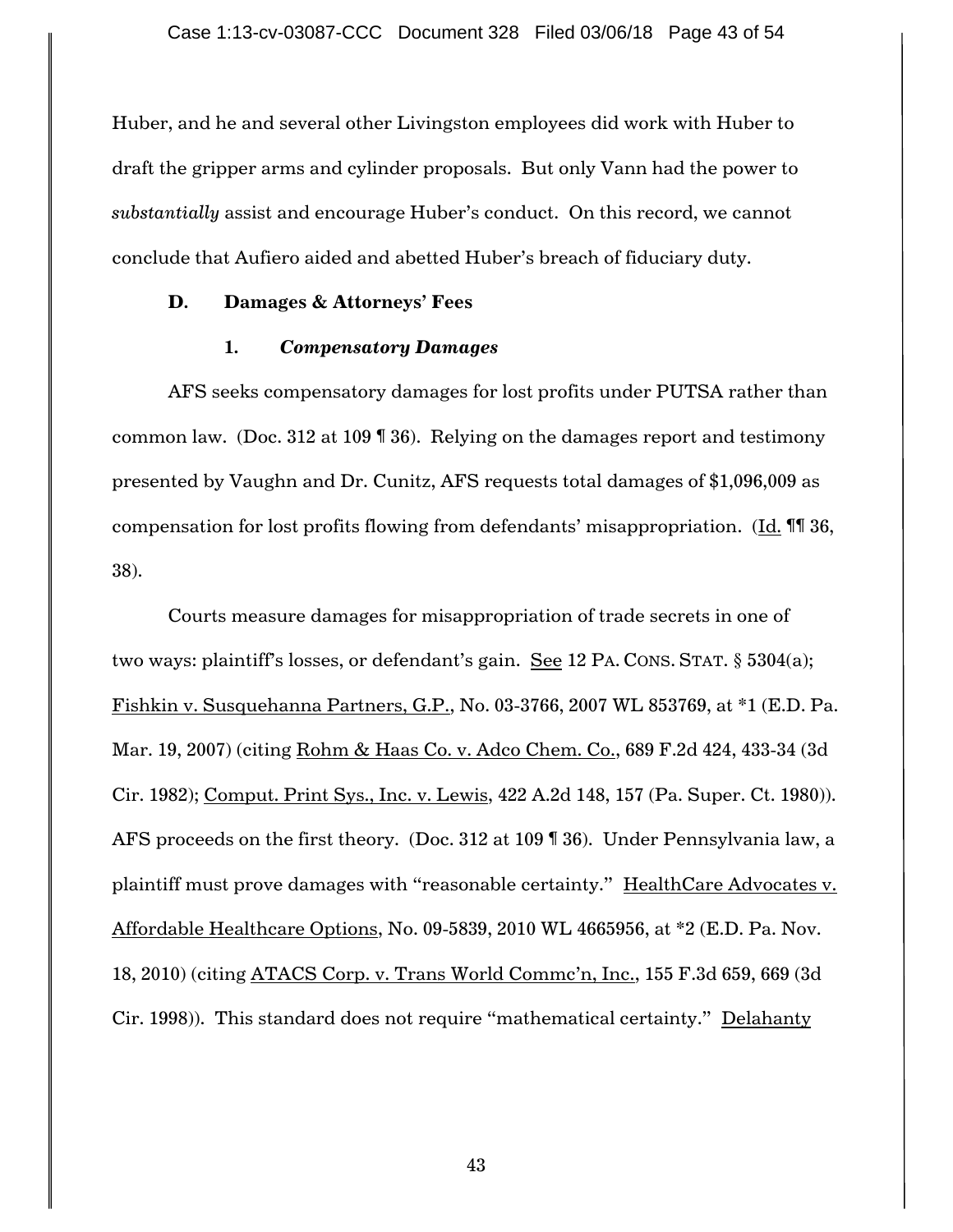v. First Pa. Bank N.A., 464 A.2d 1243, 1257-58 (Pa. 1984). Although damages may not be grounded in "conjecture or guesswork," a factfinder may make a "just and reasonable estimate" based on "probable, inferential, as well as direct and positive proof." Advanced Research Sys., Inc. v. Coldedge Techs., Inc., 56 A.3d 402, 417-18 (Pa. Super. Ct. 2012) (quoting Liss & Marion, P.C. v. Recordex Acquisition Corp., 937 A.2d 503, 516 (Pa. Super. Ct. 2007), aff'd, 983 A.2d 652 (Pa. 2009)).

The court finds Vaughn's and Dr. Cunitz's damages calculations to be well supported by record evidence. Regarding the cylinder contract, Vaughn and Dr. Cunitz collaborate to arrive at a total lost profit figure of \$841,025. (See AFS Ex. 265 at 8; AFS Ex. 266 at 8). That assessment is based on Vaughn"s experience with the initial hydraulic system design, manufacture, and installation, and the following reasonable assumptions: that AFS would have again subcontracted with Maritime Hydraulic, as Integrated Systems did, for new cylinder design and manufacture, and at the same amount paid by Integrated Systems; and that Orbital would have paid AFS the same amount that it paid to Integrated Systems. (AFS Ex. 265 at 2-5, 9; AFS Ex. 266 at 2-5, 10). Vaughn estimates AFS"s anticipated costs on the cylinder upgrade to be \$1,114,986. (See AFS Ex. 265 at 3-5, 9; see also AFS Ex. 266 at 5, 10). Subtracting this amount from the contract price, Vaughn and Dr. Cunitz arrive at a lost profit of \$841,025 for the cylinder upgrade. (AFS Ex. 265 at 3, 8; AFS Ex. 266 at 5, 8).

Vaughn and Dr. Cunitz employ similar methodology to calculate lost profits for the gripper arms contracts. Vaughn and Dr. Cunitz each fairly assume that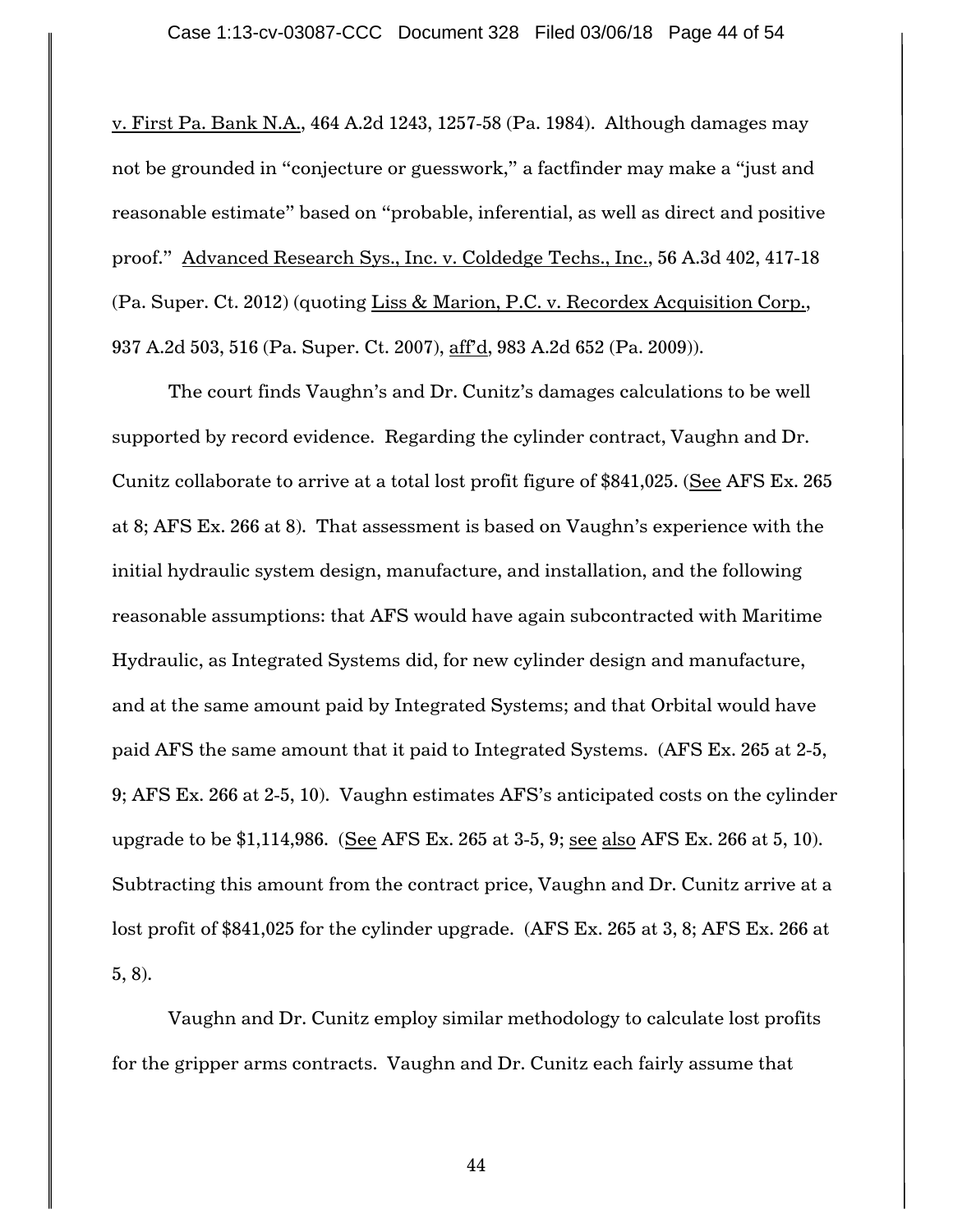Orbital would have paid AFS the same amount it paid Livingston—\$285,685 for design and manufacture and \$157,967 for installation, site commission, and travel and that, as the incumbent on the project, AFS also would have received a \$219,776 contract for refurbishment of the gripper arms following damage thereto in 2015. (See Doc. 265 at 5-8; Doc. 266 at 6-8). Vaughn estimates AFS"s costs on the three gripper arms contracts to be \$179,650, \$85,764, and \$143,030, respectively. (Doc. 265 at 6-8, 10-12; see also Doc. 266 at 6-8, 11-13). Deducting total costs of \$408,444 from a total contracts price of \$663,428, Vaughn and Dr. Cunitz calculate AFS"s lost profit on the trio of gripper arms contracts to be \$254,984. (AFS Ex. 265 at 6, 8; AFS Ex. 266 at 7-8).

Defendants' attempts to oppugn AFS's damages calculations are ineffectual. Hill, Livingston's damages witness, states in his responsive report that AFS's expected profit margin of 43 percent on the cylinder contract is too high and that industry average on such a project would be 25 to 30 percent. (See L&H Ex. 44 ¶¶ 16-17, 19). He claims that Livingston"s rough order of magnitude projected a profit margin in line with this purported industry average.  $(\underline{Id}$ . 18). This report is in direct conflict with Livingston's actual rough order of magnitude calculations, which identifies an anticipated margin of 40.3 percent. (See AFS Ex. 160).

Regarding the gripper arms project, Hill avers that Livingston's actual profit was \$85,520.33, more than \$20,000 less than AFS"s anticipated profit, and that AFS simply could not "have realized so much more in the way of profit than did [Livingston]." (L&H Ex. 44 ¶¶ 8-9). Hill had no response when presented with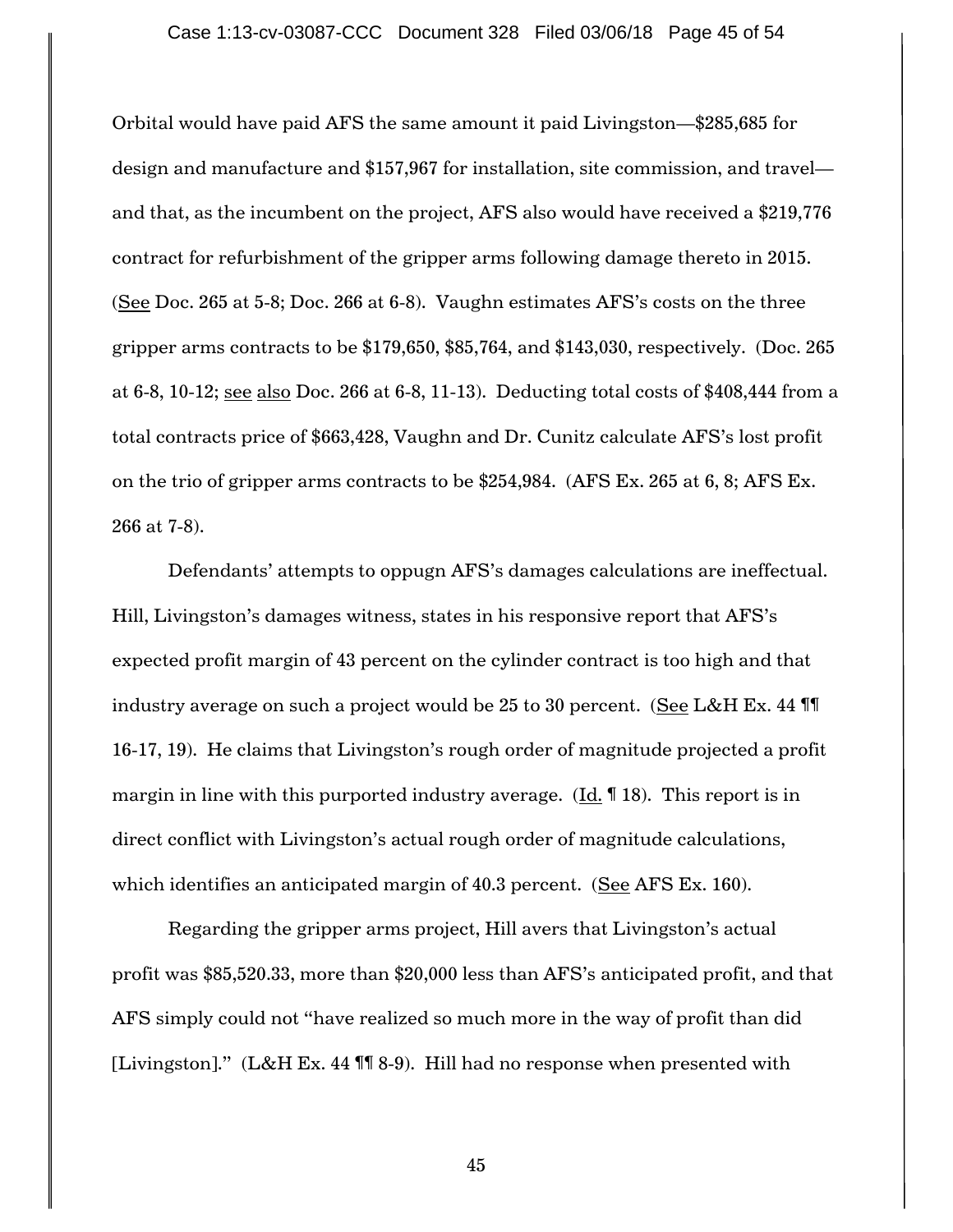evidence that AFS"s estimated margin—37 percent—is well *below* Livingston"s estimated margin of 44 percent and actual margin of 48 percent, (see AFS Ex. 273), and that Livingston actually received more than \$137,000 in gross profit on the gripper arms project. (9/22/17 Tr. 45:23-53:13). When pressed at trial, Hill could not explain the patent inconsistency: "[H]ow the discrepancy is there I can't, I don't know the answer to that." (Id. at 53:9-13).

Huber also attempts to attack AFS's damages calculation. $^8\,$  He contends that Vaughn underestimated the labor costs for the cylinder upgrade contract and that Vaughn discounted the amount of design work necessary to complete the upgrade. (Doc. 323 ¶ 125). Ample record evidence reflects that it was Maritime Hydraulic, not Integrated Systems, that completed most of the design work for the cylinder upgrade. (See 9/18/17 Tr. 192:24-193:7, 195:9-196:22; 9/19/17 Tr. 124:15-22). Huber also suggests that Vaughn"s estimates failed to account for the fact that Integrated Systems was tasked with performing a "component swap," (Doc. 323 ¶ 125), but Brainard testified on Orbital"s behalf that no such swap work was performed by Integrated Systems, (9/20/17 Tr. 90:24-92:7).

AFS is entitled to compensatory damages under PUTSA. Its lost profits on the gripper arms and cylinder upgrade contracts flow directly from defendants"

 $\overline{a}$ 

<sup>&</sup>lt;sup>8</sup> Huber and Integrated Systems first counter AFS's damages request by raising many of the same causation defenses asserted with respect to liability, to wit: that AFS caused its own injury by providing substandard services to Orbital and failing to pursue the cylinder contract, and that AFS"s own employee concealed Huber"s inflated gripper arms bid. (Doc. 323 ¶¶ 142, 145-48). These assertions fail for the reasons identified *supra*.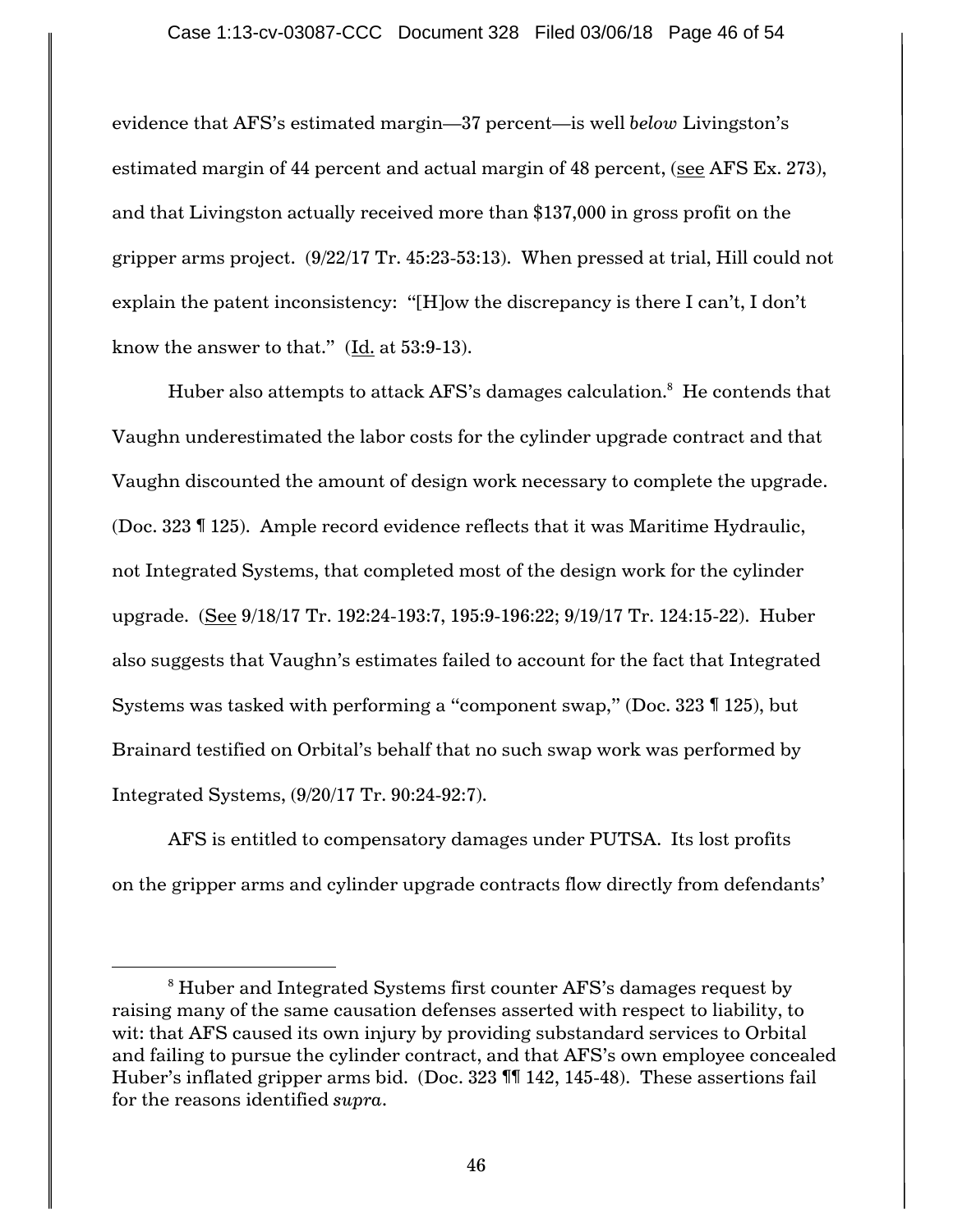collusive misappropriation and collaborative use of AFS"s trade secrets in proposals presented to Orbital. But for defendants" acquisition of AFS"s trade secrets, there is a "reasonable certainty" that AFS would have received the gripper arms and cylinder upgrade contracts. See HealthCare Advocates, 2010 WL 4665956, at \*2. The court will award damages of \$1,096,009, jointly and severally, against Huber, Integrated Systems, Livingston, Vann, and Aufiero. See Fishkin, 2007 WL 853769, at \*2-3.

## **2.** *Exemplary Damages*

AFS seeks exemplary damages against Huber, Integrated Systems, Livingston, Vann, and Aufiero. PUTSA authorizes exemplary damages in an amount not more than double compensatory damages in cases of "willful and malicious" misappropriation. 12 PA. CONS. STAT. § 5304(b). Willful and malicious misappropriation is defined by statute to include

> [s]uch intentional acts or gross neglect of duty as to evince a reckless indifference of the rights of others on the part of the wrongdoer, and an entire want of care so as to raise the presumption that the person at fault is conscious of the consequences of his carelessness.

Id. § 5302. In determining whether to award exemplary damages, courts have considered, as proof of willfulness and malice, the duration of misappropriative conduct, the defendant"s consciousness of resulting injury, and any efforts to cover up malfeasance. See, e.g., B.B. Microscopes v. Armogida, 532 F. Supp. 2d 744, 756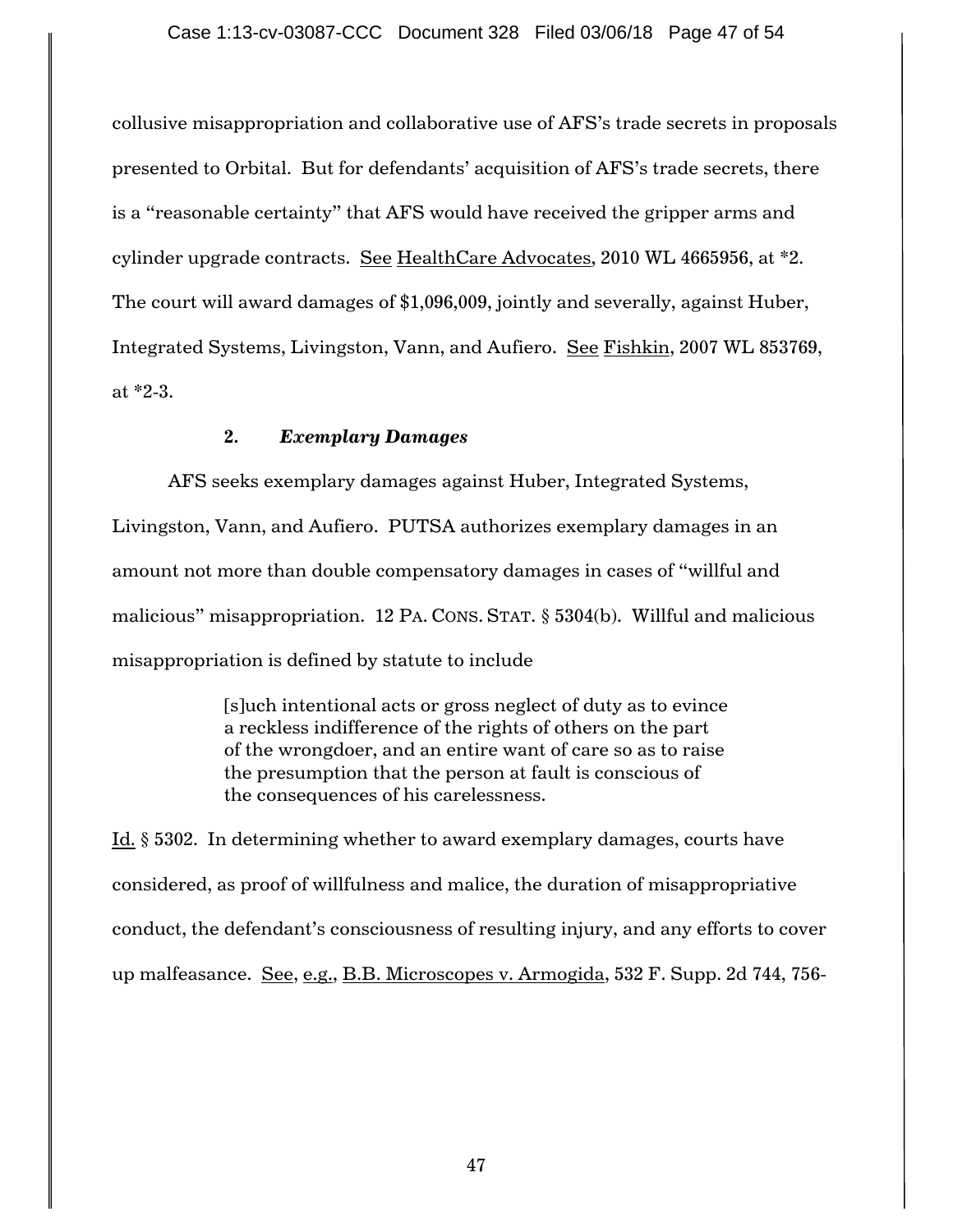57 (W.D. Pa. 2007); Advanced Research Sys., Inc. v. Coldedge Techs., Inc., No. 2317  $\rm EDA$  2015, 2016 WL 5210561, at \*2 (Pa. Super. Ct. 2016) (mem.). $^9$ 

Huber suggests that he at worst committed "barebones" misappropriation undeserving of enhanced damages. (Doc. 323 ¶ 156 (citation omitted)). We have a different view entirely. Huber siphoned AFS"s trade secrets to Livingston continuously for almost an entire year. He worked tirelessly to divert valuable Orbital contracts from AFS—his own employer—to a known competitor, and he used AFS"s trade secrets to accomplish that objective. He was conscious of his wrongdoing, as evidenced by his alteration of title blocks to obscure ownership and authorship of crucial engineering drawings. And he was conscious that his actions would cause financial and reputational harm to AFS. See 12 PA. CONS. STAT. § 5302. Indeed, he plainly intended to deprive AFS of a valuable customer relationship

 $\overline{a}$ 

 $9$  Huber asseverates that Pennsylvania law requires AFS to prove exemplary damages by clear and convincing evidence. (Doc. 323 ¶ 154). As support, he cites to a decision from the Central District of California applying California"s Uniform Trade Secrets Act and determining that California"s statute requires proof of willful and malicious conduct at a heightened standard. See Mattel, Inc. v. MGA Entm"t, Inc., 801 F. Supp. 2d 950, 952 (C.D. Cal. 2011). We note that the decision in Mattel is inconsistent with the Ninth Circuit's determination in Yeti by Molly Ltd. v. Deckers Outdoor Corp., 259 F.3d 1101 (9th Cir. 2001), that "nothing in [Montana"s Uniform Trade Secret Act]," containing an exemplary damages provision nearly identical to California"s, "requires exemplary damages to be proved by clear and convincing evidence." Id. at 1111. State and federal courts across the country are split on the applicable standard. Compare Russo v. Ballard Med. Prods., No. 2:05-CV-59, 2007 WL 752164, at \*2 (D. Utah Mar. 7, 2007) (preponderance) and Zawels v. Edutronics, Inc., 520 N.W.2d 520, 523-24 (Minn. Ct. App. 1994) (same), with Trandes Corp. v. Guy F. Atkinson Co., 996 F.2d 655, 666 (4th Cir. 1993) (clear and convincing) and Centrol, Inc. v. Morrow, 489 N.W.2d 890, 896 (S.D. 1992) (same). No Pennsylvania court has addressed this question. We need not resolve the issue—the proof adduced at trial supports our determinations *infra* under either standard.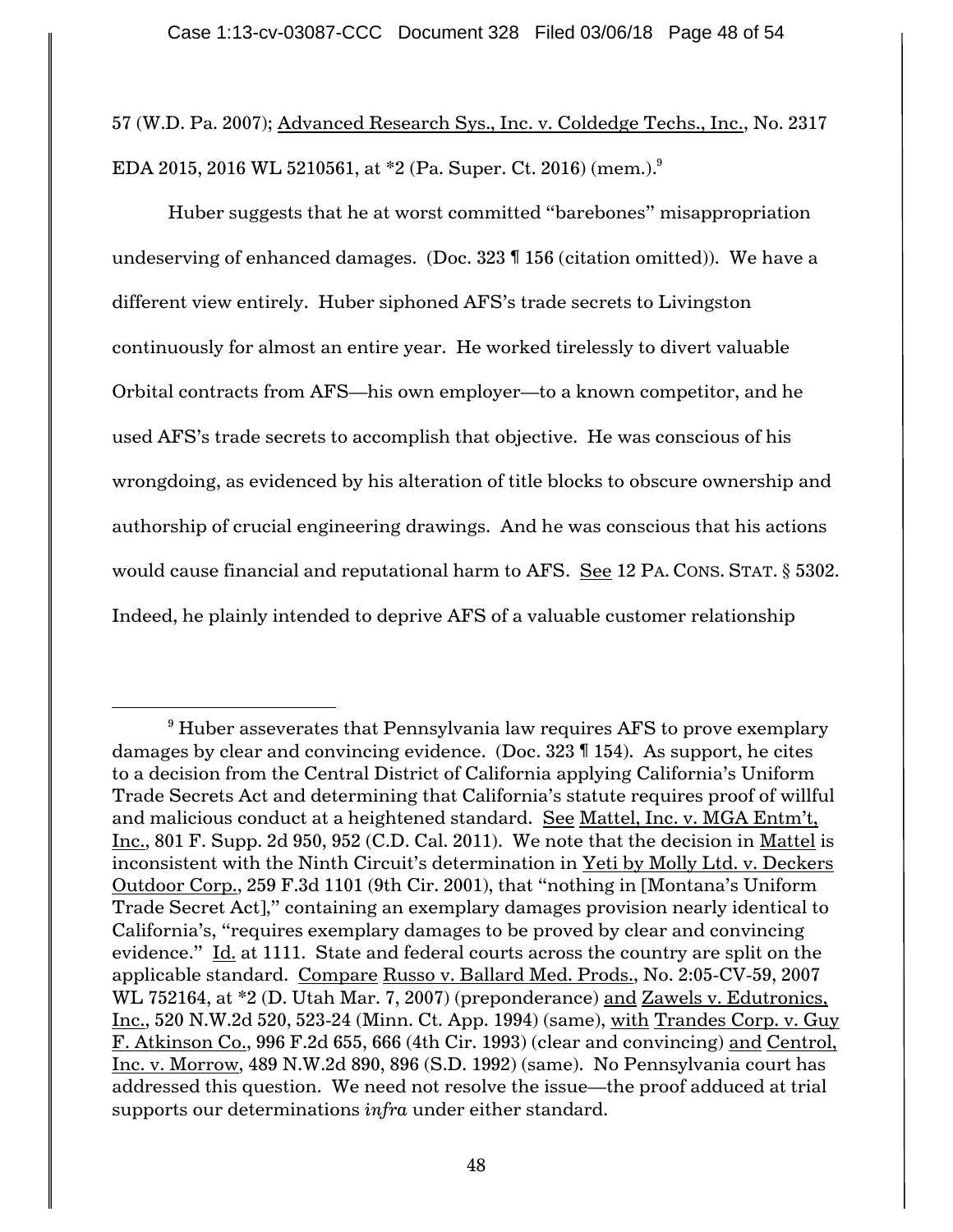and—in his own words—assist AFS's competitor in "taking over!!!" (See AFS Ex. 97).

These actions would independently support an award of exemplary damages. But Huber"s conduct went further. In the 24-hour period preceding his resignation notice, Huber downloaded nearly 98 gigabytes of AFS"s data—including, *inter alia*, hydraulic system engineering drawings, gripper arms files, and materials for every other AFS project throughout the country—to an external hard drive. Huber wiped his AFS laptop of all evidence of wrongdoing before returning it to AFS. What is more, Huber engaged in wholesale destruction of evidence: less than a month after AFS served a subpoena on Dropbox seeking contents of accounts linked to Huber"s email addresses, Huber deleted a number of files and folders in a last-ditch effort to scrub the account of its most damning contents. We struggle to conceive a pattern of conduct more emblematic of willfulness and malice. Huber acted, at minimum, with "reckless indifference" to AFS"s rights and with a total dearth of care as to the consequences of his conduct. See 12 PA. CONS. STAT. § 5302. We will award AFS exemplary damages in the amount of \$1,000,000 against Huber.

The role of Integrated Systems and the Livingston defendants in this misappropriation pales in comparison. With respect to Integrated Systems, we held at the Rule 56 stage that, under existing precedent, its "passive acquiescence" in Huber's misappropriation sufficiently established its own liability. (See Doc. 236 at 31-32 (citing Fishkin v. Susquehanna Partners, G.P., 563 F. Supp. 2d 547, 588 (E.D. Pa. 2008), aff'd, 340 F. App'x 110 (3d Cir. 2009))). Because Integrated Systems never repudiated its ill-gotten contract with Orbital, we found that Integrated Systems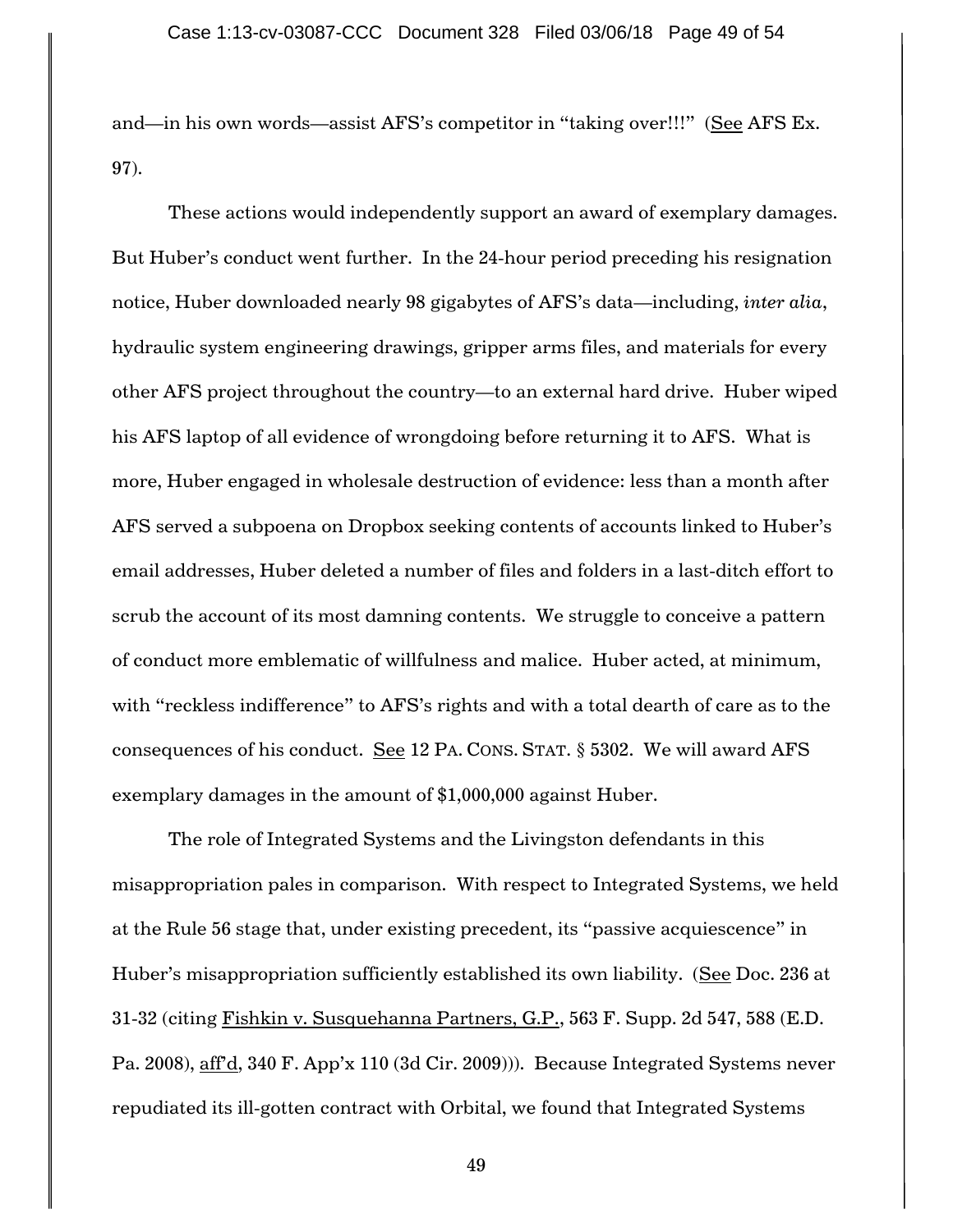was liable for knowingly using misappropriated trade secrets for its own gain. (Id. at 32). But AFS has not proven that Integrated Systems was otherwise complicit in Huber"s conduct. Indeed, none of the instances of alleged willfulness and malice cited in AFS"s submissions directly concern conduct by the company. (See Doc. 312 ¶ 46). Accordingly, we cannot find that Integrated Systems engaged in willful and malicious misappropriation.

Nor does the Livingston defendants" conduct evince willfulness or malice. No doubt, these defendants knew their actions were wrong. Aufiero was concerned about getting caught as early as April 2012, yet continued to accept AFS documents for the balance of the year. He admitted that he personally knew that it was wrong to transfer trade secrets to a competitor, and admitted further that the Livingston team "all knew" it was wrong to engage with Huber in such conduct. Hill, too, knew Huber should not have been sharing AFS"s confidential documents; his concern, however, was not with the wrong to AFS, but that Huber might turn around and visit the same harm upon Livingston. These defendants had no justification for their conduct. Despite their protestations to the contrary, no Orbital employee ever authorized the Livingston defendants to receive AFS"s documents from Huber. Nonetheless, their motives were purely competitive, in the interest of acquiring a valuable new customer. AFS has not proven that exemplary damages are appropriate as to Livingston, Vann, or Aufiero.

## **3.** *Punitive Damages*

AFS also seeks punitive damages against Huber for breach of fiduciary duty and against Livingston and Vann for aiding and abetting that breach. Pennsylvania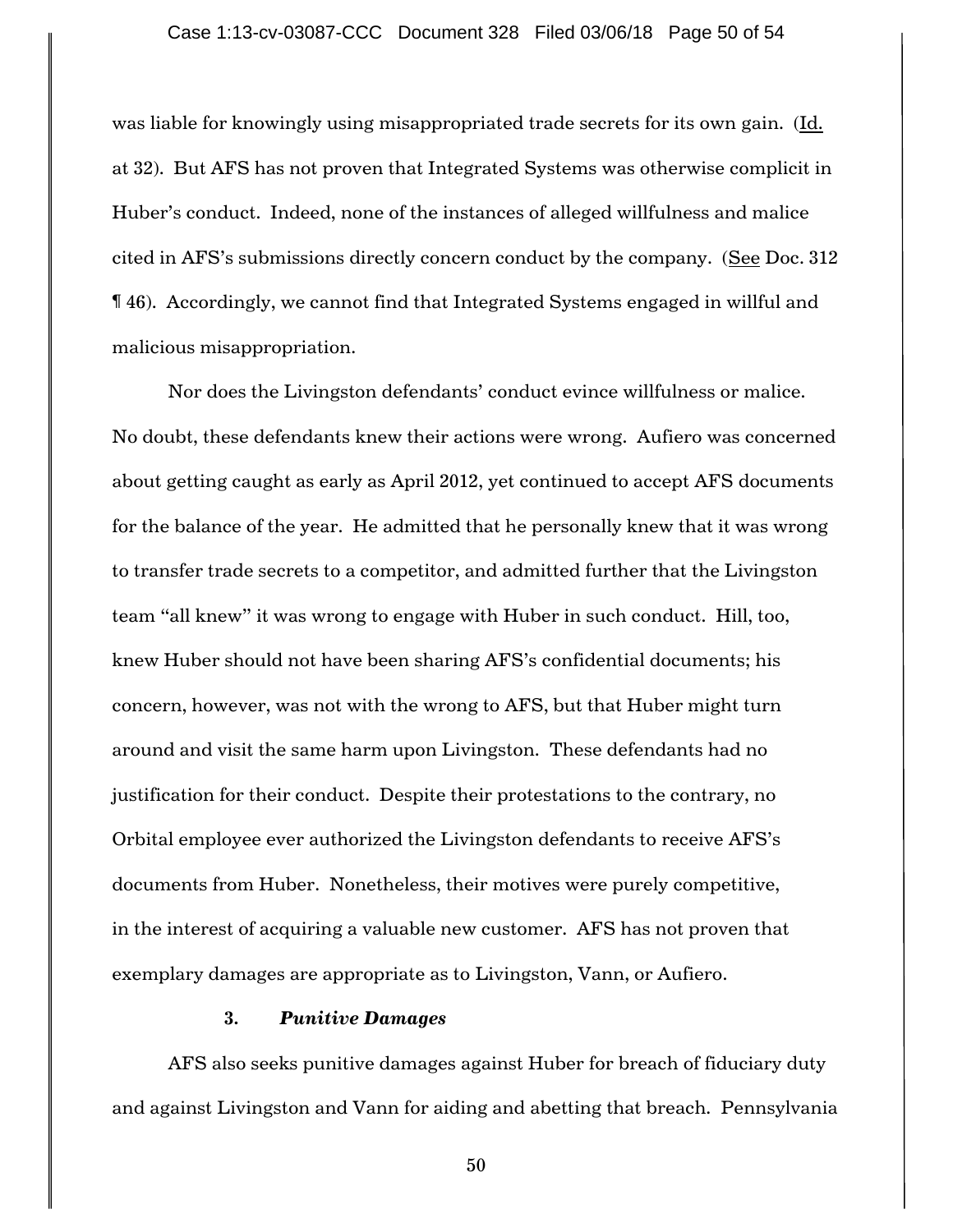law authorizes punitive damages for conduct that is "outrageous" either because of "evil motive" or "reckless indifference to the rights of others." *In re* Lemington Home for the Aged, 777 F.3d 620, 633 (3d Cir. 2015) (quoting Feld v. Merriam, 485 A.2d 742, 747 (Pa. 1984)). State of mind is key: the action supporting an award of punitive damages "must be intentional, reckless[,] or malicious." Id. (quoting Feld, 485 A.2d at 748). The Third Circuit Court of Appeals has signaled that an award of punitive damages must be grounded in more than the "same conduct" supporting compensatory damages. Id. AFS bears the burden of proving punitive damages by a preponderance of the evidence. See Wolfe v. McNeil-PPC, Inc., 703 F. Supp. 2d 487, 493 (E.D. Pa. 2010) (citing Martin v. Johns-Manville Corp., 494 A.2d 1088, 1096 (Pa. 1985)); Sealover v. Carey Canada, 793 F. Supp. 569, 571 & n.6 (M.D. Pa. 1992) (same).

The record developed over six days of trial impels an award of punitive damages against Huber. His conduct was egregious, unprincipled, deliberate, and driven by his own avarice. He sought to divest his own employer of valuable contracts and to reap the pecuniary benefit thereof himself. That Huber subsequently double-crossed Livingston evinces that his disloyalty knows no bounds. Huber's own testimony—"[O]f course, I wanted to help myself" encapsulates his breathtaking self-interest. (9/25/17 Tr. 97:6-8). Huber's conduct justifies an award of punitive damages.

The same is true for Livingston and Vann. At trial, Livingston's witnesses tried to lay blame for AFS"s injury exclusively at Huber"s feet. The events which unfolded *sub judice* unquestionably originated with Huber. But AFS"s injury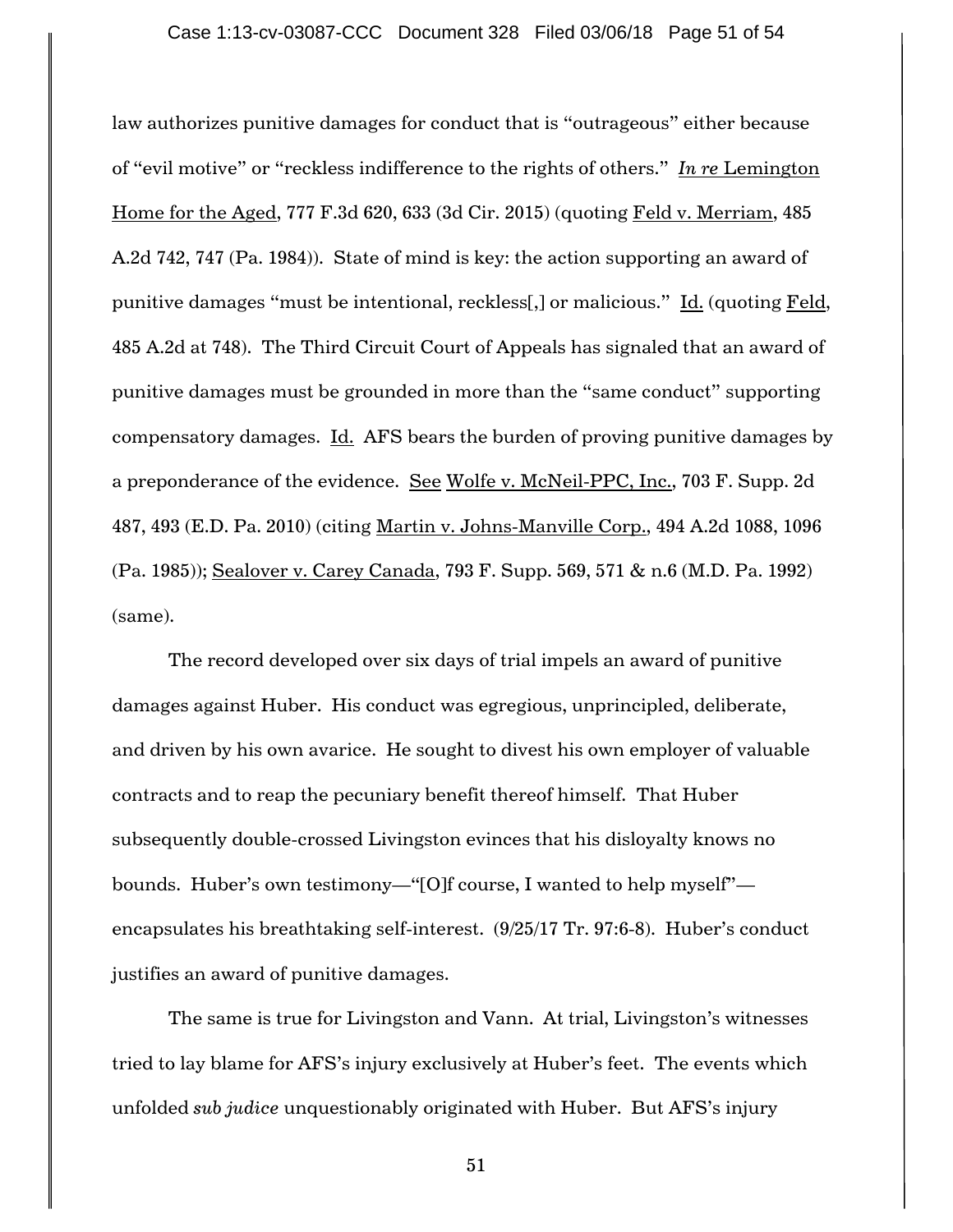could not have been effected so swiftly without Livingston and Vann"s complicity. Livingston, through Vann and its employees, deliberately disregarded Huber"s fiduciary breach in pursuit of a profit. And they indeed profited—several times over—on the gripper arms contract. Both defendants knowingly and willingly facilitated the injury that Huber inflicted upon AFS. Accordingly, AFS is entitled to punitive damages against Vann and Livingston.

In determining an appropriate amount of punitive damages, we are mindful of their essential purpose. Punitive damages are not intended as recompense for an injured plaintiff. See *In re* Lemington, 777 F.3d at 633. Their purpose is twofold: deterrence and retribution. See State Farm Mut. Auto. Ins. Co. v. Campbell, 538 U.S. 408, 416 (2003); Taha v. Cty. of Bucks, 862 F.3d 292, 305 (3d Cir. 2017) (citing Hutchinson *ex rel.* Hutchinson v. Luddy, 870 A.2d 766, 770 (Pa. 2005)).

With respect to Huber, we note that this is not the first time he was secretly employed by two competitors at once: trial evidence revealed that, for the first few months of his employment with AFS, Huber was also employed by a competitor, Dayton T. Brown—information that he concealed from both Dayton T. Brown and AFS. (See 9/25/17 Tr. 159:24-163:4). To date, Huber remains adamant that he did no wrong by aiding a competitor to his own employer's detriment. It is Huber's claimed belief that his only duties of loyalty are to Orbital and to himself. The record compels us to put a finer point on it: Huber's only concern is his own bottom line. As such, a considerable award of punitive damages is warranted to provide retribution and to achieve a significant deterrent effect.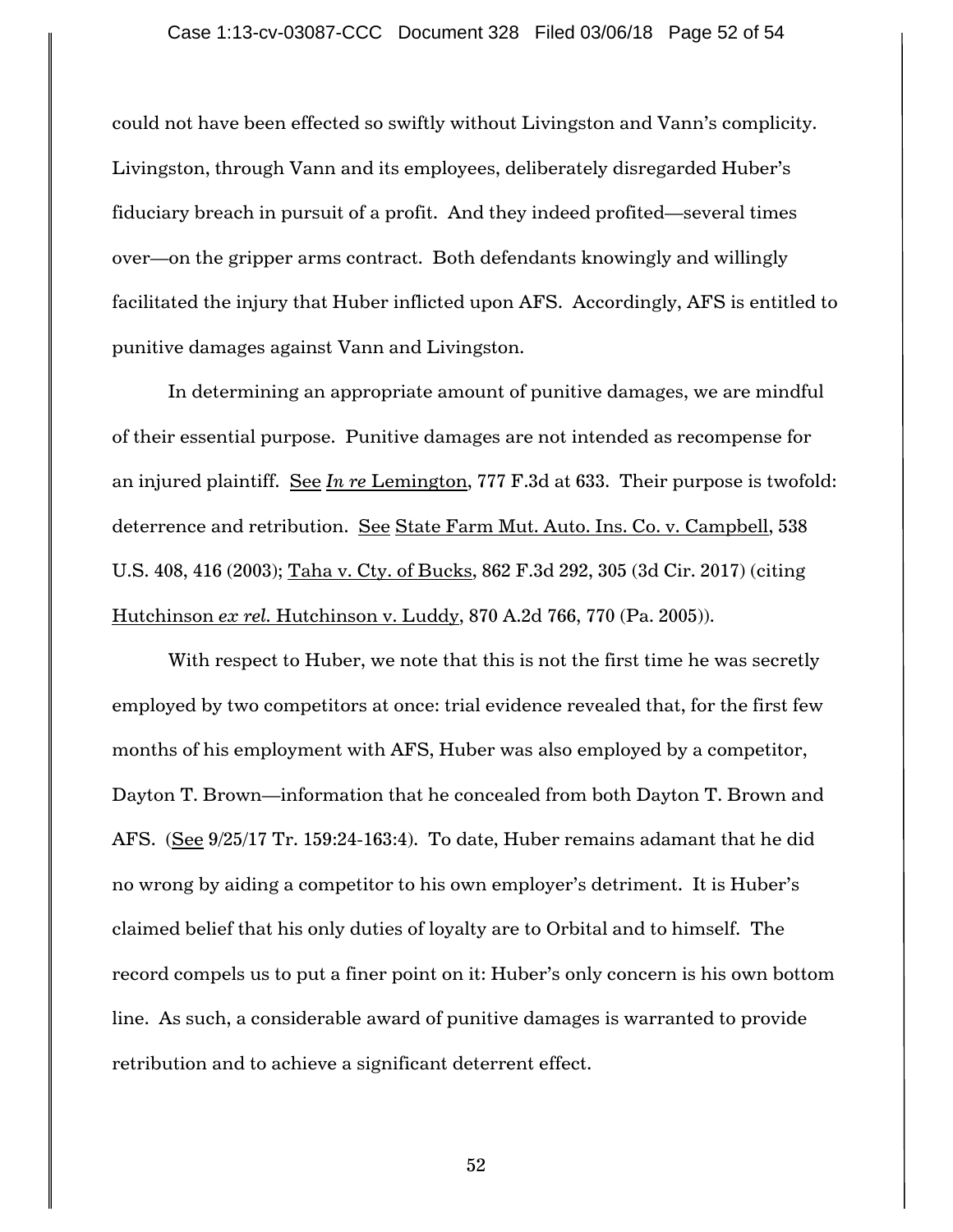Vann and Livingston have likewise failed to acknowledge the gravity of their conduct. At trial, Vann maintained that the company received nothing "valuable" from AFS. (See 9/19/17 Tr. 158:10-159:1; 9/20/17 Tr. 18:8-19:1). The only Livingston employee to intimate a sense of remorse was Aufiero, who indicated that, with the benefit of hindsight, he could see that he had been manipulated by Huber.  $(9/21/17)$ Tr. 81:10-82:1). Neither Vann nor any of the other Livingston witnesses expressed any semblance of regret, remorse, or consciousness of wrongdoing. Their conduct likewise warrants a considerable award of punitive damages. The court will award punitive damages in the amount of \$1,000,000, to be paid by Huber, Livingston, and Vann, jointly and severally. $^{\rm 10}$ 

## **4. Attorneys' Fees**

 $\overline{a}$ 

AFS lastly seeks attorneys" fees and costs. (Doc. 312 ¶¶ 57-58). Pennsylvania law authorizes a court to award "reasonable attorney fees, expenses[,] and costs to the prevailing party" in cases involving willful and malicious misappropriation. 12

 $10$  The Livingston defendants have waived their opportunity to challenge AFS"s requested damages by failing to submit proposed findings and conclusions as ordered by the court. Huber does not take issue with the amount of damages requested; he disputes only whether damages are warranted at all. Nonetheless, we briefly address the constitutional propriety of our damages award in the interest of caution. An award of both exemplary and punitive damages is not duplicative, when, as here, different conduct is punished by each: exemplary damages address defendants' willful and malicious misappropriation of trade secrets, and punitive damages address Huber's egregious disloyalty and the Livingston defendants' role in facilitating same. The aggregate award of exemplary and punitive damages is consistent with, and well within, the "single digit ratio" sanctioned by the United States Supreme Court. Campbell, 538 U.S. at 424-25 (declining to impose "brightline ratio which a punitive damages award cannot exceed" but noting "in practice, few awards exceeding a single-digit ratio between punitive and compensatory damages, to a significant degree, will satisfy due process").